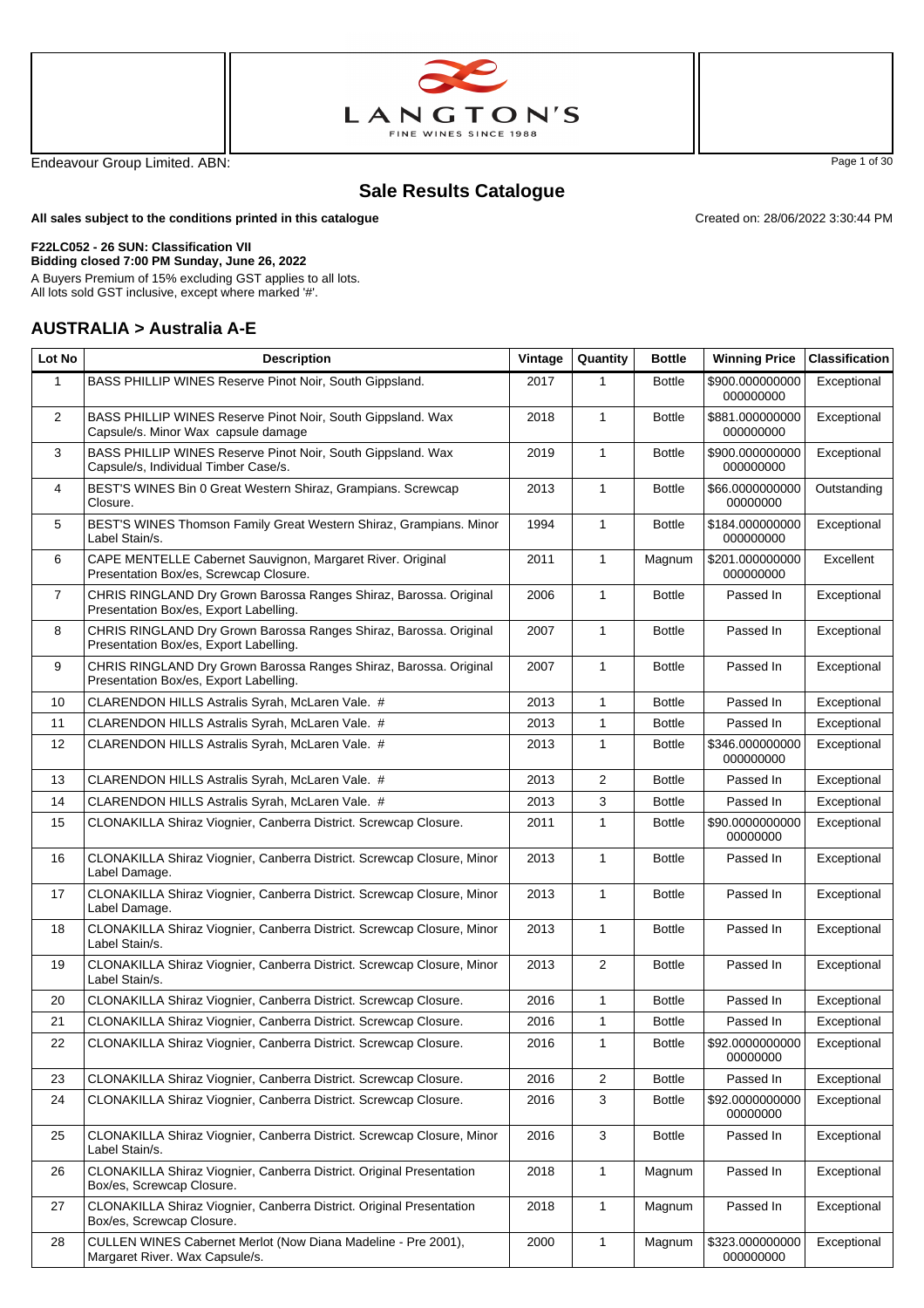| Lot No | <b>Description</b>                                                                                                           | Vintage | Quantity       | <b>Bottle</b> | <b>Winning Price</b>         | <b>Classification</b> |
|--------|------------------------------------------------------------------------------------------------------------------------------|---------|----------------|---------------|------------------------------|-----------------------|
| 29     | CULLEN WINES Diana Madeline Cabernet Merlot, Margaret River. Base of<br>Neck, Minor Label Damage, Minor Label Stain/s.       | 2001    | 1              | <b>Bottle</b> | \$171.000000000<br>000000000 | Exceptional           |
| 30     | CULLEN WINES Diana Madeline Cabernet Merlot, Margaret River. Base of<br>Neck, Minor Label Stain/s. Minor Label damage        | 2001    | $\mathbf{1}$   | <b>Bottle</b> | \$138.000000000<br>000000000 | Exceptional           |
| 31     | <b>CULLEN WINES Diana Madeline Cabernet Merlot, Margaret River.</b>                                                          | 2002    | $\mathbf{1}$   | <b>Bottle</b> | \$141.000000000<br>000000000 | Exceptional           |
| 32     | CULLEN WINES Diana Madeline Cabernet Merlot, Margaret River. Minor<br>Label Damage.                                          | 2002    | $\mathbf{1}$   | <b>Bottle</b> | \$113.000000000<br>000000000 | Exceptional           |
| 33     | CULLEN WINES Diana Madeline Cabernet Merlot, Margaret River.<br>Screwcap Closure.                                            | 2003    | $\mathbf{1}$   | <b>Bottle</b> | \$141.000000000<br>000000000 | Exceptional           |
| 34     | CULLEN WINES Diana Madeline Cabernet Merlot, Margaret River.<br>Screwcap Closure.                                            | 2003    | $\mathbf{1}$   | <b>Bottle</b> | \$113.000000000<br>000000000 | Exceptional           |
| 35     | CULLEN WINES Diana Madeline Cabernet Merlot, Margaret River.<br>Screwcap Closure.                                            | 2003    | $\overline{2}$ | <b>Bottle</b> | \$116.000000000<br>000000000 | Exceptional           |
| 36     | CULLEN WINES Diana Madeline Cabernet Merlot, Margaret River.<br>Screwcap Closure, Minor Label Stain/s, Minor Capsule Damage. | 2004    | $\mathbf{1}$   | <b>Bottle</b> | \$166.000000000<br>000000000 | Exceptional           |
| 37     | CULLEN WINES Diana Madeline Cabernet Merlot, Margaret River.<br>Screwcap Closure, Minor Label Stain/s, Minor Capsule Damage. | 2004    | $\mathbf{1}$   | <b>Bottle</b> | \$116.000000000<br>000000000 | Exceptional           |
| 38     | CULLEN WINES Diana Madeline Cabernet Merlot, Margaret River.<br>Screwcap Closure, Minor Capsule Damage.                      | 2010    | $\mathbf{1}$   | <b>Bottle</b> | \$149.000000000<br>000000000 | Exceptional           |
| 39     | CULLEN WINES Diana Madeline Cabernet Merlot, Margaret River.<br>Screwcap Closure.                                            | 2012    | 1              | <b>Bottle</b> | \$141.000000000<br>000000000 | Exceptional           |
| 40     | CULLEN WINES Diana Madeline Cabernet Merlot, Margaret River.<br>Screwcap Closure, Minor Label Damage, Minor Label Stain/s.   | 2012    | $\mathbf{1}$   | <b>Bottle</b> | \$115.000000000<br>000000000 | Exceptional           |
| 41     | CULLEN WINES Diana Madeline Cabernet Merlot, Margaret River.<br>Screwcap Closure.                                            | 2014    | $\mathbf{1}$   | <b>Bottle</b> | \$169.000000000<br>000000000 | Exceptional           |
| 42     | CULLEN WINES Diana Madeline Cabernet Merlot, Margaret River.<br>Screwcap Closure, Minor Label Stain/s.                       | 2014    | $\mathbf{1}$   | <b>Bottle</b> | \$151.000000000<br>000000000 | Exceptional           |
| 43     | D'ARENBERG WINES The Coppermine Road Cabernet Sauvignon,<br>McLaren Vale. Base of Neck.                                      | 1995    | $\mathbf{1}$   | <b>Bottle</b> | Passed In                    | Excellent             |
| 44     | D'ARENBERG WINES The Coppermine Road Cabernet Sauvignon,<br>McLaren Vale. Export label #                                     | 2002    | $\mathbf{1}$   | <b>Bottle</b> | Passed In                    | Excellent             |
| 45     | D'ARENBERG WINES The Coppermine Road Cabernet Sauvignon,<br>McLaren Vale. Original Presentation Box/es.                      | 2006    | $\mathbf{1}$   | Magnum        | \$81.0000000000<br>00000000  | Excellent             |
| 46     | D'ARENBERG WINES The Dead Arm Shiraz, McLaren Vale. Just Below<br>Base of Neck. #                                            | 2002    | 1              | <b>Bottle</b> | \$64.0000000000<br>00000000  | Outstanding           |
| 47     | DALWHINNIE Moonambel Shiraz, Pyrenees. Screwcap Closure.                                                                     | 2010    | $\mathbf{1}$   | <b>Bottle</b> | \$48.0000000000<br>00000000  | Excellent             |
| 48     | DALWHINNIE Moonambel Shiraz, Pyrenees. Screwcap Closure.                                                                     | 2010    | 1              | <b>Bottle</b> | \$46.0000000000<br>00000000  | Excellent             |
| 49     | DALWHINNIE Moonambel Shiraz, Pyrenees. Screwcap Closure.                                                                     | 2010    | $\overline{2}$ | <b>Bottle</b> | \$48.0000000000<br>00000000  | Excellent             |
| 50     | DALWHINNIE Moonambel Shiraz, Pyrenees. Screwcap Closure.                                                                     | 2010    | $\overline{2}$ | <b>Bottle</b> | \$46.0000000000<br>00000000  | Excellent             |
| 51     | DOMAINE A Cabernet Sauvignon, Coal River Valley Tasmania.                                                                    | 2009    | 1              | <b>Bottle</b> | \$95.0000000000<br>00000000  | Outstanding           |
| 52     | DOMAINE A Cabernet Sauvignon, Coal River Valley Tasmania.                                                                    | 2009    | 1              | <b>Bottle</b> | \$82.0000000000<br>00000000  | Outstanding           |
| 53     | DOMAINE A Cabernet Sauvignon, Coal River Valley Tasmania.                                                                    | 2009    | 1              | <b>Bottle</b> | \$82.0000000000<br>00000000  | Outstanding           |
| 54     | DOMAINE A Cabernet Sauvignon, Coal River Valley Tasmania.                                                                    | 2009    | 2              | <b>Bottle</b> | \$91.0000000000<br>00000000  | Outstanding           |
| 55     | DOMAINE A Cabernet Sauvignon, Coal River Valley Tasmania.                                                                    | 2009    | 2              | <b>Bottle</b> | \$95.0000000000<br>00000000  | Outstanding           |
| 56     | DOMAINE A Cabernet Sauvignon, Coal River Valley Tasmania. #                                                                  | 2011    | 1              | <b>Bottle</b> | Passed In                    | Outstanding           |
| 57     | DOMAINE A Cabernet Sauvignon, Coal River Valley Tasmania. #                                                                  | 2011    | 1              | <b>Bottle</b> | Passed In                    | Outstanding           |
| 58     | DOMAINE A Cabernet Sauvignon, Coal River Valley Tasmania. #                                                                  | 2011    | 1              | <b>Bottle</b> | Passed In                    | Outstanding           |
| 59     | DOMAINE A Cabernet Sauvignon, Coal River Valley Tasmania. #                                                                  | 2011    | 2              | <b>Bottle</b> | Passed In                    | Outstanding           |
| 60     | DOMAINE A Cabernet Sauvignon, Coal River Valley Tasmania. #                                                                  | 2011    | 2              | <b>Bottle</b> | Passed In                    | Outstanding           |
| 61     | DOMAINE A Cabernet Sauvignon, Coal River Valley Tasmania. #                                                                  | 2011    | 3              | <b>Bottle</b> | Passed In                    | Outstanding           |
| 62     | DOMAINE A Cabernet Sauvignon, Coal River Valley Tasmania. #                                                                  | 2011    | 3              | <b>Bottle</b> | Passed In                    | Outstanding           |
| 63     | DOMAINE A Cabernet Sauvignon, Coal River Valley Tasmania. #                                                                  | 2011    | 6              | <b>Bottle</b> | Passed In                    | Outstanding           |
| 64     | DOMAINE A Cabernet Sauvignon, Coal River Valley Tasmania. #                                                                  | 2011    | 6              | <b>Bottle</b> | Passed In                    | Outstanding           |
| 65     | ELDERTON Command Single Vineyard Shiraz, Barossa Valley. Screwcap<br>Closure.                                                | 2006    | 1              | <b>Bottle</b> | \$114.000000000<br>000000000 | Excellent             |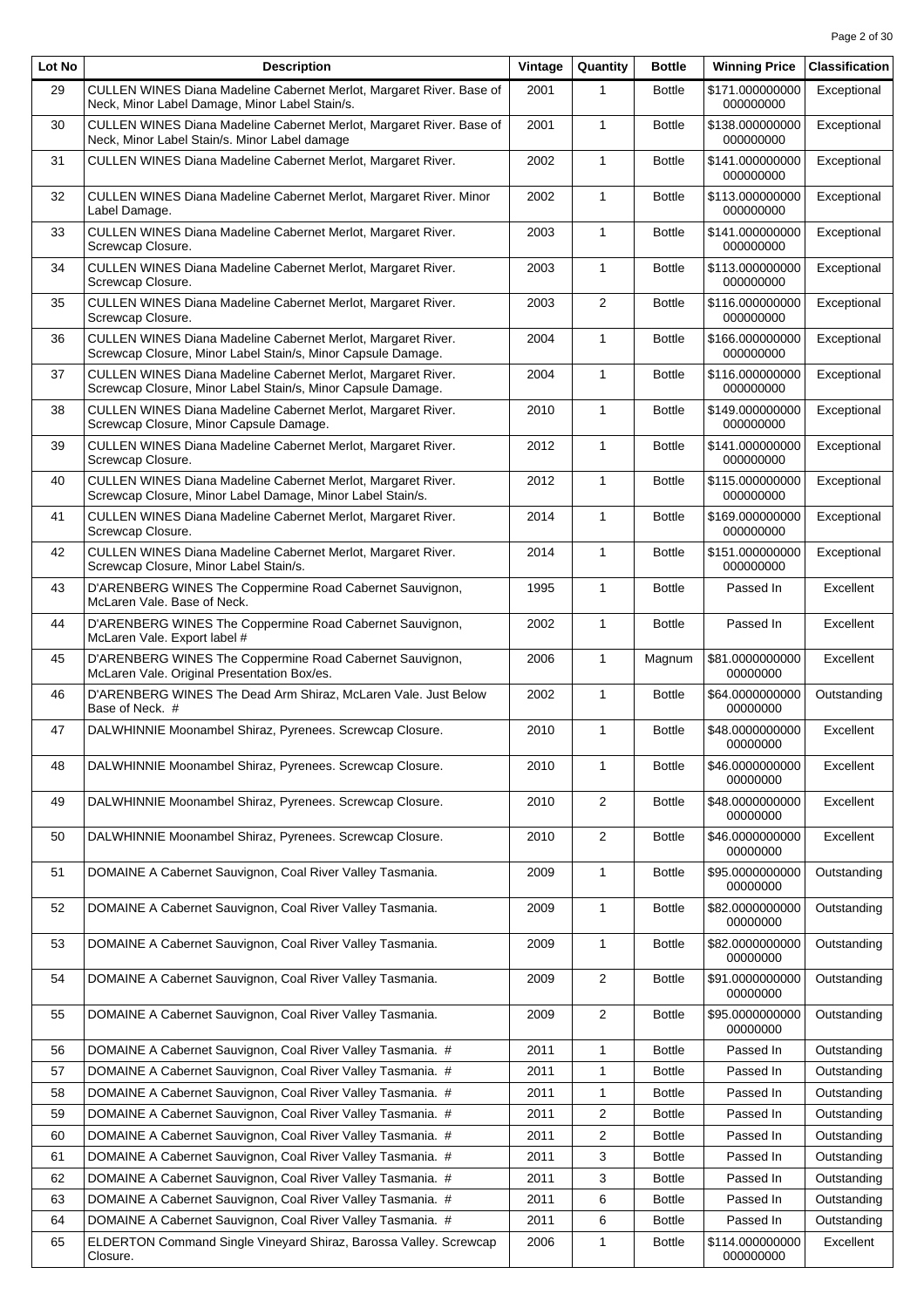| Page 3 of 30 |  |  |
|--------------|--|--|
|--------------|--|--|

| Lot No  | <b>Description</b> | Vintage | Quantity | <b>Bottle</b> | <b>Winning Price</b> | Classification |
|---------|--------------------|---------|----------|---------------|----------------------|----------------|
| Totals: | 65 Items           |         |          |               |                      |                |

#### **AUSTRALIA > Australia F-J**

| Lot No | <b>Description</b>                                                                      | Vintage | Quantity       | <b>Bottle</b> | <b>Winning Price</b>         | <b>Classification</b> |
|--------|-----------------------------------------------------------------------------------------|---------|----------------|---------------|------------------------------|-----------------------|
| 66     | GIACONDA Estate Vineyard Chardonnay, Beechworth. Screwcap Closure.                      | 2018    | $\mathbf{1}$   | <b>Bottle</b> | \$281.000000000<br>000000000 | Exceptional           |
| 67     | GIACONDA Estate Vineyard Chardonnay, Beechworth. Screwcap Closure.                      | 2018    | $\mathbf{1}$   | <b>Bottle</b> | \$296.000000000<br>000000000 | Exceptional           |
| 68     | GIACONDA Estate Vineyard Chardonnay, Beechworth. Screwcap Closure.                      | 2018    | $\mathbf{1}$   | <b>Bottle</b> | \$255.000000000<br>000000000 | Exceptional           |
| 69     | GIACONDA Estate Vineyard Chardonnay, Beechworth. Screwcap Closure.                      | 2018    | 2              | <b>Bottle</b> | \$276.000000000<br>000000000 | Exceptional           |
| 70     | GIACONDA Estate Vineyard Chardonnay, Beechworth. Screwcap Closure.                      | 2018    | 3              | <b>Bottle</b> | \$256.000000000<br>000000000 | Exceptional           |
| 71     | GIACONDA Estate Vineyard Chardonnay, Beechworth. Screwcap Closure.                      | 2018    | 6              | <b>Bottle</b> | \$272.000000000<br>000000000 | Exceptional           |
| 72     | GIACONDA Estate Vineyard Chardonnay, Beechworth. Screwcap Closure.                      | 2019    | $\mathbf{1}$   | <b>Bottle</b> | \$236.000000000<br>000000000 | Exceptional           |
| 73     | GIACONDA Estate Vineyard Chardonnay, Beechworth. Screwcap Closure.                      | 2019    | $\mathbf{1}$   | <b>Bottle</b> | \$236.000000000<br>000000000 | Exceptional           |
| 74     | GIACONDA Estate Vineyard Chardonnay, Beechworth. Screwcap Closure.                      | 2019    | $\mathbf{1}$   | <b>Bottle</b> | \$251.000000000<br>000000000 | Exceptional           |
| 75     | GIACONDA Estate Vineyard Chardonnay, Beechworth. Screwcap Closure.                      | 2019    | $\overline{2}$ | <b>Bottle</b> | \$253.000000000<br>000000000 | Exceptional           |
| 76     | GIACONDA Estate Vineyard Chardonnay, Beechworth. Screwcap Closure.                      | 2019    | 3              | <b>Bottle</b> | \$223.000000000<br>000000000 | Exceptional           |
| 77     | GIACONDA Warner Vineyard Shiraz, Beechworth. Level 2cm from cork. #                     | 2004    | $\mathbf{1}$   | <b>Bottle</b> | \$82.0000000000<br>00000000  | Excellent             |
| 78     | GIACONDA Warner Vineyard Shiraz, Beechworth. Level 2cm from cork. #                     | 2004    | $\mathbf{1}$   | <b>Bottle</b> | \$82.0000000000<br>00000000  | Excellent             |
| 79     | GIACONDA Warner Vineyard Shiraz, Beechworth. Level 2cm from cork. #                     | 2004    | 2              | <b>Bottle</b> | \$82.0000000000<br>00000000  | Excellent             |
| 80     | GIACONDA Warner Vineyard Shiraz, Beechworth. Screwcap Closure. #                        | 2019    | $\mathbf{1}$   | <b>Bottle</b> | \$62.0000000000<br>00000000  | Excellent             |
| 81     | GIACONDA Warner Vineyard Shiraz, Beechworth. Screwcap Closure. #                        | 2019    | $\mathbf{1}$   | <b>Bottle</b> | \$57.0000000000<br>00000000  | Excellent             |
| 82     | GIACONDA Warner Vineyard Shiraz, Beechworth. Screwcap Closure. #                        | 2019    | $\mathbf{1}$   | <b>Bottle</b> | \$57.0000000000<br>00000000  | Excellent             |
| 83     | GIACONDA Warner Vineyard Shiraz, Beechworth. Screwcap Closure. #                        | 2019    | 2              | <b>Bottle</b> | \$56.0000000000<br>00000000  | Excellent             |
| 84     | GIACONDA Warner Vineyard Shiraz, Beechworth. Screwcap Closure. #                        | 2019    | $\overline{2}$ | <b>Bottle</b> | \$57.0000000000<br>00000000  | Excellent             |
| 85     | GIACONDA Warner Vineyard Shiraz, Beechworth. Screwcap Closure. #                        | 2019    | 3              | <b>Bottle</b> | \$62.0000000000<br>00000000  | Excellent             |
| 86     | GIACONDA Warner Vineyard Shiraz, Beechworth. Screwcap Closure. #                        | 2019    | 3              | <b>Bottle</b> | \$62.0000000000<br>00000000  | Excellent             |
| 87     | <b>GRANT BURGE Meshach Shiraz, Barossa.</b>                                             | 1996    | $\mathbf{1}$   | <b>Bottle</b> | \$85.0000000000<br>00000000  | Outstanding           |
| 88     | GRANT BURGE Meshach Shiraz, Barossa.                                                    | 1996    | $\mathbf{1}$   | <b>Bottle</b> | \$95.0000000000<br>00000000  | Outstanding           |
| 89     | GRANT BURGE Meshach Shiraz, Barossa. Minor Label Damage.                                | 1996    | $\mathbf{1}$   | <b>Bottle</b> | \$84.0000000000<br>00000000  | Outstanding           |
| 90     | GRANT BURGE Meshach Shiraz, Barossa.                                                    | 2001    | $\mathbf{1}$   | <b>Bottle</b> | \$120.000000000<br>000000000 | Outstanding           |
| 91     | GRANT BURGE Meshach Shiraz, Barossa. Screwcap Closure.                                  | 2016    | $\mathbf{1}$   | <b>Bottle</b> | Passed In                    | Outstanding           |
| 92     | GRANT BURGE Meshach Shiraz, Barossa. Screwcap Closure.                                  | 2016    | $\mathbf{1}$   | <b>Bottle</b> | Passed In                    | Outstanding           |
| 93     | GRANT BURGE Meshach Shiraz, Barossa. Screwcap Closure.                                  | 2016    | $\mathbf{1}$   | <b>Bottle</b> | Passed In                    | Outstanding           |
| 94     | GRANT BURGE Meshach Shiraz, Barossa. Screwcap Closure.                                  | 2016    | 2              | <b>Bottle</b> | Passed In                    | Outstanding           |
| 95     | GRANT BURGE Meshach Shiraz, Barossa. Screwcap Closure.                                  | 2016    | 2              | <b>Bottle</b> | Passed In                    | Outstanding           |
| 96     | GREENOCK CREEK Roennfeldt Road Shiraz, Barossa Valley. Original<br>Presentation Box/es. | 2012    | $\mathbf{1}$   | <b>Bottle</b> | Passed In                    | Outstanding           |
| 97     | GROSSET Polish Hill Riesling, Clare Valley. Screwcap Closure.                           | 2017    | $\mathbf{1}$   | <b>Bottle</b> | \$56.0000000000<br>00000000  | Exceptional           |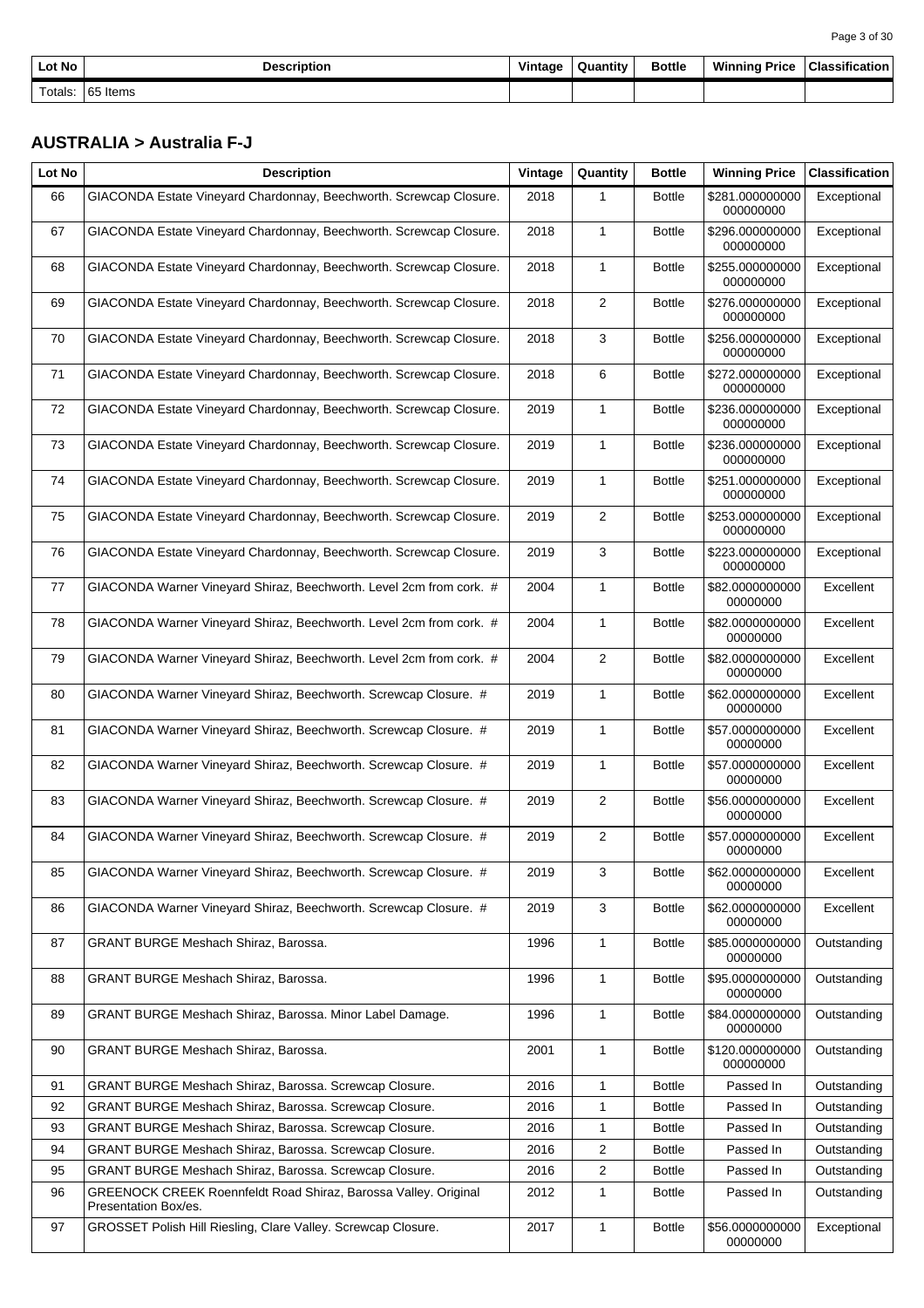| Lot No | <b>Description</b>                                                                                       | Vintage | Quantity                | <b>Bottle</b> | <b>Winning Price</b>        | <b>Classification</b> |
|--------|----------------------------------------------------------------------------------------------------------|---------|-------------------------|---------------|-----------------------------|-----------------------|
| 98     | GROSSET Polish Hill Riesling, Clare Valley. Screwcap Closure.                                            | 2017    | 1                       | <b>Bottle</b> | \$51.0000000000<br>00000000 | Exceptional           |
| 99     | GROSSET Polish Hill Riesling, Clare Valley. Screwcap Closure.                                            | 2017    | $\mathbf{1}$            | <b>Bottle</b> | \$51.0000000000<br>00000000 | Exceptional           |
| 100    | GROSSET Polish Hill Riesling, Clare Valley. Screwcap Closure.                                            | 2020    | $\mathbf{1}$            | <b>Bottle</b> | \$47.0000000000<br>00000000 | Exceptional           |
| 101    | GROSSET Springvale Riesling, Watervale. Screwcap Closure, Minor Label<br>Damage.                         | 2016    | $\mathbf{1}$            | <b>Bottle</b> | \$36.0000000000<br>00000000 | Excellent             |
| 102    | HARDY'S Eileen Hardy Shiraz, McLaren Vale. Base of Neck.                                                 | 1993    | 1                       | <b>Bottle</b> | Passed In                   | Excellent             |
| 103    | HARDY'S Eileen Hardy Shiraz, McLaren Vale. Just Below Base of Neck.                                      | 1993    | $\mathbf{1}$            | <b>Bottle</b> | Passed In                   | Excellent             |
| 104    | HARDY'S Eileen Hardy Shiraz, McLaren Vale. Very High Shoulder.                                           | 1993    | $\mathbf{1}$            | <b>Bottle</b> | Passed In                   | Excellent             |
| 105    | HARDY'S Eileen Hardy Shiraz, McLaren Vale. Base of Neck.                                                 | 1993    | 2                       | <b>Bottle</b> | Passed In                   | Excellent             |
| 106    | HARDY'S Eileen Hardy Shiraz, McLaren Vale. Base of Neck.                                                 | 1993    | 3                       | <b>Bottle</b> | Passed In                   | Excellent             |
| 107    | HARDY'S Eileen Hardy Shiraz, McLaren Vale. Base of Neck. Jimmy<br>Watson Trophy                          | 1995    | $\mathbf{1}$            | <b>Bottle</b> | Passed In                   | Excellent             |
| 108    | HARDY'S Eileen Hardy Shiraz, McLaren Vale. Base of Neck. Jimmy<br><b>Watson Trophy</b>                   | 1995    | $\mathbf{1}$            | <b>Bottle</b> | Passed In                   | Excellent             |
| 109    | HARDY'S Eileen Hardy Shiraz, McLaren Vale. Base of Neck. Jimmy<br>Watson Trophy                          | 1995    | $\mathbf{1}$            | <b>Bottle</b> | Passed In                   | Excellent             |
| 110    | HARDY'S Eileen Hardy Shiraz, McLaren Vale. Base of Neck.                                                 | 1996    | 1                       | <b>Bottle</b> | Passed In                   | Excellent             |
| 111    | HARDY'S Eileen Hardy Shiraz, McLaren Vale. Base of Neck.                                                 | 1996    | $\mathbf{1}$            | <b>Bottle</b> | Passed In                   | Excellent             |
| 112    | HARDY'S Eileen Hardy Shiraz, McLaren Vale. Base of Neck, Minor Label<br>Stain/s.                         | 1996    | $\mathbf{1}$            | <b>Bottle</b> | Passed In                   | Excellent             |
| 113    | HARDY'S Eileen Hardy Shiraz, McLaren Vale. Minor Label Damage.                                           | 2004    | 1                       | <b>Bottle</b> | Passed In                   | Excellent             |
| 114    | HARDY'S Eileen Hardy Shiraz, McLaren Vale. #                                                             | 2007    | 1                       | <b>Bottle</b> | Passed In                   | Excellent             |
| 115    | HARDY'S Eileen Hardy Shiraz, McLaren Vale. #                                                             | 2007    | $\mathbf{1}$            | <b>Bottle</b> | Passed In                   | Excellent             |
| 116    | HARDY'S Eileen Hardy Shiraz, McLaren Vale. #                                                             | 2007    | $\mathbf{1}$            | <b>Bottle</b> | Passed In                   | Excellent             |
| 117    | HARDY'S Eileen Hardy Shiraz, McLaren Vale. #                                                             | 2007    | 2                       | <b>Bottle</b> | Passed In                   | Excellent             |
| 118    | HARDY'S Eileen Hardy Shiraz, McLaren Vale. #                                                             | 2007    | 2                       | <b>Bottle</b> | Passed In                   | Excellent             |
| 119    | HARDY'S Eileen Hardy Shiraz, McLaren Vale. #                                                             | 2007    | 3                       | <b>Bottle</b> | Passed In                   | Excellent             |
| 120    | HARDY'S Eileen Hardy Shiraz, McLaren Vale. #                                                             | 2007    | 3                       | <b>Bottle</b> | Passed In                   | Excellent             |
| 121    | HARDY'S Eileen Hardy Shiraz, McLaren Vale. #                                                             | 2007    | 6                       | <b>Bottle</b> | Passed In                   | Excellent             |
| 122    | HARDY'S Eileen Hardy Shiraz, McLaren Vale. Screwcap Closure.                                             | 2016    | 1                       | <b>Bottle</b> | Passed In                   | Excellent             |
| 123    | HARDY'S Eileen Hardy Shiraz, McLaren Vale. Screwcap Closure.                                             | 2016    | 1                       | <b>Bottle</b> | Passed In                   | Excellent             |
| 124    | HARDY'S Eileen Hardy Shiraz, McLaren Vale. Screwcap Closure.                                             | 2016    | 1                       | <b>Bottle</b> | Passed In                   | Excellent             |
| 125    | HARDY'S Eileen Hardy Shiraz, McLaren Vale. Screwcap Closure.                                             | 2016    | 2                       | <b>Bottle</b> | Passed In                   | Excellent             |
| 126    | HARDY'S Eileen Hardy Shiraz, McLaren Vale. Screwcap Closure.                                             | 2016    | 2                       | <b>Bottle</b> | Passed In                   | Excellent             |
| 127    | HARDY'S Eileen Hardy Shiraz, McLaren Vale. #                                                             | 2018    | 1                       | <b>Bottle</b> | \$75.0000000000<br>00000000 | Excellent             |
| 128    | HARDY'S Eileen Hardy Shiraz, McLaren Vale. #                                                             | 2018    | 1                       | <b>Bottle</b> | Passed In                   | Excellent             |
| 129    | HARDY'S Eileen Hardy Shiraz, McLaren Vale. #                                                             | 2018    | $\mathbf{1}$            | <b>Bottle</b> | \$75.0000000000<br>00000000 | Excellent             |
| 130    | HARDY'S Eileen Hardy Shiraz, McLaren Vale. #                                                             | 2018    | $\overline{c}$          | <b>Bottle</b> | Passed In                   | Excellent             |
| 131    | HARDY'S Eileen Hardy Shiraz, McLaren Vale. #                                                             | 2018    | $\overline{\mathbf{c}}$ | <b>Bottle</b> | \$75.0000000000<br>00000000 | Excellent             |
| 132    | HARDY'S Eileen Hardy Shiraz, South Australia.                                                            | 1993    | 1                       | <b>Bottle</b> | Passed In                   | Excellent             |
| 133    | HARDY'S Eileen Hardy Shiraz, South Australia.                                                            | 1993    | 1                       | <b>Bottle</b> | Passed In                   | Excellent             |
| 134    | HARDY'S Eileen Hardy Shiraz, South Australia.                                                            | 1993    | 2                       | <b>Bottle</b> | Passed In                   | Excellent             |
| 135    | HARDY'S Eileen Hardy Shiraz, South Australia.                                                            | 1993    | 2                       | <b>Bottle</b> | Passed In                   | Excellent             |
| 136    | HARDY'S Eileen Hardy Shiraz, South Australia. Base of Neck.                                              | 1993    | 3                       | <b>Bottle</b> | Passed In                   | Excellent             |
| 137    | HARDY'S Eileen Hardy Shiraz, South Australia. Just Below Base of Neck.                                   | 1993    | 3                       | <b>Bottle</b> | Passed In                   | Excellent             |
| 138    | HARDY'S Eileen Hardy Shiraz, South Australia. Base of Neck, Minor Label<br>Damage.                       | 1994    | 1                       | <b>Bottle</b> | Passed In                   | Excellent             |
| 139    | HARDY'S Eileen Hardy Shiraz, South Australia. Jimmy Watson Trophy,<br>Base of Neck, Minor Label Stain/s. | 1995    | 1                       | <b>Bottle</b> | Passed In                   | Excellent             |
| 140    | HARDY'S Eileen Hardy Shiraz, South Australia.                                                            | 1997    | 1                       | <b>Bottle</b> | Passed In                   | Excellent             |
| 141    | HARDY'S Eileen Hardy Shiraz, South Australia.                                                            | 1997    | 1                       | <b>Bottle</b> | Passed In                   | Excellent             |
| 142    | HARDY'S Eileen Hardy Shiraz, South Australia.                                                            | 1997    | 1                       | <b>Bottle</b> | Passed In                   | Excellent             |
| 143    | HARDY'S Eileen Hardy Shiraz, South Australia.                                                            | 1997    | 2                       | <b>Bottle</b> | Passed In                   | Excellent             |
| 144    | HARDY'S Eileen Hardy Shiraz, South Australia.                                                            | 1997    | 2                       | <b>Bottle</b> | Passed In                   | Excellent             |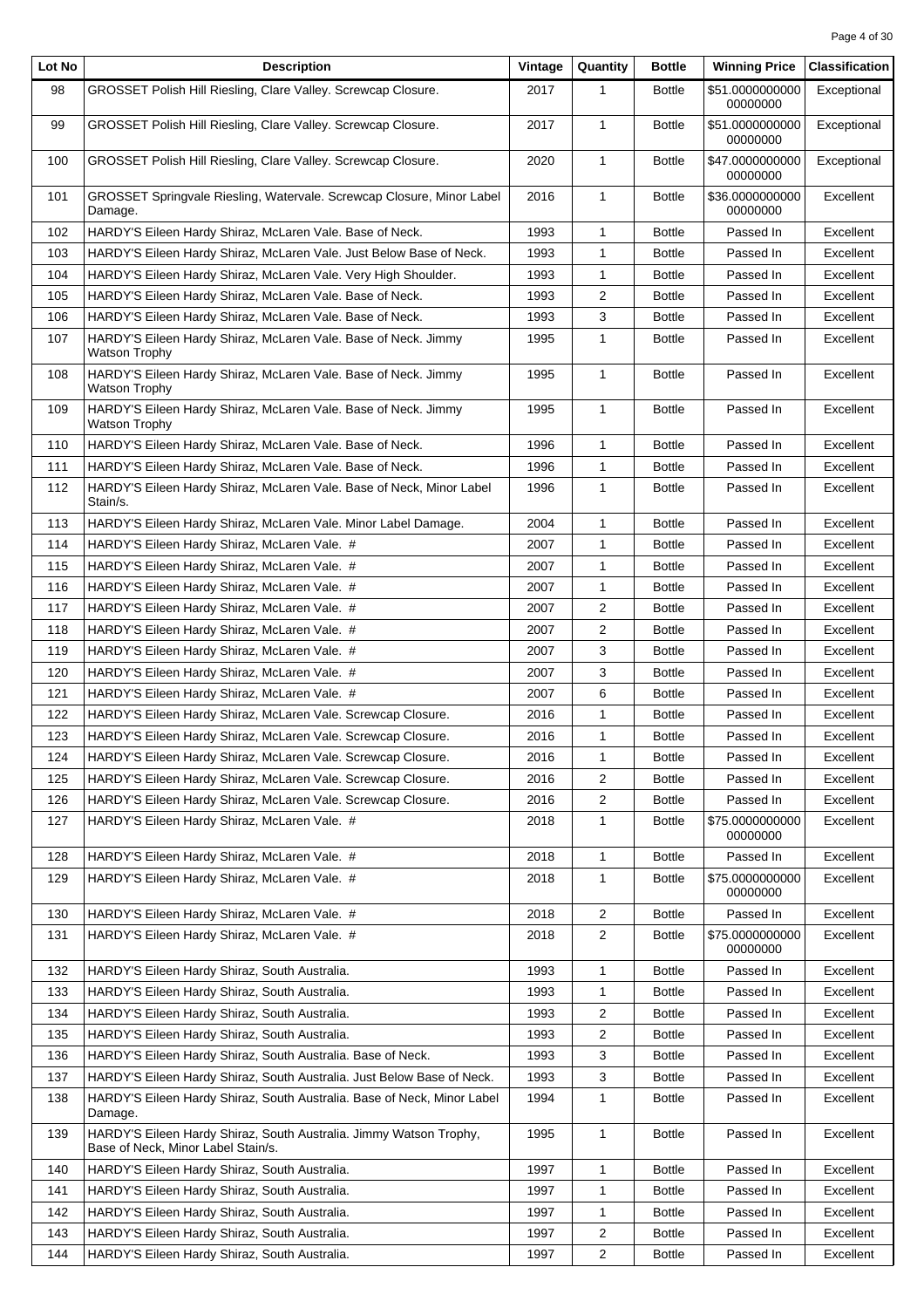| Lot No | <b>Description</b>                                                                                                     | Vintage | Quantity       | <b>Bottle</b> | <b>Winning Price</b>          | <b>Classification</b> |
|--------|------------------------------------------------------------------------------------------------------------------------|---------|----------------|---------------|-------------------------------|-----------------------|
| 145    | HARDY'S Eileen Hardy Shiraz, South Australia.                                                                          | 1998    | 1              | <b>Bottle</b> | Passed In                     | Excellent             |
| 146    | HARDY'S Eileen Hardy Shiraz, South Australia.                                                                          | 1998    | 1              | <b>Bottle</b> | Passed In                     | Excellent             |
| 147    | HARDY'S Eileen Hardy Shiraz, South Australia.                                                                          | 1998    | 1              | <b>Bottle</b> | Passed In                     | Excellent             |
| 148    | HARDY'S Eileen Hardy Shiraz, South Australia.                                                                          | 1998    | 2              | <b>Bottle</b> | Passed In                     | Excellent             |
| 149    | HARDY'S Eileen Hardy Shiraz, South Australia.                                                                          | 2001    | $\mathbf{1}$   | <b>Bottle</b> | \$59.0000000000<br>00000000   | Excellent             |
| 150    | HARDY'S Eileen Hardy Shiraz, South Australia.                                                                          | 2010    | $\mathbf{1}$   | <b>Bottle</b> | \$73.0000000000<br>00000000   | Excellent             |
| 151    | HARDY'S Eileen Hardy Shiraz, South Australia. Screwcap Closure.                                                        | 2015    | $\mathbf{1}$   | <b>Bottle</b> | \$82.0000000000<br>00000000   | Excellent             |
| 152    | HARDY'S Eileen Hardy Shiraz, South Australia. Screwcap Closure.                                                        | 2015    | 1              | <b>Bottle</b> | \$82.0000000000<br>00000000   | Excellent             |
| 153    | HARDY'S Eileen Hardy Shiraz, South Australia. Screwcap Closure.                                                        | 2015    | $\mathbf{1}$   | <b>Bottle</b> | \$82.0000000000<br>00000000   | Excellent             |
| 154    | HARDY'S Eileen Hardy Shiraz, South Australia. Screwcap Closure.                                                        | 2016    | 1              | <b>Bottle</b> | Passed In                     | Excellent             |
| 155    | HENSCHKE Cyril Henschke Cabernet Sauvignon, Eden Valley. Very High<br>Shoulder. Minor Label Damage.                    | 1992    | 1              | <b>Bottle</b> | \$138.000000000<br>000000000  | Outstanding           |
| 156    | HENSCHKE Cyril Henschke Cabernet Sauvignon, Eden Valley. Very High<br>Shoulder.                                        | 1992    | $\mathbf{1}$   | <b>Bottle</b> | Passed In                     | Outstanding           |
| 157    | HENSCHKE Cyril Henschke Cabernet Sauvignon, Eden Valley. Minor Label<br>Damage, Just Below Base of Neck.               | 1992    | $\overline{2}$ | <b>Bottle</b> | \$138.000000000<br>000000000  | Outstanding           |
| 158    | HENSCHKE Cyril Henschke Cabernet Sauvignon, Eden Valley.                                                               | 1993    | 1              | <b>Bottle</b> | \$150.000000000<br>000000000  | Outstanding           |
| 159    | HENSCHKE Cyril Henschke Cabernet Sauvignon, Eden Valley.                                                               | 1993    | $\mathbf{1}$   | <b>Bottle</b> | Passed In                     | Outstanding           |
| 160    | HENSCHKE Cyril Henschke Cabernet Sauvignon, Eden Valley.                                                               | 1993    | 1              | <b>Bottle</b> | Passed In                     | Outstanding           |
| 161    | HENSCHKE Cyril Henschke Cabernet Sauvignon, Eden Valley. Minor Label<br>Damage. #                                      | 2000    | 1              | <b>Bottle</b> | Passed In                     | Outstanding           |
| 162    | HENSCHKE Cyril Henschke Cabernet Sauvignon, Eden Valley. Minor Label<br>Damage. #                                      | 2000    | $\mathbf{1}$   | <b>Bottle</b> | Passed In                     | Outstanding           |
| 163    | HENSCHKE Cyril Henschke Cabernet Sauvignon, Eden Valley. Minor Label<br>Damage. #                                      | 2000    | $\mathbf{1}$   | <b>Bottle</b> | Passed In                     | Outstanding           |
| 164    | HENSCHKE Hill of Grace Shiraz, Eden Valley.                                                                            | 1985    | 1              | <b>Bottle</b> | \$589.000000000<br>000000000  | Exceptional           |
| 165    | HENSCHKE Hill of Grace Shiraz, Eden Valley. Base of Neck.                                                              | 1990    | 1              | <b>Bottle</b> | \$900.000000000<br>000000000  | Exceptional           |
| 166    | HENSCHKE Hill of Grace Shiraz, Eden Valley.                                                                            | 1992    | 1              | <b>Bottle</b> | Passed In                     | Exceptional           |
| 167    | HENSCHKE Hill of Grace Shiraz, Eden Valley.                                                                            | 1992    | 1              | <b>Bottle</b> | \$700.000000000<br>000000000  | Exceptional           |
| 168    | HENSCHKE Hill of Grace Shiraz, Eden Valley. Very High Shoulder. #                                                      | 1992    | 1              | <b>Bottle</b> | Passed In                     | Exceptional           |
| 169    | HENSCHKE Hill of Grace Shiraz, Eden Valley. Screwcap Closure,<br>Individual Timber Case/s.                             | 2010    | 1              | <b>Bottle</b> | \$1000.00000000<br>0000000000 | Exceptional           |
| 170    | HENSCHKE Keyneton Estate Shiraz Cabernet Malbec, Eden Valley.                                                          | 1993    | 1              | <b>Bottle</b> | Passed In                     | Outstanding           |
| 171    | HENSCHKE Keyneton Estate Euphonium Shiraz Cabernet Merlot, Barossa.<br>Screwcap Closure, Minor Capsule Damage.         | 2012    | 1              | <b>Bottle</b> | \$52.0000000000<br>00000000   | Outstanding           |
| 172    | HENSCHKE Keyneton Estate Euphonium Shiraz Cabernet Merlot, Barossa.<br>Screwcap Closure.                               | 2016    | 1              | <b>Bottle</b> | \$45.0000000000<br>00000000   | Outstanding           |
| 173    | HENSCHKE Keyneton Estate Euphonium Shiraz Cabernet Merlot, Barossa.<br>Screwcap Closure, Minor Capsule Damage.         | 2016    | 1              | <b>Bottle</b> | \$45.0000000000<br>00000000   | Outstanding           |
| 174    | HENSCHKE Keyneton Estate Euphonium Shiraz Cabernet Merlot, Barossa.<br>Original Presentation Box/es, Screwcap Closure. | 2016    | 2              | <b>Bottle</b> | \$45.0000000000<br>00000000   | Outstanding           |
| 175    | HENSCHKE Mount Edelstone Shiraz, Eden Valley. Just Below Base of<br>Neck.                                              | 1996    | 1              | <b>Bottle</b> | \$151.000000000<br>000000000  | Exceptional           |
| 176    | HENSCHKE Mount Edelstone Shiraz, Eden Valley. Base of Neck, Minor<br>Label Damage.                                     | 1999    | 1              | <b>Bottle</b> | \$138.000000000<br>000000000  | Exceptional           |
| 177    | HENSCHKE Mount Edelstone Shiraz, Eden Valley. Minor Label Damage,<br>Just Below Base of Neck.                          | 1999    | 1              | <b>Bottle</b> | \$121.000000000<br>000000000  | Exceptional           |
| 178    | HENSCHKE Mount Edelstone Shiraz, Eden Valley. Screwcap Closure.                                                        | 2012    | 1              | <b>Bottle</b> | \$222.000000000<br>000000000  | Exceptional           |
| 179    | HOUGHTON Jack Mann Cabernet, Frankland River. Screwcap Closure.                                                        | 2016    | 1              | <b>Bottle</b> | Passed In                     | Outstanding           |
| 180    | HOUGHTON Jack Mann Cabernet, Frankland River. #                                                                        | 2019    | 1              | <b>Bottle</b> | Passed In                     | Outstanding           |
| 181    | HOUGHTON Jack Mann Cabernet, Frankland River. #                                                                        | 2019    | 1              | <b>Bottle</b> | Passed In                     | Outstanding           |
| 182    | HOUGHTON Jack Mann Cabernet, Frankland River. #                                                                        | 2019    | 2              | <b>Bottle</b> | Passed In                     | Outstanding           |
| 183    | HOUGHTON Jack Mann Cabernet, Frankland River. #                                                                        | 2019    | 2              | <b>Bottle</b> | Passed In                     | Outstanding           |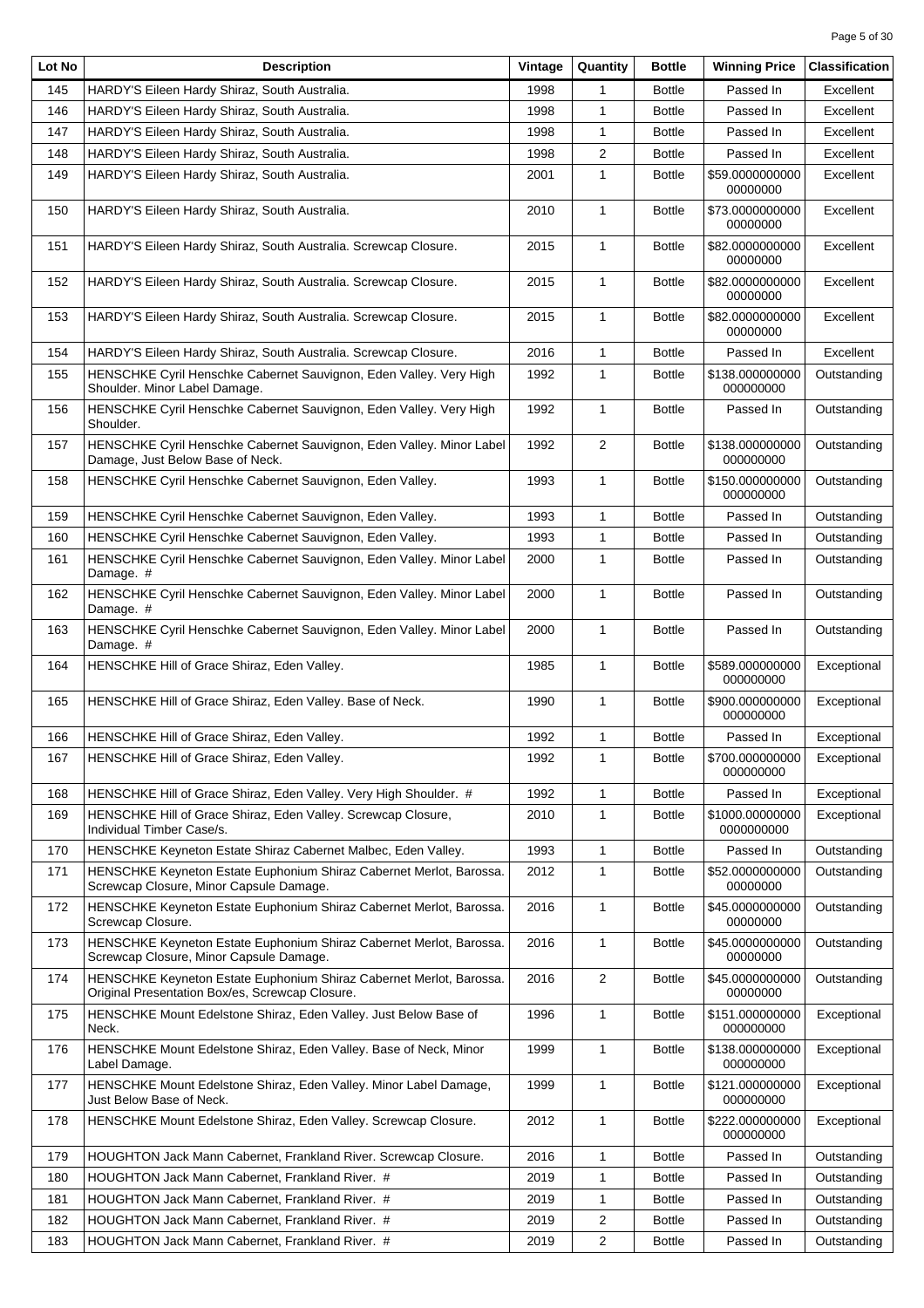| Lot No  | <b>Description</b>                                                                  | Vintage | Quantity     | <b>Bottle</b> | <b>Winning Price</b>         | <b>Classification</b> |
|---------|-------------------------------------------------------------------------------------|---------|--------------|---------------|------------------------------|-----------------------|
| 184     | HOUGHTON Jack Mann Cabernet, Frankland River. #                                     | 2019    | 3            | <b>Bottle</b> | \$92.0000000000<br>00000000  | Outstanding           |
| 185     | HOUGHTON Jack Mann Cabernet, Frankland River. #                                     | 2019    | 3            | <b>Bottle</b> | Passed In                    | Outstanding           |
| 186     | HOUGHTON Jack Mann Cabernet, Frankland River. #                                     | 2019    | 6            | <b>Bottle</b> | Passed In                    | Outstanding           |
| 187     | HOWARD PARK Cabernet Blend, Western Australia. Base of Neck.                        | 1997    | $\mathbf{1}$ | <b>Bottle</b> | \$46.0000000000<br>00000000  | Outstanding           |
| 188     | HOWARD PARK Cabernet Blend, Western Australia. Base of Neck, Minor<br>Label Damage. | 1997    | $\mathbf{1}$ | <b>Bottle</b> | \$46.0000000000<br>00000000  | Outstanding           |
| 189     | HOWARD PARK Cabernet Blend, Western Australia.                                      | 2001    | $\mathbf{1}$ | <b>Bottle</b> | Passed In                    | Outstanding           |
| 190     | HOWARD PARK Cabernet Blend, Western Australia.                                      | 2001    | 1            | <b>Bottle</b> | Passed In                    | Outstanding           |
| 191     | JIM BARRY WINES The Armagh Shiraz, Clare Valley.                                    | 1999    | $\mathbf{1}$ | <b>Bottle</b> | \$246.000000000<br>000000000 | Exceptional           |
| 192     | JIM BARRY WINES The Armagh Shiraz, Clare Valley.                                    | 1999    | $\mathbf{1}$ | <b>Bottle</b> | \$250.000000000<br>000000000 | Exceptional           |
| 193     | JIM BARRY WINES The Armagh Shiraz, Clare Valley. Screwcap Closure.<br>#             | 2014    | $\mathbf{1}$ | <b>Bottle</b> | \$300.000000000<br>000000000 | Exceptional           |
| 194     | JIM BARRY WINES The Armagh Shiraz, Clare Valley. Screwcap Closure.<br>#             | 2015    | 1            | <b>Bottle</b> | \$302.000000000<br>000000000 | Exceptional           |
| 195     | JIM BARRY WINES The Armagh Shiraz, Clare Valley. Screwcap Closure.                  | 2015    | $\mathbf{1}$ | <b>Bottle</b> | \$302.000000000<br>000000000 | Exceptional           |
| 196     | JIM BARRY WINES The Armagh Shiraz, Clare Valley. Screwcap Closure.<br>#             | 2017    | 1            | <b>Bottle</b> | Passed In                    | Exceptional           |
| 197     | JIM BARRY WINES The Armagh Shiraz, Clare Valley. Screwcap Closure.<br>#             | 2017    | $\mathbf{1}$ | <b>Bottle</b> | Passed In                    | Exceptional           |
| 198     | JIM BARRY WINES The Armagh Shiraz, Clare Valley. Screwcap Closure.<br>#             | 2018    | $\mathbf{1}$ | <b>Bottle</b> | Passed In                    | Exceptional           |
| 199     | JIM BARRY WINES The Armagh Shiraz, Clare Valley. Screwcap Closure.<br>#             | 2018    | $\mathbf{1}$ | <b>Bottle</b> | Passed In                    | Exceptional           |
| 200     | JIM BARRY WINES The Armagh Shiraz, Clare Valley. Screwcap Closure.<br>#             | 2018    | $\mathbf{1}$ | <b>Bottle</b> | \$302.000000000<br>000000000 | Exceptional           |
| 201     | JIM BARRY WINES The Armagh Shiraz, Clare Valley. Screwcap Closure.<br>#             | 2018    | 2            | <b>Bottle</b> | Passed In                    | Exceptional           |
| 202     | JIM BARRY WINES The Armagh Shiraz, Clare Valley. Screwcap Closure.<br>#             | 2018    | 3            | <b>Bottle</b> | Passed In                    | Exceptional           |
| 203     | JIM BARRY WINES The Armagh Shiraz, Clare Valley. Screwcap Closure.<br>#             | 2018    | 6            | <b>Bottle</b> | Passed In                    | Exceptional           |
| Totals: | 138 Items                                                                           |         |              |               |                              |                       |

### **AUSTRALIA > Australia K-O**

| Lot No | <b>Description</b>                                                           | Vintage | Quantity       | <b>Bottle</b> | <b>Winning Price</b>        | <b>Classification</b> |
|--------|------------------------------------------------------------------------------|---------|----------------|---------------|-----------------------------|-----------------------|
| 204    | KAESLER WINES Old Bastard Shiraz, Barossa Valley. Wax Capsule/s.             | 2018    | 1              | <b>Bottle</b> | Passed In                   | Outstanding           |
| 205    | KAESLER WINES Old Bastard Shiraz, Barossa Valley. Wax Capsule/s.             | 2018    | 1              | <b>Bottle</b> | Passed In                   | Outstanding           |
| 206    | KAESLER WINES Old Bastard Shiraz, Barossa Valley. Wax Capsule/s.             | 2018    | 1              | <b>Bottle</b> | Passed In                   | Outstanding           |
| 207    | KAESLER WINES Old Bastard Shiraz, Barossa Valley. Wax Capsule/s.             | 2018    | $\overline{2}$ | <b>Bottle</b> | Passed In                   | Outstanding           |
| 208    | KAESLER WINES Old Bastard Shiraz, Barossa Valley. Wax Capsule/s.             | 2018    | $\overline{2}$ | <b>Bottle</b> | Passed In                   | Outstanding           |
| 209    | KATNOOK ESTATE Cabernet Sauvignon, Coonawarra. Screwcap Closure.             | 2012    | 1              | <b>Bottle</b> | \$45,0000000000<br>00000000 | Excellent             |
| 210    | KAY BROS AMERY Block 6 Old Vine Shiraz, McLaren Vale. Screwcap<br>Closure. # | 2017    | 1              | <b>Bottle</b> | Passed In                   | Outstanding           |
| 211    | KAY BROS AMERY Block 6 Old Vine Shiraz, McLaren Vale. Screwcap<br>Closure. # | 2017    | 1              | <b>Bottle</b> | Passed In                   | Outstanding           |
| 212    | KAY BROS AMERY Block 6 Old Vine Shiraz, McLaren Vale. Screwcap<br>Closure. # | 2017    | 1              | <b>Bottle</b> | Passed In                   | Outstanding           |
| 213    | KILIKANOON Oracle Shiraz, Clare Valley. #                                    | 2016    | 1              | <b>Bottle</b> | Passed In                   | Excellent             |
| 214    | KILIKANOON Oracle Shiraz, Clare Valley. #                                    | 2016    | 1              | <b>Bottle</b> | Passed In                   | Excellent             |
| 215    | KILIKANOON Oracle Shiraz, Clare Valley. #                                    | 2016    | 1              | <b>Bottle</b> | Passed In                   | Excellent             |
| 216    | KILIKANOON Oracle Shiraz, Clare Valley. #                                    | 2016    | 2              | <b>Bottle</b> | Passed In                   | Excellent             |
| 217    | KILIKANOON Oracle Shiraz, Clare Valley. #                                    | 2016    | 2              | <b>Bottle</b> | Passed In                   | Excellent             |
| 218    | KILIKANOON Oracle Shiraz, Clare Valley. #                                    | 2016    | 3              | <b>Bottle</b> | \$54.0000000000<br>00000000 | Excellent             |
| 219    | KILIKANOON Oracle Shiraz, Clare Valley. #                                    | 2016    | 3              | <b>Bottle</b> | Passed In                   | Excellent             |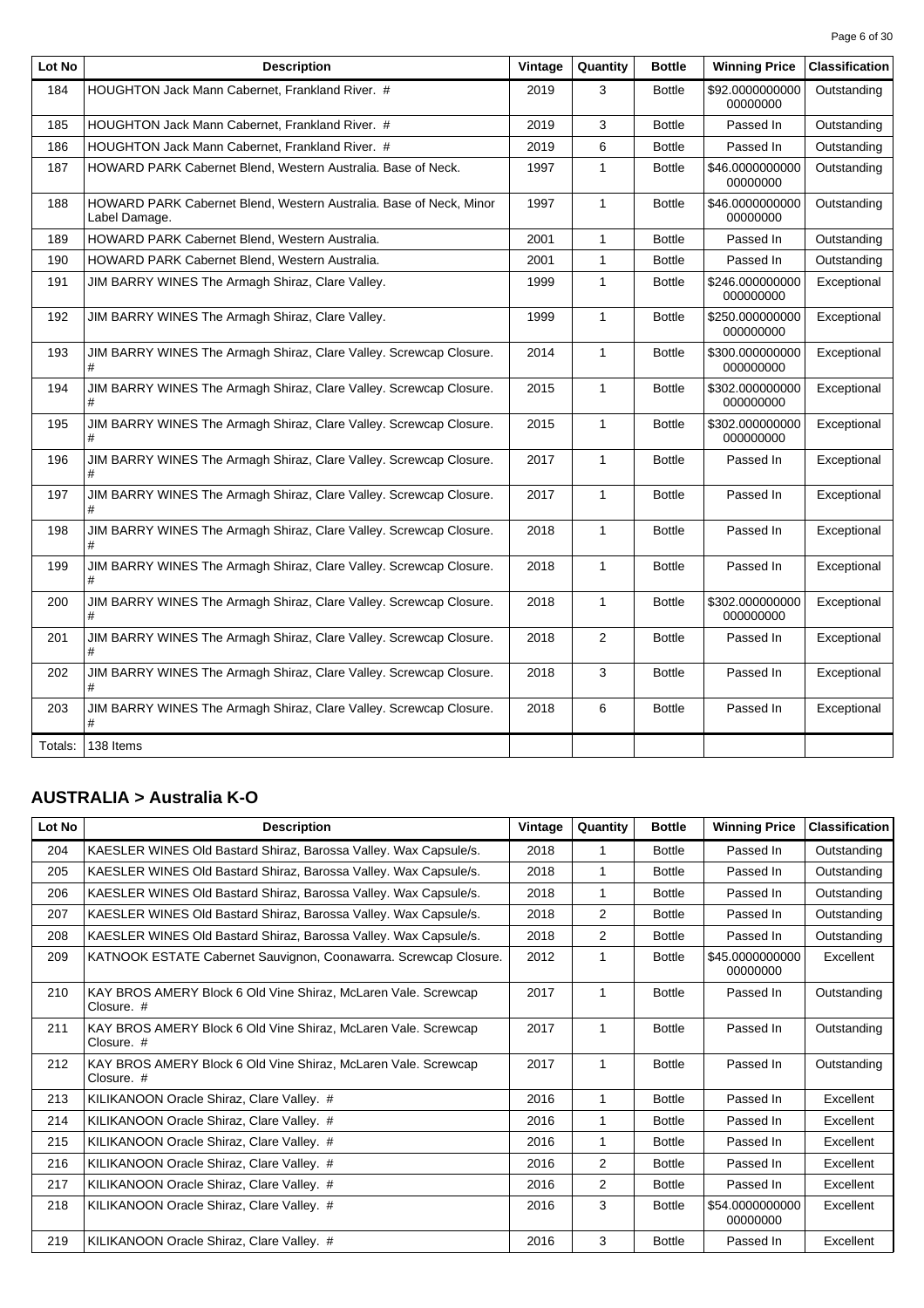| Lot No | <b>Description</b>                                                                                                               | Vintage | Quantity       | <b>Bottle</b> | <b>Winning Price</b>         | <b>Classification</b> |
|--------|----------------------------------------------------------------------------------------------------------------------------------|---------|----------------|---------------|------------------------------|-----------------------|
| 220    | KILIKANOON Oracle Shiraz, Clare Valley. #                                                                                        | 2016    | 6              | <b>Bottle</b> | \$54.0000000000<br>00000000  | Excellent             |
| 221    | LAKE'S FOLLY Cabernets, Hunter Valley. Base of Neck.                                                                             | 1996    | $\mathbf{1}$   | <b>Bottle</b> | \$82.0000000000<br>00000000  | Excellent             |
| 222    | LAKE'S FOLLY Cabernets, Hunter Valley. Base of Neck. Loose capsule                                                               | 1997    | $\mathbf{1}$   | <b>Bottle</b> | Passed In                    | Excellent             |
| 223    | LAKE'S FOLLY Cabernets, Hunter Valley. Base of Neck.                                                                             | 1997    | $\mathbf{1}$   | <b>Bottle</b> | Passed In                    | Excellent             |
| 224    | LAKE'S FOLLY Cabernets, Hunter Valley. Base of Neck.                                                                             | 2009    | $\mathbf{1}$   | <b>Bottle</b> | \$78.0000000000<br>00000000  | Excellent             |
| 225    | LAKE'S FOLLY Cabernets, Hunter Valley.                                                                                           | 2012    | $\mathbf{1}$   | <b>Bottle</b> | Passed In                    | Excellent             |
| 226    | LAKE'S FOLLY Cabernets, Hunter Valley.                                                                                           | 2012    | $\mathbf{1}$   | <b>Bottle</b> | Passed In                    | Excellent             |
| 227    | LAKE'S FOLLY Cabernets, Hunter Valley.                                                                                           | 2015    | $\mathbf{1}$   | <b>Bottle</b> | \$101.000000000<br>000000000 | Excellent             |
| 228    | LAKE'S FOLLY Cabernets, Hunter Valley.                                                                                           | 2015    | $\mathbf{1}$   | <b>Bottle</b> | \$101.000000000<br>000000000 | Excellent             |
| 229    | LAKE'S FOLLY Cabernets, Hunter Valley.                                                                                           | 2015    | $\mathbf{1}$   | <b>Bottle</b> | \$101.000000000<br>000000000 | Excellent             |
| 230    | LAKE'S FOLLY Cabernets, Hunter Valley.                                                                                           | 2015    | 2              | <b>Bottle</b> | \$101.000000000<br>000000000 | Excellent             |
| 231    | LAKE'S FOLLY Cabernets, Hunter Valley.                                                                                           | 2016    | $\mathbf{1}$   | <b>Bottle</b> | Passed In                    | Excellent             |
| 232    | LAKE'S FOLLY Cabernets, Hunter Valley.                                                                                           | 2016    | 1              | <b>Bottle</b> | Passed In                    | Excellent             |
| 233    | LAKE'S FOLLY Cabernets, Hunter Valley.                                                                                           | 2016    | $\mathbf{1}$   | <b>Bottle</b> | Passed In                    | Excellent             |
| 234    | LAKE'S FOLLY Cabernets, Hunter Valley.                                                                                           | 2016    | $\overline{2}$ | <b>Bottle</b> | Passed In                    | Excellent             |
| 235    | LAKE'S FOLLY Cabernets, Hunter Valley.                                                                                           | 2017    | 1              | <b>Bottle</b> | Passed In                    | Excellent             |
| 236    | LAKE'S FOLLY Cabernets, Hunter Valley.                                                                                           | 2017    | $\mathbf{1}$   | <b>Bottle</b> | Passed In                    | Excellent             |
| 237    | LAKE'S FOLLY Cabernets, Hunter Valley.                                                                                           | 2017    | $\mathbf{1}$   | <b>Bottle</b> | Passed In                    | Excellent             |
| 238    | LAKE'S FOLLY Cabernets, Hunter Valley.                                                                                           | 2017    | $\overline{2}$ | <b>Bottle</b> | Passed In                    | Excellent             |
| 239    | LEEUWIN ESTATE Art Series Cabernet Sauvignon, Margaret River.                                                                    | 2002    | $\mathbf{1}$   | <b>Bottle</b> | \$100.000000000<br>000000000 | Outstanding           |
| 240    | LEEUWIN ESTATE Art Series Chardonnay, Margaret River. Minor Label<br>Stain/s, Level 3cm from cork.                               | 1997    | $\mathbf{1}$   | <b>Bottle</b> | \$100.000000000<br>000000000 | Exceptional           |
| 241    | LEEUWIN ESTATE Art Series Chardonnay, Margaret River. Minor Label<br>Damage, Minor Label Stain/s.                                | 1997    | $\mathbf{1}$   | Magnum        | \$156.000000000<br>000000000 | Exceptional           |
| 242    | LEO BURING Leonay DW S17 Riesling, Eden Valley. Screwcap Closure.                                                                | 2015    | $\mathbf{1}$   | <b>Bottle</b> | \$39.0000000000<br>00000000  | Excellent             |
| 243    | LEO BURING Leonay DW S17 Riesling, Eden Valley. Screwcap Closure.                                                                | 2015    | $\mathbf{1}$   | <b>Bottle</b> | \$36.0000000000<br>00000000  | Excellent             |
| 244    | MAJELLA The Malleea Cabernet Shiraz, Coonawarra.                                                                                 | 2008    | 1              | <b>Bottle</b> | Passed In                    | Excellent             |
| 245    | MAJELLA The Malleea Cabernet Shiraz, Coonawarra.                                                                                 | 2008    | 1              | <b>Bottle</b> | Passed In                    | Excellent             |
| 246    | MAJELLA The Malleea Cabernet Shiraz, Coonawarra. Minor Label Stain/s.                                                            | 2008    | $\mathbf{1}$   | <b>Bottle</b> | Passed In                    | Excellent             |
| 247    | MOSS WOOD Moss Wood Vineyard Cabernet Sauvignon, Margaret River.<br>Minor Label Damage, Minor Label Stain/s.                     | 1998    | 1              | <b>Bottle</b> | \$128.000000000<br>000000000 | Exceptional           |
| 248    | MOSS WOOD Moss Wood Vineyard Cabernet Sauvignon, Margaret River.<br>Minor Label Stain/s.                                         | 1998    | $\mathbf{1}$   | <b>Bottle</b> | \$128.000000000<br>000000000 | Exceptional           |
| 249    | MOSS WOOD Moss Wood Vineyard Cabernet Sauvignon, Margaret River.<br>Screwcap Closure, Minor Label Stain/s, Minor Capsule Damage. | 2001    | $\mathbf{1}$   | <b>Bottle</b> | \$221.000000000<br>000000000 | Exceptional           |
| 250    | MOSS WOOD Moss Wood Vineyard Cabernet Sauvignon, Margaret River.<br>Screwcap Closure, Minor Label Stain/s, Minor Capsule Damage. | 2001    | $\mathbf{1}$   | <b>Bottle</b> | \$221.000000000<br>000000000 | Exceptional           |
| 251    | MOSS WOOD Moss Wood Vineyard Cabernet Sauvignon, Margaret River.<br>Screwcap Closure, Minor Capsule Damage.                      | 2009    | 1              | <b>Bottle</b> | \$129.000000000<br>000000000 | Exceptional           |
| 252    | MOSS WOOD Moss Wood Vineyard Cabernet Sauvignon, Margaret River.<br>Screwcap Closure.                                            | 2018    | 1              | <b>Bottle</b> | \$116.000000000<br>000000000 | Exceptional           |
| 253    | MOSS WOOD Moss Wood Vineyard Cabernet Sauvignon, Margaret River.<br>Screwcap Closure.                                            | 2018    | 1              | <b>Bottle</b> | \$116.000000000<br>000000000 | Exceptional           |
| 254    | MOSS WOOD Moss Wood Vineyard Cabernet Sauvignon, Margaret River.<br>Screwcap Closure.                                            | 2018    | $\mathbf{1}$   | <b>Bottle</b> | \$115.000000000<br>000000000 | Exceptional           |
| 255    | MOSS WOOD Moss Wood Vineyard Cabernet Sauvignon, Margaret River.<br>Screwcap Closure.                                            | 2018    | 2              | <b>Bottle</b> | \$118.000000000<br>000000000 | Exceptional           |
| 256    | MOSS WOOD Moss Wood Vineyard Cabernet Sauvignon, Margaret River.<br>Screwcap Closure.                                            | 2018    | 2              | <b>Bottle</b> | \$114.000000000<br>000000000 | Exceptional           |
| 257    | MOSS WOOD Moss Wood Vineyard Cabernet Sauvignon, Margaret River.<br>Screwcap Closure.                                            | 2018    | 3              | <b>Bottle</b> | \$120.000000000<br>000000000 | Exceptional           |
| 258    | MOSS WOOD Moss Wood Vineyard Cabernet Sauvignon, Margaret River.<br>Screwcap Closure.                                            | 2018    | 6              | <b>Bottle</b> | \$121.000000000<br>000000000 | Exceptional           |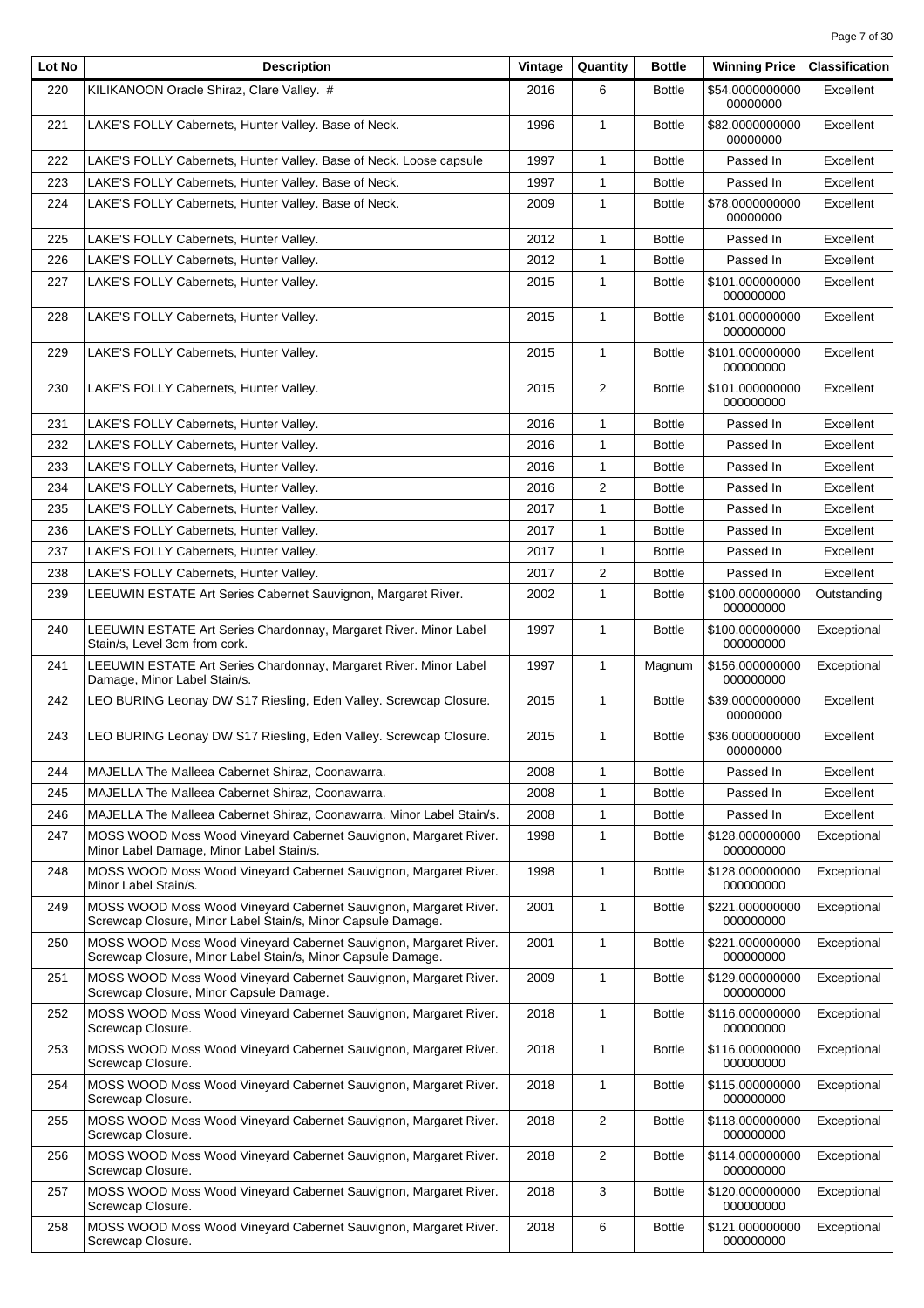| Lot No | <b>Description</b>                                                                                                     | Vintage | Quantity       | <b>Bottle</b> | <b>Winning Price</b>         | <b>Classification</b> |
|--------|------------------------------------------------------------------------------------------------------------------------|---------|----------------|---------------|------------------------------|-----------------------|
| 259    | MOUNT LANGI GHIRAN VINEYARDS Langi Shiraz, Grampians. Base of<br>Neck.                                                 | 1995    | 1              | <b>Bottle</b> | Passed In                    | Excellent             |
| 260    | MOUNT LANGI GHIRAN VINEYARDS Langi Shiraz, Grampians. Base of<br>Neck.                                                 | 1995    | $\mathbf{1}$   | <b>Bottle</b> | Passed In                    | Excellent             |
| 261    | MOUNT LANGI GHIRAN VINEYARDS Langi Shiraz, Grampians.                                                                  | 1997    | $\mathbf{1}$   | <b>Bottle</b> | Passed In                    | Excellent             |
| 262    | MOUNT LANGI GHIRAN VINEYARDS Langi Shiraz, Grampians. Base of<br>Neck, Minor Label Stain/s.                            | 1997    | $\mathbf{1}$   | <b>Bottle</b> | Passed In                    | Excellent             |
| 263    | MOUNT LANGI GHIRAN VINEYARDS Langi Shiraz, Grampians. Minor<br>Label Stain/s.                                          | 1997    | $\mathbf{1}$   | <b>Bottle</b> | Passed In                    | Excellent             |
| 264    | MOUNT LANGI GHIRAN VINEYARDS Langi Shiraz, Grampians.                                                                  | 2000    | $\mathbf{1}$   | <b>Bottle</b> | Passed In                    | Excellent             |
| 265    | MOUNT LANGI GHIRAN VINEYARDS Langi Shiraz, Grampians.                                                                  | 2000    | $\mathbf{1}$   | <b>Bottle</b> | Passed In                    | Excellent             |
| 266    | MOUNT LANGI GHIRAN VINEYARDS Langi Shiraz, Grampians. Minor<br>Label Damage.                                           | 2000    | $\mathbf{1}$   | <b>Bottle</b> | Passed In                    | Excellent             |
| 267    | MOUNT MARY Pinot Noir, Yarra Valley.                                                                                   | 2015    | 1              | <b>Bottle</b> | \$193.000000000<br>000000000 | Outstanding           |
| 268    | MOUNT MARY Quintet Cabernet Blend, Yarra Valley. Minor Label Damage,<br>Minor Label Stain/s.                           | 2000    | $\mathbf{1}$   | <b>Bottle</b> | \$147.000000000<br>000000000 | Exceptional           |
| 269    | MOUNT MARY Quintet Cabernet Blend, Yarra Valley. Minor Label Damage,<br>Minor Label Stain/s.                           | 2000    | $\mathbf{1}$   | <b>Bottle</b> | \$147.000000000<br>000000000 | Exceptional           |
| 270    | MOUNT MARY Quintet Cabernet Blend, Yarra Valley. Base of Neck, Minor<br>Label Damage, Minor Label Stain/s.             | 2002    | $\mathbf{1}$   | <b>Bottle</b> | \$124.000000000<br>000000000 | Exceptional           |
| 271    | MOUNT MARY Quintet Cabernet Blend, Yarra Valley. Base of Neck, Minor<br>Label Damage, Minor Label Stain/s.             | 2002    | $\mathbf{1}$   | <b>Bottle</b> | \$144.000000000<br>000000000 | Exceptional           |
| 272    | MOUNT MARY Quintet Cabernet Blend, Yarra Valley. Minor Label Damage,<br>Minor Label Stain/s, Just Below Base of Neck.  | 2002    | 1              | <b>Bottle</b> | Passed In                    | Exceptional           |
| 273    | MOUNT MARY Quintet Cabernet Blend, Yarra Valley. Winner - Winery of<br>the Year, James Halliday Wine Companion, 2018 # | 2013    | $\mathbf{1}$   | Magnum        | \$290.000000000<br>000000000 | Exceptional           |
| 274    | MOUNT MARY Quintet Cabernet Blend, Yarra Valley. Winner - Winery of<br>the Year, James Halliday Wine Companion, 2018 # | 2013    | $\mathbf{1}$   | Magnum        | \$301.000000000<br>000000000 | Exceptional           |
| 275    | MOUNT MARY Quintet Cabernet Blend, Yarra Valley.                                                                       | 2019    | $\mathbf{1}$   | <b>Bottle</b> | Passed In                    | Exceptional           |
| 276    | MOUNT PLEASANT Maurice O'Shea Shiraz, Hunter Valley.                                                                   | 2003    | 1              | <b>Bottle</b> | Passed In                    | Excellent             |
| 277    | MOUNT PLEASANT Maurice O'Shea Shiraz, Hunter Valley.                                                                   | 2003    | 1              | <b>Bottle</b> | Passed In                    | Excellent             |
| 278    | MOUNT PLEASANT Maurice O'Shea Shiraz, Hunter Valley. Screwcap<br>Closure.                                              | 2004    | $\mathbf{1}$   | <b>Bottle</b> | Passed In                    | Excellent             |
| 279    | MOUNT PLEASANT Maurice O'Shea Shiraz, Hunter Valley. Screwcap<br>Closure.                                              | 2004    | 1              | <b>Bottle</b> | Passed In                    | Excellent             |
| 280    | MOUNT PLEASANT Maurice O'Shea Shiraz, Hunter Valley. Screwcap<br>Closure.                                              | 2004    | 2              | <b>Bottle</b> | Passed In                    | Excellent             |
| 281    | MOUNT PLEASANT Maurice O'Shea Shiraz, Hunter Valley. Screwcap<br>Closure.                                              | 2004    | 2              | <b>Bottle</b> | Passed In                    | Excellent             |
| 282    | MOUNT PLEASANT Maurice O'Shea Shiraz, Hunter Valley. Screwcap<br>Closure, Minor Capsule Damage.                        | 2007    | $\mathbf{1}$   | <b>Bottle</b> | \$119.000000000<br>000000000 | Excellent             |
| 283    | MOUNT PLEASANT Maurice O'Shea Shiraz, Hunter Valley. Screwcap<br>Closure, Minor Capsule Damage. Bubble in label        | 2007    | $\mathbf{1}$   | <b>Bottle</b> | Passed In                    | Excellent             |
| 284    | MOUNT PLEASANT Maurice O'Shea Shiraz, Hunter Valley. Screwcap<br>Closure, Minor Label Stain/s, Minor Capsule Damage.   | 2007    | $\mathbf{1}$   | <b>Bottle</b> | Passed In                    | Excellent             |
| 285    | MOUNT PLEASANT Maurice O'Shea Shiraz, Hunter Valley. Screwcap<br>Closure. Bubbles in label                             | 2009    | 1              | <b>Bottle</b> | Passed In                    | Excellent             |
| 286    | MOUNT PLEASANT Maurice O'Shea Shiraz, Hunter Valley. Screwcap<br>Closure. Bubbles in label                             | 2009    | 1              | <b>Bottle</b> | Passed In                    | Excellent             |
| 287    | MOUNT PLEASANT Maurice O'Shea Shiraz, Hunter Valley. Screwcap<br>Closure, Minor Capsule Damage. Bubbles in label       | 2009    | $\mathbf{1}$   | <b>Bottle</b> | Passed In                    | Excellent             |
| 288    | MOUNT PLEASANT Maurice O'Shea Shiraz, Hunter Valley. Screwcap<br>Closure.                                              | 2009    | 2              | <b>Bottle</b> | Passed In                    | Excellent             |
| 289    | MOUNT PLEASANT Maurice O'Shea Shiraz, Hunter Valley. Screwcap<br>Closure. #                                            | 2011    | $\mathbf{1}$   | <b>Bottle</b> | Passed In                    | Excellent             |
| 290    | MOUNT PLEASANT Maurice O'Shea Shiraz, Hunter Valley. Screwcap<br>Closure, Minor Capsule Damage.                        | 2011    | 1              | <b>Bottle</b> | Passed In                    | Excellent             |
| 291    | MOUNT PLEASANT Maurice O'Shea Shiraz, Hunter Valley. Screwcap<br>Closure. #                                            | 2011    | $\overline{c}$ | <b>Bottle</b> | Passed In                    | Excellent             |
| 292    | NOON Reserve Cabernet Sauvignon, Langhorne Creek. Screwcap Closure.                                                    | 2012    | $\mathbf{1}$   | <b>Bottle</b> | \$55.0000000000<br>00000000  | Excellent             |
| 293    | NOON Reserve Cabernet Sauvignon, Langhorne Creek. Screwcap Closure.                                                    | 2012    | $\mathbf{1}$   | <b>Bottle</b> | \$55.0000000000<br>00000000  | Excellent             |
| 294    | NOON Reserve Cabernet Sauvignon, Langhorne Creek. Screwcap Closure.                                                    | 2012    | $\overline{2}$ | <b>Bottle</b> | \$57.0000000000<br>00000000  | Excellent             |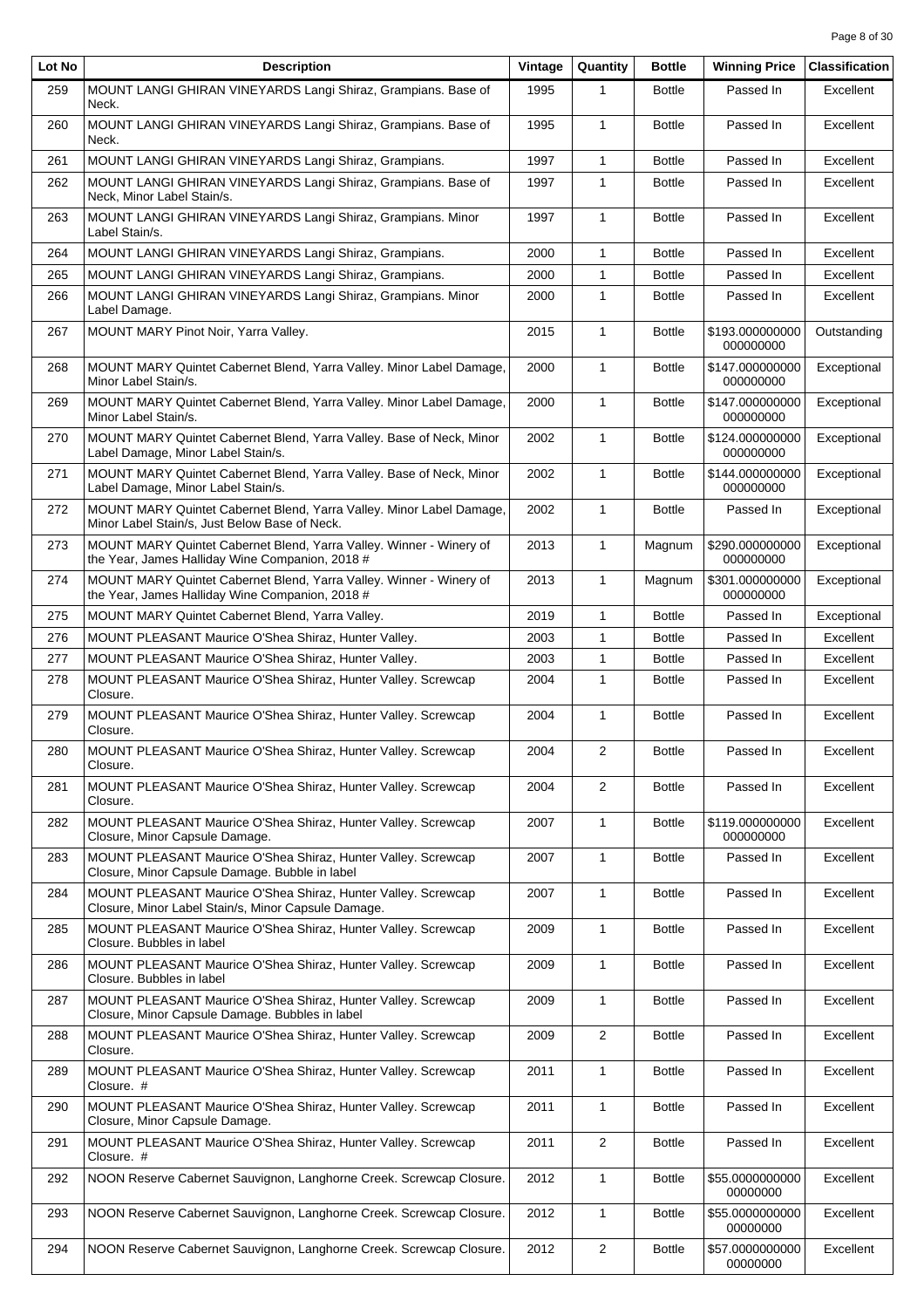| Lot No | <b>Description</b>                                                       | Vintage | Quantity       | <b>Bottle</b> | <b>Winning Price</b>        | <b>Classification</b> |
|--------|--------------------------------------------------------------------------|---------|----------------|---------------|-----------------------------|-----------------------|
| 295    | NOON Reserve Cabernet Sauvignon, Langhorne Creek. Screwcap Closure.      | 2014    | 1              | <b>Bottle</b> | Passed In                   | Excellent             |
| 296    | NOON Reserve Cabernet Sauvignon, Langhorne Creek. Screwcap Closure.      | 2014    | $\mathbf{1}$   | <b>Bottle</b> | \$55.0000000000<br>00000000 | Excellent             |
| 297    | NOON Reserve Cabernet Sauvignon, Langhorne Creek. Screwcap Closure.      | 2014    | $\overline{2}$ | <b>Bottle</b> | \$55.0000000000<br>00000000 | Excellent             |
| 298    | NOON Reserve Cabernet Sauvignon, Langhorne Creek. Screwcap Closure.      | 2015    | 1              | <b>Bottle</b> | Passed In                   | Excellent             |
| 299    | NOON Reserve Cabernet Sauvignon, Langhorne Creek. Screwcap Closure.      | 2015    | 1              | <b>Bottle</b> | \$55.0000000000<br>00000000 | Excellent             |
| 300    | NOON Reserve Cabernet Sauvignon, Langhorne Creek. Screwcap Closure.      | 2015    | 2              | <b>Bottle</b> | \$55.0000000000<br>00000000 | Excellent             |
| 301    | NOON Reserve Cabernet Sauvignon, Langhorne Creek. Screwcap Closure.      | 2015    | $\overline{2}$ | <b>Bottle</b> | \$55.0000000000<br>00000000 | Excellent             |
| 302    | NOON Reserve Cabernet Sauvignon, Langhorne Creek. Screwcap Closure.      | 2016    | 1              | <b>Bottle</b> | Passed In                   | Excellent             |
| 303    | NOON Reserve Cabernet Sauvignon, Langhorne Creek. Screwcap Closure.      | 2016    | 1              | <b>Bottle</b> | Passed In                   | Excellent             |
| 304    | NOON Reserve Cabernet Sauvignon, Langhorne Creek. Screwcap Closure.      | 2016    | $\mathbf{1}$   | <b>Bottle</b> | Passed In                   | Excellent             |
| 305    | NOON Reserve Cabernet Sauvignon, Langhorne Creek. Screwcap Closure.      | 2016    | 2              | <b>Bottle</b> | Passed In                   | Excellent             |
| 306    | NOON Reserve Cabernet Sauvignon, Langhorne Creek. Screwcap Closure.      | 2016    | 2              | <b>Bottle</b> | Passed In                   | Excellent             |
| 307    | NOON Reserve Cabernet Sauvignon, Langhorne Creek. Screwcap Closure.      | 2016    | 3              | <b>Bottle</b> | Passed In                   | Excellent             |
| 308    | NOON Reserve Cabernet Sauvignon, Langhorne Creek. Screwcap Closure.      | 2018    | 1              | <b>Bottle</b> | Passed In                   | Excellent             |
| 309    | NOON Reserve Cabernet Sauvignon, Langhorne Creek. Screwcap Closure.<br># | 2018    | 1              | <b>Bottle</b> | Passed In                   | Excellent             |
| 310    | NOON Reserve Cabernet Sauvignon, Langhorne Creek. Screwcap Closure.<br># | 2018    | $\mathbf{1}$   | <b>Bottle</b> | Passed In                   | Excellent             |
| 311    | NOON Reserve Cabernet Sauvignon, Langhorne Creek. Screwcap Closure.      | 2018    | 2              | <b>Bottle</b> | Passed In                   | Excellent             |
| 312    | NOON Reserve Cabernet Sauvignon, Langhorne Creek. Screwcap Closure.      | 2018    | 3              | <b>Bottle</b> | Passed In                   | Excellent             |
| 313    | NOON Reserve Cabernet Sauvignon, Langhorne Creek. Screwcap Closure.<br># | 2018    | 3              | <b>Bottle</b> | Passed In                   | Excellent             |
| 314    | NOON Reserve Cabernet Sauvignon, Langhorne Creek. Screwcap Closure.      | 2019    | 1              | <b>Bottle</b> | Passed In                   | Excellent             |
| 315    | NOON Reserve Cabernet Sauvignon, Langhorne Creek. Screwcap Closure.      | 2019    | 1              | <b>Bottle</b> | Passed In                   | Excellent             |
| 316    | NOON Reserve Cabernet Sauvignon, Langhorne Creek. Screwcap Closure.      | 2019    | 1              | <b>Bottle</b> | Passed In                   | Excellent             |
| 317    | NOON Reserve Cabernet Sauvignon, Langhorne Creek. Screwcap Closure.      | 2019    | 2              | <b>Bottle</b> | Passed In                   | Excellent             |
| 318    | NOON Reserve Cabernet Sauvignon, Langhorne Creek. Screwcap Closure.      | 2020    | 1              | <b>Bottle</b> | \$71.0000000000<br>00000000 | Excellent             |
| 319    | NOON Reserve Shiraz, Langhorne Creek.                                    | 2010    | 1              | <b>Bottle</b> | \$57.0000000000<br>00000000 | Outstanding           |
| 320    | NOON Reserve Shiraz, Langhorne Creek.                                    | 2010    | 1              | <b>Bottle</b> | \$64.0000000000<br>00000000 | Outstanding           |
| 321    | NOON Reserve Shiraz, Langhorne Creek.                                    | 2010    | 1              | <b>Bottle</b> | \$64.0000000000<br>00000000 | Outstanding           |
| 322    | NOON Reserve Shiraz, Langhorne Creek.                                    | 2010    | $\overline{c}$ | <b>Bottle</b> | \$64.0000000000<br>00000000 | Outstanding           |
| 323    | NOON Reserve Shiraz, Langhorne Creek. Screwcap Closure.                  | 2012    | 1              | <b>Bottle</b> | \$55.0000000000<br>00000000 | Outstanding           |
| 324    | NOON Reserve Shiraz, Langhorne Creek. Screwcap Closure.                  | 2012    | $\mathbf{1}$   | <b>Bottle</b> | \$64.0000000000<br>00000000 | Outstanding           |
| 325    | NOON Reserve Shiraz, Langhorne Creek. Screwcap Closure.                  | 2012    | 2              | <b>Bottle</b> | \$55.0000000000<br>00000000 | Outstanding           |
| 326    | NOON Reserve Shiraz, Langhorne Creek. Screwcap Closure.                  | 2012    | $\overline{c}$ | <b>Bottle</b> | \$64.0000000000<br>00000000 | Outstanding           |
| 327    | NOON Reserve Shiraz, Langhorne Creek. Screwcap Closure.                  | 2013    | 1              | <b>Bottle</b> | Passed In                   | Outstanding           |
| 328    | NOON Reserve Shiraz, Langhorne Creek. Screwcap Closure.                  | 2013    | 1              | <b>Bottle</b> | \$50.0000000000<br>00000000 | Outstanding           |
| 329    | NOON Reserve Shiraz, Langhorne Creek. Screwcap Closure.                  | 2013    | 2              | <b>Bottle</b> | \$50.0000000000<br>00000000 | Outstanding           |
| 330    | NOON Reserve Shiraz, Langhorne Creek. Screwcap Closure.                  | 2013    | $\overline{c}$ | <b>Bottle</b> | \$50.0000000000<br>00000000 | Outstanding           |
| 331    | NOON Reserve Shiraz, Langhorne Creek. Screwcap Closure.                  | 2014    | 1              | <b>Bottle</b> | Passed In                   | Outstanding           |
| 332    | NOON Reserve Shiraz, Langhorne Creek. Screwcap Closure.                  | 2014    | 1              | <b>Bottle</b> | Passed In                   | Outstanding           |
| 333    | NOON Reserve Shiraz, Langhorne Creek. Screwcap Closure.                  | 2014    | 2              | <b>Bottle</b> | \$55.0000000000<br>00000000 | Outstanding           |
| 334    | NOON Reserve Shiraz, Langhorne Creek. Screwcap Closure.                  | 2014    | 2              | <b>Bottle</b> | \$55.0000000000<br>00000000 | Outstanding           |
| 335    | NOON Reserve Shiraz, Langhorne Creek. Screwcap Closure.                  | 2015    | 1              | Bottle        | Passed In                   | Outstanding           |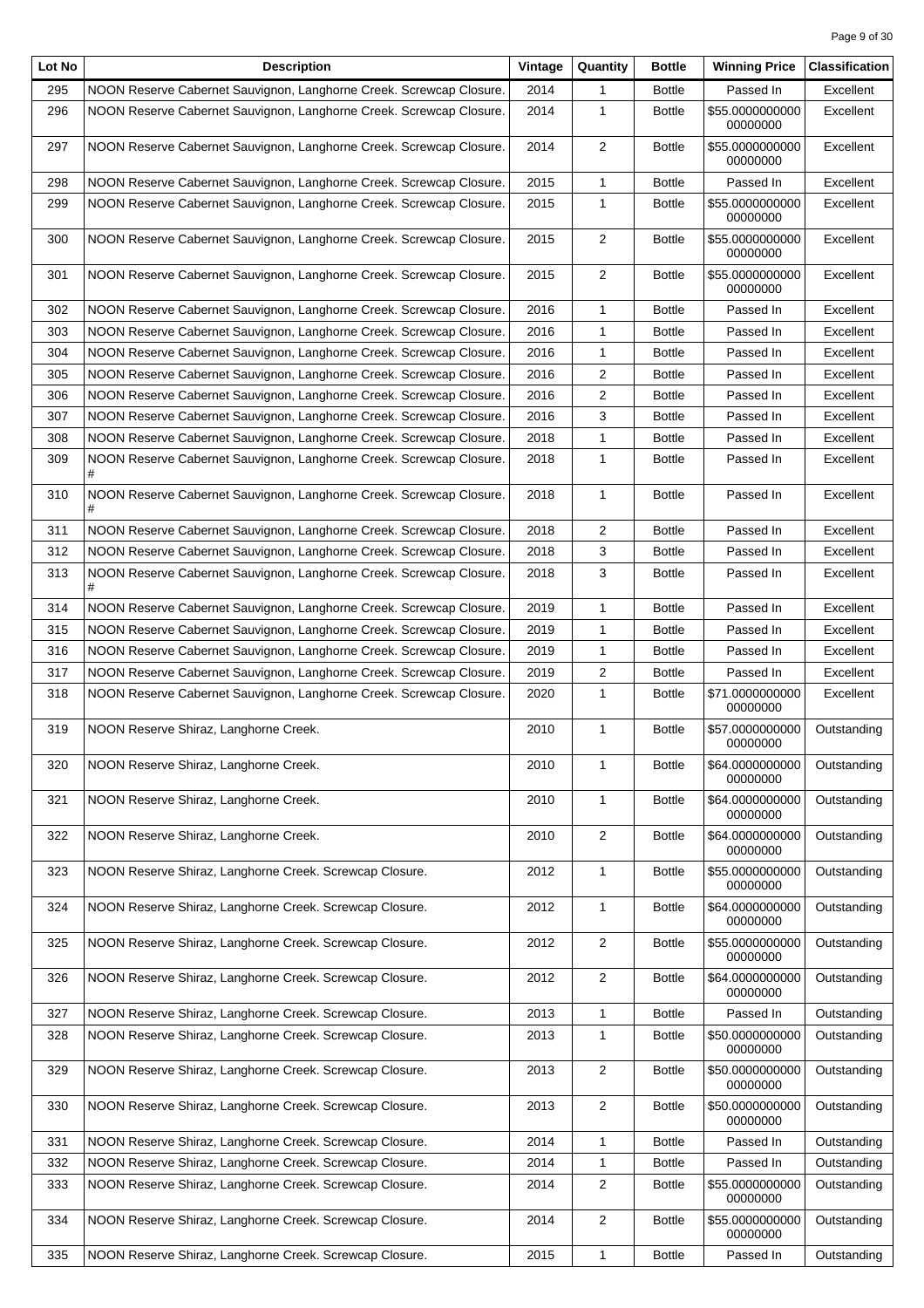Page 10 of 30

| 336<br>NOON Reserve Shiraz, Langhorne Creek. Screwcap Closure.<br>337<br>NOON Reserve Shiraz, Langhorne Creek. Screwcap Closure.<br>338<br>NOON Reserve Shiraz, Langhorne Creek. Screwcap Closure.<br>339<br>NOON Reserve Shiraz, Langhorne Creek. Screwcap Closure.<br>340<br>NOON Reserve Shiraz, Langhorne Creek. Screwcap Closure. | 2015<br>2015<br>2015<br>2016 | 1<br>$\overline{2}$<br>2 | <b>Bottle</b><br><b>Bottle</b><br><b>Bottle</b> | \$55,0000000000<br>00000000<br>\$55.0000000000<br>00000000 | Outstanding<br>Outstanding |
|----------------------------------------------------------------------------------------------------------------------------------------------------------------------------------------------------------------------------------------------------------------------------------------------------------------------------------------|------------------------------|--------------------------|-------------------------------------------------|------------------------------------------------------------|----------------------------|
|                                                                                                                                                                                                                                                                                                                                        |                              |                          |                                                 |                                                            |                            |
|                                                                                                                                                                                                                                                                                                                                        |                              |                          |                                                 |                                                            |                            |
|                                                                                                                                                                                                                                                                                                                                        |                              |                          |                                                 | Passed In                                                  | Outstanding                |
|                                                                                                                                                                                                                                                                                                                                        |                              | $\mathbf{1}$             | <b>Bottle</b>                                   | Passed In                                                  | Outstanding                |
|                                                                                                                                                                                                                                                                                                                                        | 2016                         | $\mathbf{1}$             | <b>Bottle</b>                                   | \$60,0000000000<br>00000000                                | Outstanding                |
| 341<br>NOON Reserve Shiraz, Langhorne Creek. Screwcap Closure.                                                                                                                                                                                                                                                                         | 2016                         | $\overline{2}$           | <b>Bottle</b>                                   | Passed In                                                  | Outstanding                |
| 342<br>NOON Reserve Shiraz, Langhorne Creek. Screwcap Closure.                                                                                                                                                                                                                                                                         | 2016                         | 2                        | <b>Bottle</b>                                   | Passed In                                                  | Outstanding                |
| 343<br>NOON Reserve Shiraz, Langhorne Creek. Screwcap Closure.                                                                                                                                                                                                                                                                         | 2019                         | 1                        | <b>Bottle</b>                                   | Passed In                                                  | Outstanding                |
| NOON Reserve Shiraz, Langhorne Creek. Screwcap Closure.<br>344                                                                                                                                                                                                                                                                         | 2019                         | $\mathbf{1}$             | <b>Bottle</b>                                   | Passed In                                                  | Outstanding                |
| 345<br>NOON Reserve Shiraz, Langhorne Creek. Screwcap Closure.                                                                                                                                                                                                                                                                         | 2019                         | $\overline{1}$           | <b>Bottle</b>                                   | Passed In                                                  | Outstanding                |
| NOON Reserve Shiraz, Langhorne Creek. Screwcap Closure.<br>346                                                                                                                                                                                                                                                                         | 2019                         | 2                        | <b>Bottle</b>                                   | Passed In                                                  | Outstanding                |
| 347<br>NOON Reserve Shiraz, Langhorne Creek. Screwcap Closure.                                                                                                                                                                                                                                                                         | 2020                         | $\mathbf{1}$             | <b>Bottle</b>                                   | \$69.0000000000<br>00000000                                | Outstanding                |
| 348<br>NOON Reserve Shiraz, Langhorne Creek. Screwcap Closure.                                                                                                                                                                                                                                                                         | 2020                         | $\mathbf{1}$             | <b>Bottle</b>                                   | \$71.0000000000<br>00000000                                | Outstanding                |
| OAKRIDGE ESTATE 864 Funder & Diamond Vineyard Drive Block<br>349<br>Chardonnay, Yarra Valley. Original Presentation Box/es, Screwcap Closure.<br>#                                                                                                                                                                                     | 2013                         | $\mathbf{1}$             | Magnum                                          | \$231.000000000<br>000000000                               | Excellent                  |
| OAKRIDGE ESTATE 864 Funder & Diamond Vineyard Drive Block<br>350<br>Chardonnay, Yarra Valley. Original Presentation Box/es, Screwcap Closure.<br>#                                                                                                                                                                                     | 2016                         | $\mathbf{1}$             | Magnum                                          | \$200.000000000<br>000000000                               | Excellent                  |
| OAKRIDGE ESTATE 864 Lusatia Park Vineyard Chardonnay, Yarra Valley.<br>351<br>Screwcap Closure. #                                                                                                                                                                                                                                      | 2010                         | $\mathbf{1}$             | <b>Bottle</b>                                   | \$91.0000000000<br>00000000                                | Excellent                  |
| 352<br>ORLANDO St. Hugo Cabernet Sauvignon (1980 to 2001), Coonawarra.<br>Minor Label Damage, Minor Label Stain/s, Just Below Base of Neck,<br>Creased Label/s.                                                                                                                                                                        | 1996                         | $\mathbf{1}$             | <b>Bottle</b>                                   | \$55.0000000000<br>00000000                                | Excellent                  |
| ORLANDO St. Hugo Cabernet Sauvignon (1980 to 2001), Coonawarra.<br>353<br>Minor Label Stain/s, Just Below Base of Neck.                                                                                                                                                                                                                | 1996                         | $\mathbf{1}$             | <b>Bottle</b>                                   | \$55.0000000000<br>00000000                                | Excellent                  |
| Totals:<br>150 Items                                                                                                                                                                                                                                                                                                                   |                              |                          |                                                 |                                                            |                            |

# **AUSTRALIA > Australia P-V**

| Lot No | <b>Description</b>                                                                                             | Vintage | Quantity     | <b>Bottle</b> | <b>Winning Price</b>         | <b>Classification</b> |
|--------|----------------------------------------------------------------------------------------------------------------|---------|--------------|---------------|------------------------------|-----------------------|
| 354    | PENFOLDS Bin 128 Shiraz, Coonawarra. High Shoulder, Minor Capsule<br>Damage, Damaged Label/s, Stained Label/s. | 1970    | 1            | <b>Bottle</b> | Passed In                    | Excellent             |
| 355    | PENFOLDS Bin 128 Shiraz, Coonawarra. Base of Neck, Minor Label<br>Damage. Minor Label Stain/s.                 | 1975    | $\mathbf{1}$ | <b>Bottle</b> | Passed In                    | Excellent             |
| 356    | PENFOLDS Bin 128 Shiraz, Coonawarra. Very High Shoulder, Minor Label<br>Stain/s, Damaged Label/s.              | 1975    | $\mathbf{1}$ | <b>Bottle</b> | Passed In                    | Excellent             |
| 357    | PENFOLDS Bin 128 Shiraz, Coonawarra. High Shoulder, Minor Label<br>Stain/s.                                    | 1979    | $\mathbf{1}$ | <b>Bottle</b> | \$184.000000000<br>000000000 | Excellent             |
| 358    | PENFOLDS Bin 128 Shiraz, Coonawarra. Base of Neck, Minor Label<br>Stain/s.                                     | 1981    | $\mathbf{1}$ | <b>Bottle</b> | Passed In                    | Excellent             |
| 359    | PENFOLDS Bin 128 Shiraz, Coonawarra. Minor Label Stain/s, Just Below<br>Base of Neck.                          | 1990    | $\mathbf{1}$ | <b>Bottle</b> | Passed In                    | Excellent             |
| 360    | PENFOLDS Bin 128 Shiraz, Coonawarra. Very High Shoulder.                                                       | 1990    | $\mathbf{1}$ | <b>Bottle</b> | Passed In                    | Excellent             |
| 361    | PENFOLDS Bin 128 Shiraz, Coonawarra. Base of Neck.                                                             | 1992    | $\mathbf{1}$ | <b>Bottle</b> | \$65.0000000000<br>00000000  | Excellent             |
| 362    | PENFOLDS Bin 128 Shiraz, Coonawarra.                                                                           | 1993    | $\mathbf{1}$ | <b>Bottle</b> | Passed In                    | Excellent             |
| 363    | PENFOLDS Bin 128 Shiraz, Coonawarra.                                                                           | 1993    | $\mathbf{1}$ | <b>Bottle</b> | Passed In                    | Excellent             |
| 364    | PENFOLDS Bin 128 Shiraz, Coonawarra.                                                                           | 1993    | $\mathbf{1}$ | <b>Bottle</b> | Passed In                    | Excellent             |
| 365    | PENFOLDS Bin 128 Shiraz, Coonawarra.                                                                           | 1994    | $\mathbf{1}$ | <b>Bottle</b> | Passed In                    | Excellent             |
| 366    | PENFOLDS Bin 128 Shiraz, Coonawarra. Minor Label Damage.                                                       | 1994    | $\mathbf{1}$ | <b>Bottle</b> | Passed In                    | Excellent             |
| 367    | PENFOLDS Bin 128 Shiraz, Coonawarra. Minor Label Damage, Minor<br>Label Stain/s, Damaged Back Label/s.         | 1994    | $\mathbf{1}$ | <b>Bottle</b> | Passed In                    | Excellent             |
| 368    | PENFOLDS Bin 128 Shiraz, Coonawarra. Damaged Label/s, Stained<br>Label/s, Damaged Back Label/s.                | 1996    | $\mathbf{1}$ | <b>Bottle</b> | Passed In                    | Excellent             |
| 369    | PENFOLDS Bin 128 Shiraz, Coonawarra. Damaged Label/s, Stained<br>Label/s, Damaged Back Label/s.                | 1996    | $\mathbf{1}$ | <b>Bottle</b> | Passed In                    | Excellent             |
| 370    | PENFOLDS Bin 128 Shiraz, Coonawarra. Damaged Label/s, Stained<br>Label/s, Damaged Back Label/s.                | 1996    | $\mathbf{1}$ | <b>Bottle</b> | Passed In                    | Excellent             |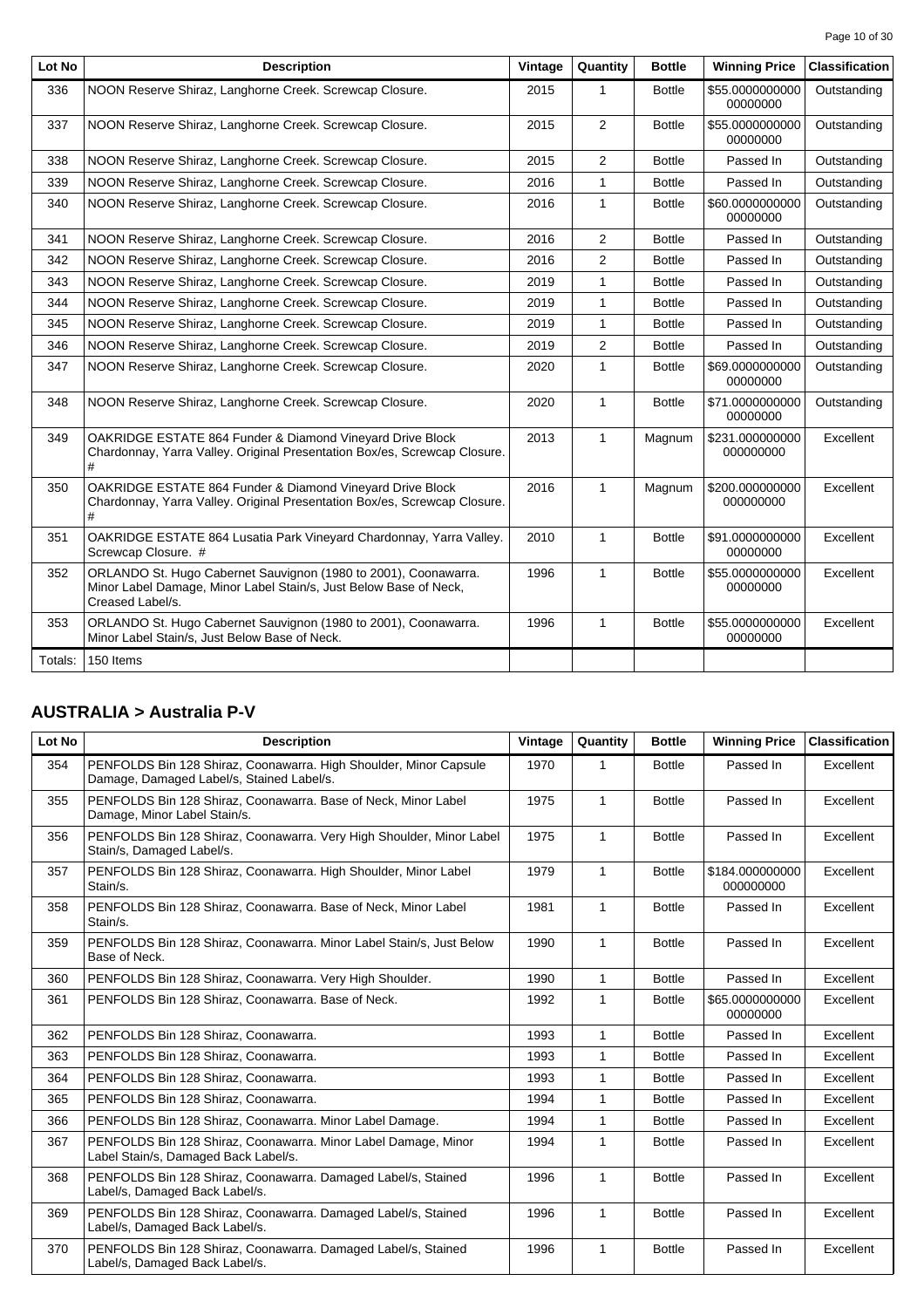| Lot No | <b>Description</b>                                                                                                                                                         | Vintage | Quantity       | <b>Bottle</b> | <b>Winning Price</b>         | <b>Classification</b> |
|--------|----------------------------------------------------------------------------------------------------------------------------------------------------------------------------|---------|----------------|---------------|------------------------------|-----------------------|
| 371    | PENFOLDS Bin 128 Shiraz, Coonawarra.                                                                                                                                       | 1998    |                | <b>Bottle</b> | \$73.0000000000<br>00000000  | Excellent             |
| 372    | PENFOLDS Bin 128 Shiraz, Coonawarra. Base of Neck.                                                                                                                         | 1998    | $\mathbf{1}$   | <b>Bottle</b> | \$73.0000000000<br>00000000  | Excellent             |
| 373    | PENFOLDS Bin 128 Shiraz, Coonawarra. Minor Label Damage.                                                                                                                   | 1998    | $\mathbf{1}$   | <b>Bottle</b> | \$73.0000000000<br>00000000  | Excellent             |
| 374    | PENFOLDS Bin 128 Shiraz, Coonawarra.                                                                                                                                       | 2002    | $\mathbf{1}$   | <b>Bottle</b> | \$49.0000000000<br>00000000  | Excellent             |
| 375    | PENFOLDS Bin 128 Shiraz, Coonawarra. Screwcap Closure.                                                                                                                     | 2012    | $\mathbf{1}$   | <b>Bottle</b> | \$41.0000000000<br>00000000  | Excellent             |
| 376    | PENFOLDS Bin 128 Shiraz, Coonawarra. Screwcap Closure.                                                                                                                     | 2012    | $\mathbf{1}$   | <b>Bottle</b> | \$41.0000000000<br>00000000  | Excellent             |
| 377    | PENFOLDS Bin 128 Shiraz, Coonawarra. Screwcap Closure.                                                                                                                     | 2012    | 2              | <b>Bottle</b> | \$41.0000000000<br>00000000  | Excellent             |
| 378    | PENFOLDS Bin 128 Shiraz, Coonawarra. Screwcap Closure.                                                                                                                     | 2019    | $\mathbf{1}$   | <b>Bottle</b> | \$40.0000000000<br>00000000  | Excellent             |
| 379    | PENFOLDS Bin 389 Cabernet Shiraz, South Australia. High Shoulder,<br>Minor Label Damage, Stained Label/s.                                                                  | 1961    | $\mathbf{1}$   | <b>Bottle</b> | Passed In                    | Outstanding           |
| 380    | PENFOLDS Bin 389 Cabernet Shiraz, South Australia. Damaged<br>Capsule/s, Base of Neck, Minor Label Stain/s. Cork is visible with some<br>staining. No signs of prior leak. | 1966    | $\mathbf{1}$   | <b>Bottle</b> | Passed In                    | Outstanding           |
| 381    | PENFOLDS Bin 389 Cabernet Shiraz, South Australia. High Shoulder,<br>Minor Label Damage, Minor Label Stain/s. #                                                            | 1967    | $\mathbf{1}$   | <b>Bottle</b> | Passed In                    | Outstanding           |
| 382    | PENFOLDS Bin 389 Cabernet Shiraz, South Australia. Mid-High Shoulder,<br>Minor Label Damage, Minor Label Stain/s. #                                                        | 1967    | $\mathbf{1}$   | <b>Bottle</b> | Passed In                    | Outstanding           |
| 383    | PENFOLDS Bin 389 Cabernet Shiraz, South Australia. Mid-High Shoulder,<br>Minor Label Damage, Minor Label Stain/s. #                                                        | 1967    | $\mathbf{1}$   | <b>Bottle</b> | Passed In                    | Outstanding           |
| 384    | PENFOLDS Bin 389 Cabernet Shiraz, South Australia. High Shoulder. #                                                                                                        | 1971    | $\mathbf{1}$   | <b>Bottle</b> | Passed In                    | Outstanding           |
| 385    | PENFOLDS Bin 389 Cabernet Shiraz, South Australia. Minor Label<br>Damage, Just Below Base of Neck. #                                                                       | 1971    | $\mathbf{1}$   | <b>Bottle</b> | Passed In                    | Outstanding           |
| 386    | PENFOLDS Bin 389 Cabernet Shiraz, South Australia. Very High Shoulder.<br>#                                                                                                | 1971    | $\mathbf{1}$   | <b>Bottle</b> | Passed In                    | Outstanding           |
| 387    | PENFOLDS Bin 389 Cabernet Shiraz, South Australia. Base of Neck.                                                                                                           | 1990    | $\mathbf{1}$   | <b>Bottle</b> | Passed In                    | Outstanding           |
| 388    | PENFOLDS Bin 389 Cabernet Shiraz, South Australia. Base of Neck.                                                                                                           | 1990    | $\mathbf{1}$   | <b>Bottle</b> | Passed In                    | Outstanding           |
| 389    | PENFOLDS Bin 389 Cabernet Shiraz, South Australia. Minor Label Stain/s.                                                                                                    | 1990    | $\mathbf{1}$   | <b>Bottle</b> | Passed In                    | Outstanding           |
| 390    | PENFOLDS Bin 389 Cabernet Shiraz, South Australia. Base of Neck, Minor<br>Label Damage, Minor Label Stain/s.                                                               | 1991    | $\mathbf{1}$   | <b>Bottle</b> | Passed In                    | Outstanding           |
| 391    | PENFOLDS Bin 389 Cabernet Shiraz, South Australia.                                                                                                                         | 1992    | $\mathbf{1}$   | <b>Bottle</b> | Passed In                    | Outstanding           |
| 392    | PENFOLDS Bin 389 Cabernet Shiraz, South Australia. Base of Neck.                                                                                                           | 1992    | 1              | <b>Bottle</b> | Passed In                    | Outstanding           |
| 393    | PENFOLDS Bin 389 Cabernet Shiraz, South Australia. Base of Neck, Minor<br>Label Stain/s. Signs of previous leak                                                            | 1992    | $\mathbf{1}$   | <b>Bottle</b> | Passed In                    | Outstanding           |
| 394    | PENFOLDS Bin 389 Cabernet Shiraz, South Australia. Base of Neck, Minor<br>Label Stain/s. Signs of previous leak                                                            | 1993    | $\mathbf{1}$   | <b>Bottle</b> | Passed In                    | Outstanding           |
| 395    | PENFOLDS Bin 389 Cabernet Shiraz, South Australia. Minor Label Stain/s,<br>Just Below Base of Neck.                                                                        | 1993    | $\mathbf{1}$   | <b>Bottle</b> | Passed In                    | Outstanding           |
| 396    | PENFOLDS Bin 389 Cabernet Shiraz, South Australia. Very High Shoulder,<br>Minor Label Stain/s, Minor Capsule Damage.                                                       | 1993    | $\mathbf{1}$   | <b>Bottle</b> | Passed In                    | Outstanding           |
| 397    | PENFOLDS Bin 389 Cabernet Shiraz, South Australia.                                                                                                                         | 1995    | $\mathbf{1}$   | <b>Bottle</b> | Passed In                    | Outstanding           |
| 398    | PENFOLDS Bin 389 Cabernet Shiraz, South Australia. Base of Neck. Minor<br>back label damage                                                                                | 1995    | $\mathbf{1}$   | <b>Bottle</b> | \$90.0000000000<br>00000000  | Outstanding           |
| 399    | PENFOLDS Bin 389 Cabernet Shiraz, South Australia. Minor Label Stain/s.                                                                                                    | 1995    | $\mathbf{1}$   | <b>Bottle</b> | \$90.0000000000<br>00000000  | Outstanding           |
| 400    | PENFOLDS Bin 389 Cabernet Shiraz, South Australia. Base of Neck.                                                                                                           | 1996    | $\mathbf{1}$   | <b>Bottle</b> | \$165.000000000<br>000000000 | Outstanding           |
| 401    | PENFOLDS Bin 389 Cabernet Shiraz, South Australia. Base of Neck, Minor<br>Label Damage.                                                                                    | 1996    | $\mathbf{1}$   | <b>Bottle</b> | Passed In                    | Outstanding           |
| 402    | PENFOLDS Bin 389 Cabernet Shiraz, South Australia. Just Below Base of<br>Neck.                                                                                             | 1997    | $\mathbf{1}$   | <b>Bottle</b> | \$86.0000000000<br>00000000  | Outstanding           |
| 403    | PENFOLDS Bin 389 Cabernet Shiraz, South Australia. Minor Label<br>Damage, Minor Label Stain/s, Damaged Back Label/s.                                                       | 1997    | $\mathbf{1}$   | <b>Bottle</b> | Passed In                    | Outstanding           |
| 404    | PENFOLDS Bin 389 Cabernet Shiraz, South Australia.                                                                                                                         | 1998    | $\mathbf{1}$   | <b>Bottle</b> | \$147.000000000<br>000000000 | Outstanding           |
| 405    | PENFOLDS Bin 389 Cabernet Shiraz, South Australia. Base of Neck.                                                                                                           | 1998    | $\mathbf{1}$   | <b>Bottle</b> | \$147.000000000<br>000000000 | Outstanding           |
| 406    | PENFOLDS Bin 389 Cabernet Shiraz, South Australia.                                                                                                                         | 1998    | $\overline{2}$ | <b>Bottle</b> | \$147.000000000<br>000000000 | Outstanding           |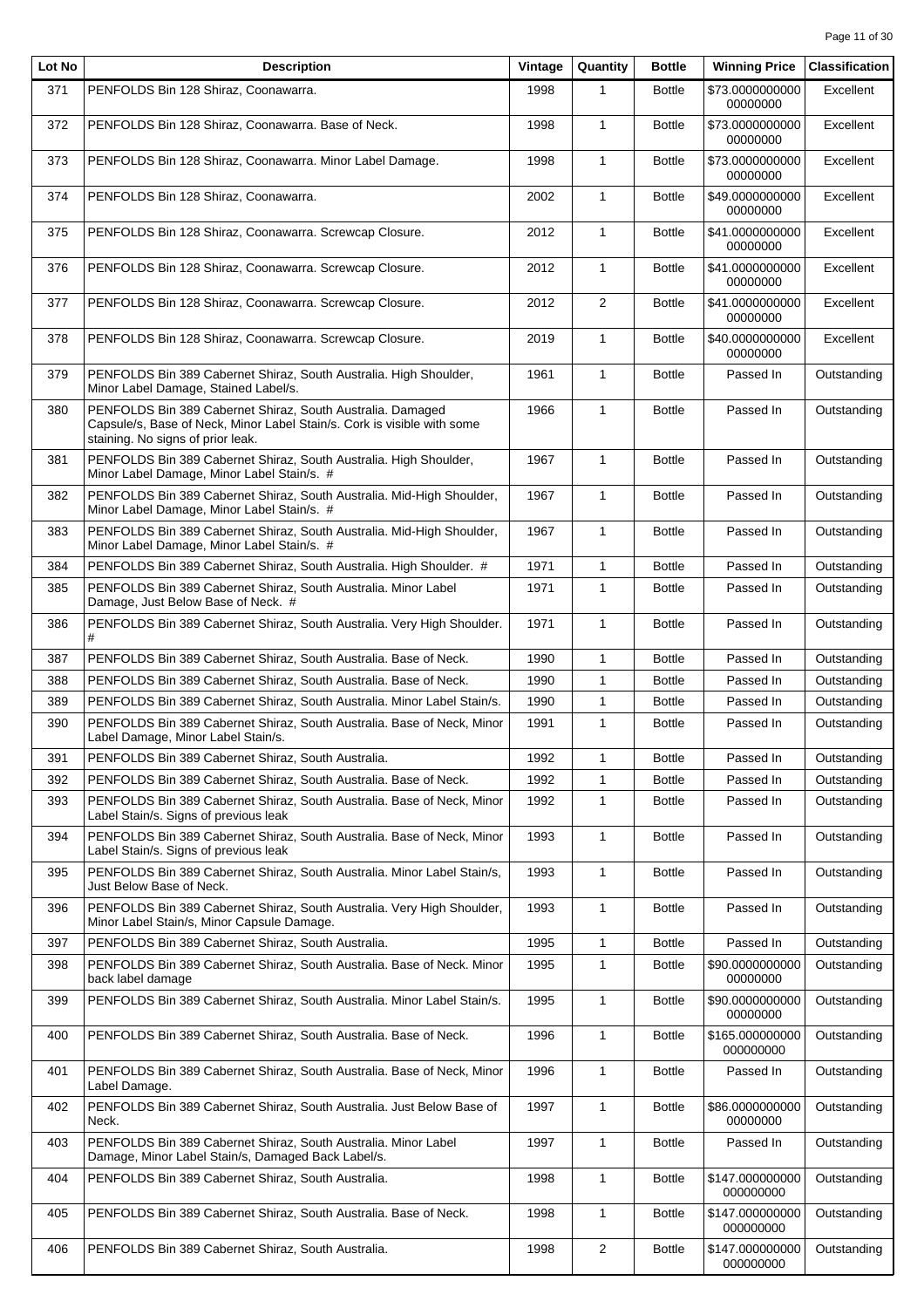| Lot No | <b>Description</b>                                                                                                                                  | Vintage | Quantity                | <b>Bottle</b>      | <b>Winning Price</b>          | <b>Classification</b> |
|--------|-----------------------------------------------------------------------------------------------------------------------------------------------------|---------|-------------------------|--------------------|-------------------------------|-----------------------|
| 407    | PENFOLDS Bin 389 Cabernet Shiraz, South Australia.                                                                                                  | 1998    | $\overline{2}$          | <b>Bottle</b>      | \$147.000000000<br>000000000  | Outstanding           |
| 408    | PENFOLDS Bin 389 Cabernet Shiraz, South Australia.                                                                                                  | 1998    | 3                       | <b>Bottle</b>      | \$147.000000000<br>000000000  | Outstanding           |
| 409    | PENFOLDS Bin 389 Cabernet Shiraz, South Australia.                                                                                                  | 1998    | 3                       | <b>Bottle</b>      | \$147.000000000<br>000000000  | Outstanding           |
| 410    | PENFOLDS Bin 389 Cabernet Shiraz, South Australia.                                                                                                  | 1998    | 6                       | <b>Bottle</b>      | \$147.000000000<br>000000000  | Outstanding           |
| 411    | PENFOLDS Bin 389 Cabernet Shiraz, South Australia. Screwcap Closure.                                                                                | 2006    | 1                       | <b>Bottle</b>      | \$95.0000000000<br>00000000   | Outstanding           |
| 412    | PENFOLDS Bin 389 Cabernet Shiraz, South Australia. Screwcap Closure.                                                                                | 2006    | $\mathbf{1}$            | <b>Bottle</b>      | \$91.0000000000<br>00000000   | Outstanding           |
| 413    | PENFOLDS Bin 389 Cabernet Shiraz, South Australia. Screwcap Closure,<br>Minor Label Damage, Minor Label Stain/s.                                    | 2008    | $\mathbf{1}$            | <b>Bottle</b>      | \$100.000000000<br>000000000  | Outstanding           |
| 414    | PENFOLDS Bin 389 Cabernet Shiraz, South Australia. Screwcap Closure,<br>Minor Label Damage, Minor Label Stain/s.                                    | 2008    | $\mathbf{1}$            | <b>Bottle</b>      | Passed In                     | Outstanding           |
| 415    | PENFOLDS Bin 389 Cabernet Shiraz, South Australia. Screwcap Closure,<br>Minor Capsule Damage.                                                       | 2010    | $\mathbf{1}$            | <b>Bottle</b>      | \$109.000000000<br>000000000  | Outstanding           |
| 416    | PENFOLDS Bin 389 Cabernet Shiraz, South Australia. Screwcap Closure,<br>Minor Label Damage, Minor Capsule Damage.                                   | 2010    | 1                       | <b>Bottle</b>      | \$95.0000000000<br>00000000   | Outstanding           |
| 417    | PENFOLDS Bin 389 Cabernet Shiraz, South Australia. Screwcap Closure.                                                                                | 2012    | 1                       | <b>Bottle</b>      | Passed In                     | Outstanding           |
| 418    | PENFOLDS Bin 389 Cabernet Shiraz, South Australia. Screwcap Closure,<br>Minor Capsule Damage.                                                       | 2012    | $\mathbf{1}$            | <b>Bottle</b>      | Passed In                     | Outstanding           |
| 419    | PENFOLDS Bin 389 Cabernet Shiraz, South Australia. Screwcap Closure,<br>Minor Label Stain/s.                                                        | 2012    | $\mathbf{1}$            | <b>Bottle</b>      | Passed In                     | Outstanding           |
| 420    | PENFOLDS Bin 389 Cabernet Shiraz, South Australia. Screwcap Closure.                                                                                | 2012    | 3                       | <b>Bottle</b>      | Passed In                     | Outstanding           |
| 421    | PENFOLDS Bin 389 Cabernet Shiraz, South Australia. Screwcap Closure.                                                                                | 2013    | $\mathbf{1}$            | <b>Bottle</b>      | \$81.0000000000<br>00000000   | Outstanding           |
| 422    | PENFOLDS Bin 389 Cabernet Shiraz, South Australia. Screwcap Closure.                                                                                | 2017    | $\mathbf{1}$            | <b>Bottle</b>      | Passed In                     | Outstanding           |
| 423    | PENFOLDS Bin 389 Cabernet Shiraz, South Australia. Screwcap Closure.                                                                                | 2017    | $\mathbf{1}$            | <b>Bottle</b>      | Passed In                     | Outstanding           |
| 424    | PENFOLDS Bin 389 Cabernet Shiraz, South Australia. Screwcap Closure.                                                                                | 2017    | $\overline{2}$          | <b>Bottle</b>      | \$94.0000000000<br>00000000   | Outstanding           |
| 425    | PENFOLDS Bin 389 Cabernet Shiraz, South Australia. Screwcap Closure.                                                                                | 2017    | $\overline{2}$          | <b>Bottle</b>      | \$94.0000000000<br>00000000   | Outstanding           |
| 426    | PENFOLDS Bin 389 Cabernet Shiraz, South Australia. Screwcap Closure.                                                                                | 2019    | 1                       | <b>Bottle</b>      | Passed In                     | Outstanding           |
| 427    | PENFOLDS Bin 4 Grange Hermitage, South Australia. Signed by Max<br>Schubert, Minor Label Stain/s, Penfolds Red Wine Clinic 2008. Base of<br>neck    | 1952    | $\mathbf{1}$            | <b>Half Bottle</b> | Passed In                     | Exceptional           |
| 428    | PENFOLDS Bin 407 Cabernet Sauvignon, South Australia. Mid-High<br>Shoulder, Minor Label Damage, Stained Label/s. Signs of previous leak             | 1993    | 1                       | <b>Bottle</b>      | Passed In                     | Excellent             |
| 429    | PENFOLDS Bin 407 Cabernet Sauvignon, South Australia.                                                                                               | 1996    | 1                       | <b>Bottle</b>      | \$155.000000000<br>000000000  | Excellent             |
| 430    | PENFOLDS Bin 407 Cabernet Sauvignon, South Australia.                                                                                               | 1996    | 1                       | <b>Bottle</b>      | \$155.000000000<br>000000000  | Excellent             |
| 431    | PENFOLDS Bin 407 Cabernet Sauvignon, South Australia. Stained Label/s.                                                                              | 1996    | 1                       | <b>Bottle</b>      | Passed In                     | Excellent             |
| 432    | PENFOLDS Bin 407 Cabernet Sauvignon, South Australia. Just Below<br>Base of Neck.                                                                   | 1999    | 1                       | <b>Bottle</b>      | Passed In                     | Excellent             |
| 433    | PENFOLDS Bin 407 Cabernet Sauvignon, South Australia.                                                                                               | 2000    | 1                       | <b>Bottle</b>      | \$140.000000000<br>000000000  | Excellent             |
| 434    | PENFOLDS Bin 407 Cabernet Sauvignon, South Australia. Minor Capsule<br>Damage.                                                                      | 2011    | 1                       | <b>Bottle</b>      | \$68.0000000000<br>00000000   | Excellent             |
| 435    | PENFOLDS Bin 407 Cabernet Sauvignon, South Australia. #                                                                                             | 2019    | 1                       | <b>Bottle</b>      | Passed In                     | Excellent             |
| 436    | PENFOLDS Bin 407 Cabernet Sauvignon, South Australia. #                                                                                             | 2019    | 1                       | <b>Bottle</b>      | Passed In                     | Excellent             |
| 437    | PENFOLDS Bin 407 Cabernet Sauvignon, South Australia. #                                                                                             | 2019    | 2                       | <b>Bottle</b>      | Passed In                     | Excellent             |
| 438    | PENFOLDS Bin 407 Cabernet Sauvignon, South Australia. #                                                                                             | 2019    | $\overline{\mathbf{c}}$ | <b>Bottle</b>      | Passed In                     | Excellent             |
| 439    | PENFOLDS Bin 407 Cabernet Sauvignon, South Australia. #                                                                                             | 2019    | 3                       | <b>Bottle</b>      | Passed In                     | Excellent             |
| 440    | PENFOLDS Bin 407 Cabernet Sauvignon, South Australia. #                                                                                             | 2019    | 6                       | <b>Bottle</b>      | Passed In                     | Excellent             |
| 441    | PENFOLDS Bin 407 Cabernet Sauvignon, South Australia. #                                                                                             | 2019    | 6                       | <b>Bottle</b>      | Passed In                     | Excellent             |
| 442    | PENFOLDS Bin 46 Grange Hermitage, South Australia. Mid-Shoulder,<br>Minor Label Damage, High Risk. Signs of previous leak #                         | 1959    | 1                       | <b>Bottle</b>      | \$7360.00000000<br>0000000000 | Exceptional           |
| 443    | PENFOLDS Bin 46 Grange Hermitage, South Australia. Mid-Shoulder,<br>Minor Label Damage, Minor Label Stain/s, High Risk. Signs of previous leak<br># | 1959    | 1                       | <b>Bottle</b>      | Passed In                     | Exceptional           |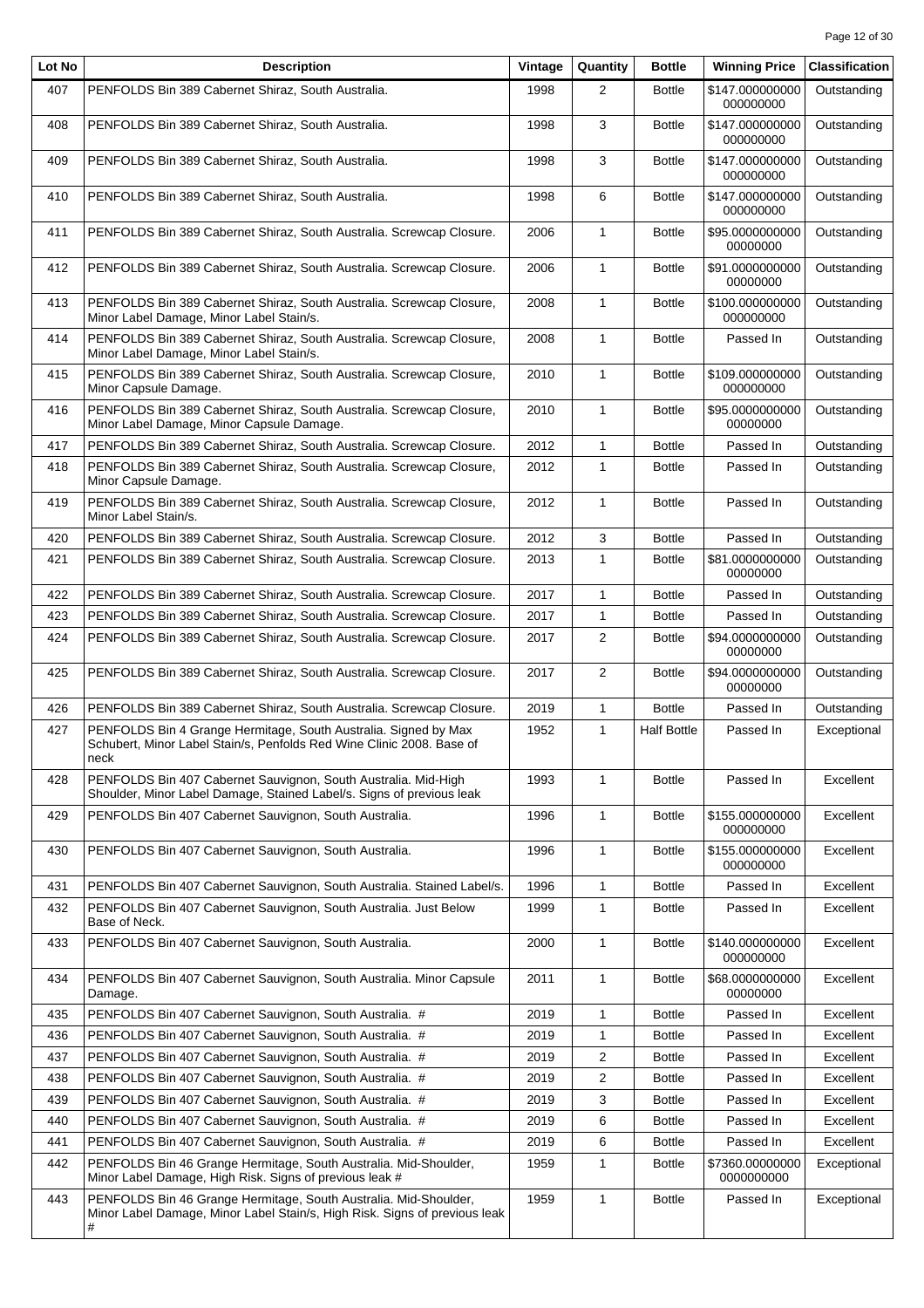| Lot No | <b>Description</b>                                                                                                                                    | Vintage | Quantity     | <b>Bottle</b>      | <b>Winning Price</b>          | <b>Classification</b> |
|--------|-------------------------------------------------------------------------------------------------------------------------------------------------------|---------|--------------|--------------------|-------------------------------|-----------------------|
| 444    | PENFOLDS Bin 4A Grange Hermitage, South Australia. Mid-Shoulder,<br>Minor Label Stain/s, High Risk. Minor Label damage<br>Minor capsule damage        | 1952    | 1            | <b>Half Bottle</b> | Passed In                     | Exceptional           |
| 445    | PENFOLDS Bin 707 Cabernet Sauvignon, South Australia. #                                                                                               | 1965    | 1            | <b>Bottle</b>      | Passed In                     | Exceptional           |
| 446    | PENFOLDS Bin 707 Cabernet Sauvignon, South Australia. Mid-High<br>Shoulder, Minor Label Damage, Minor Label Stain/s. Believed to be 1965<br>Vintage # | 1965    | $\mathbf{1}$ | <b>Bottle</b>      | Passed In                     | Exceptional           |
| 447    | PENFOLDS Bin 707 Cabernet Sauvignon, South Australia. Penfolds Red<br>Wine Clinic, Minor Label Damage, Minor Label Stain/s.                           | 1965    | $\mathbf{1}$ | <b>Bottle</b>      | Passed In                     | Exceptional           |
| 448    | PENFOLDS Bin 707 Cabernet Sauvignon, South Australia. Minor Label<br>Damage, Stained Label/s, Penfolds Red Wine Clinic 2012.                          | 1967    | $\mathbf{1}$ | <b>Bottle</b>      | Passed In                     | Exceptional           |
| 449    | PENFOLDS Bin 707 Cabernet Sauvignon, South Australia. Minor Label<br>Damage, Stained Label/s, Penfolds Red Wine Clinic 2012.                          | 1967    | $\mathbf{1}$ | <b>Bottle</b>      | Passed In                     | Exceptional           |
| 450    | PENFOLDS Bin 707 Cabernet Sauvignon, South Australia. Penfolds Red<br>Wine Clinic, Minor Label Damage, Minor Label Stain/s.                           | 1967    | $\mathbf{1}$ | <b>Bottle</b>      | Passed In                     | Exceptional           |
| 451    | PENFOLDS Bin 707 Cabernet Sauvignon, South Australia. Minor Label<br>Stain/s, Just Below Base of Neck.                                                | 1976    | $\mathbf{1}$ | <b>Bottle</b>      | Passed In                     | Exceptional           |
| 452    | PENFOLDS Bin 707 Cabernet Sauvignon, South Australia. Very High<br>Shoulder. #                                                                        | 1976    | 1            | <b>Bottle</b>      | Passed In                     | Exceptional           |
| 453    | PENFOLDS Bin 707 Cabernet Sauvignon, South Australia. Very High<br>Shoulder. #                                                                        | 1976    | $\mathbf{1}$ | <b>Bottle</b>      | Passed In                     | Exceptional           |
| 454    | PENFOLDS Bin 707 Cabernet Sauvignon, South Australia. High Shoulder,<br>Minor Label Damage.                                                           | 1980    | $\mathbf{1}$ | <b>Bottle</b>      | Passed In                     | Exceptional           |
| 455    | PENFOLDS Bin 707 Cabernet Sauvignon, South Australia. High Shoulder,<br>Minor Label Damage, Minor Label Stain/s.                                      | 1980    | $\mathbf{1}$ | <b>Bottle</b>      | Passed In                     | Exceptional           |
| 456    | PENFOLDS Bin 707 Cabernet Sauvignon, South Australia. Mid-High<br>Shoulder. Previously sign of leakage                                                | 1982    | $\mathbf{1}$ | <b>Bottle</b>      | \$340.000000000<br>000000000  | Exceptional           |
| 457    | PENFOLDS Bin 707 Cabernet Sauvignon, South Australia. Mid-High<br>Shoulder. Previously sign of leakage                                                | 1982    | 1            | <b>Bottle</b>      | Passed In                     | Exceptional           |
| 458    | PENFOLDS Bin 707 Cabernet Sauvignon, South Australia. Mid-Shoulder,<br>High Risk.                                                                     | 1982    | $\mathbf{1}$ | <b>Bottle</b>      | Passed In                     | Exceptional           |
| 459    | PENFOLDS Bin 707 Cabernet Sauvignon, South Australia. Base of Neck.                                                                                   | 1988    | $\mathbf{1}$ | <b>Bottle</b>      | Passed In                     | Exceptional           |
| 460    | PENFOLDS Bin 707 Cabernet Sauvignon, South Australia. Base of Neck.                                                                                   | 1988    | $\mathbf{1}$ | <b>Bottle</b>      | Passed In                     | Exceptional           |
| 461    | PENFOLDS Bin 707 Cabernet Sauvignon, South Australia. Base of Neck.                                                                                   | 1988    | 1            | <b>Bottle</b>      | Passed In                     | Exceptional           |
| 462    | PENFOLDS Bin 707 Cabernet Sauvignon, South Australia. Base of Neck.                                                                                   | 1990    | $\mathbf{1}$ | <b>Bottle</b>      | \$460.000000000<br>000000000  | Exceptional           |
| 463    | PENFOLDS Bin 707 Cabernet Sauvignon, South Australia. Base of Neck.                                                                                   | 1990    | $\mathbf{1}$ | <b>Bottle</b>      | \$460.000000000<br>000000000  | Exceptional           |
| 464    | PENFOLDS Bin 707 Cabernet Sauvignon, South Australia. Just Below<br>Base of Neck.                                                                     | 1990    | $\mathbf{1}$ | <b>Bottle</b>      | Passed In                     | Exceptional           |
| 465    | PENFOLDS Bin 707 Cabernet Sauvignon, South Australia.                                                                                                 | 1991    | 1            | <b>Bottle</b>      | \$500.000000000<br>000000000  | Exceptional           |
| 466    | PENFOLDS Bin 707 Cabernet Sauvignon, South Australia. Base of Neck,<br>Minor Label Damage.                                                            | 1991    | $\mathbf{1}$ | <b>Bottle</b>      | \$460.000000000<br>000000000  | Exceptional           |
| 467    | PENFOLDS Bin 707 Cabernet Sauvignon, South Australia. Base of Neck,<br>Minor Label Damage, Minor Label Stain/s.                                       | 1991    | $\mathbf{1}$ | <b>Bottle</b>      | Passed In                     | Exceptional           |
| 468    | PENFOLDS Bin 707 Cabernet Sauvignon, South Australia.                                                                                                 | 1993    | $\mathbf{1}$ | <b>Bottle</b>      | Withdrawn                     | Exceptional           |
| 469    | PENFOLDS Bin 707 Cabernet Sauvignon, South Australia. stained label                                                                                   | 1994    | $\mathbf{1}$ | <b>Bottle</b>      | Passed In                     | Exceptional           |
| 470    | PENFOLDS Bin 707 Cabernet Sauvignon, South Australia.                                                                                                 | 1994    | 1            | <b>Bottle</b>      | \$400.000000000<br>000000000  | Exceptional           |
| 471    | PENFOLDS Bin 707 Cabernet Sauvignon, South Australia. stained label                                                                                   | 1994    | $\mathbf{1}$ | <b>Bottle</b>      | Passed In                     | Exceptional           |
| 472    | PENFOLDS Bin 707 Cabernet Sauvignon, South Australia.                                                                                                 | 1996    | 1            | <b>Bottle</b>      | \$400.000000000<br>000000000  | Exceptional           |
| 473    | PENFOLDS Bin 707 Cabernet Sauvignon, South Australia.                                                                                                 | 1996    | 1            | <b>Bottle</b>      | \$400.000000000<br>000000000  | Exceptional           |
| 474    | PENFOLDS Bin 707 Cabernet Sauvignon, South Australia. Minor Label<br>Stain/s, Damaged Label/s.                                                        | 1996    | $\mathbf{1}$ | <b>Bottle</b>      | Passed In                     | Exceptional           |
| 475    | PENFOLDS Bin 707 Cabernet Sauvignon, South Australia. Base of Neck,<br>Minor Label Damage.                                                            | 1996    | $\mathbf{1}$ | Magnum             | \$1100.00000000<br>0000000000 | Exceptional           |
| 476    | PENFOLDS Bin 707 Cabernet Sauvignon, South Australia.                                                                                                 | 1998    | $\mathbf{1}$ | <b>Bottle</b>      | \$450.000000000<br>000000000  | Exceptional           |
| 477    | PENFOLDS Bin 707 Cabernet Sauvignon, South Australia.                                                                                                 | 1998    | $\mathbf{1}$ | <b>Bottle</b>      | \$450.000000000<br>000000000  | Exceptional           |
| 478    | PENFOLDS Bin 707 Cabernet Sauvignon, South Australia.                                                                                                 | 1998    | 1            | <b>Bottle</b>      | \$438.000000000<br>000000000  | Exceptional           |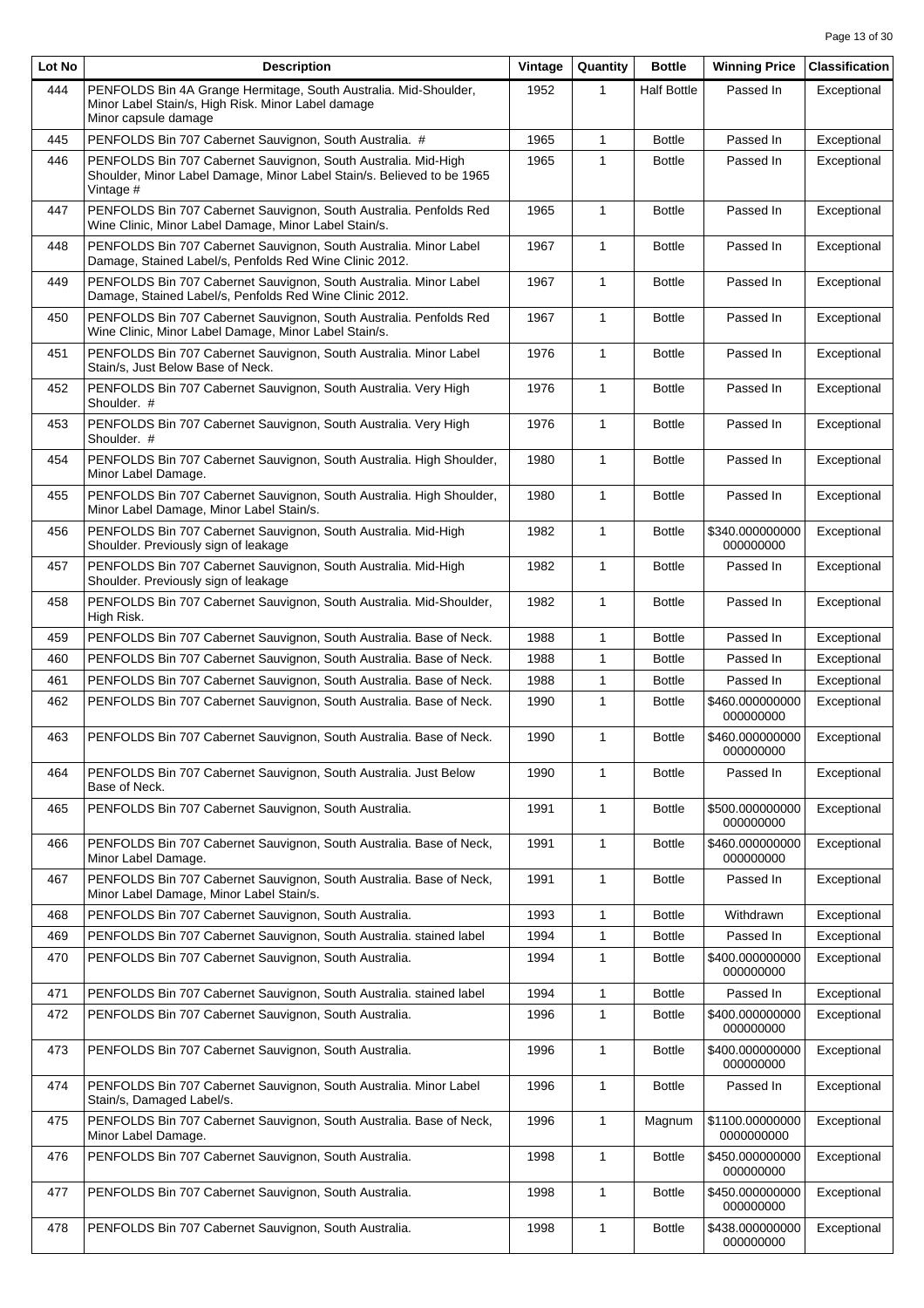| Lot No | <b>Description</b>                                                                                       | Vintage | Quantity       | <b>Bottle</b> | <b>Winning Price</b>         | <b>Classification</b> |
|--------|----------------------------------------------------------------------------------------------------------|---------|----------------|---------------|------------------------------|-----------------------|
| 479    | PENFOLDS Bin 707 Cabernet Sauvignon, South Australia. Individual<br>Timber Case/s.                       | 1998    | 1              | Magnum        | Passed In                    | Exceptional           |
| 480    | PENFOLDS Bin 707 Cabernet Sauvignon, South Australia. Minor Label<br>Damage.                             | 1998    | $\mathbf{1}$   | Magnum        | Passed In                    | Exceptional           |
| 481    | PENFOLDS Bin 707 Cabernet Sauvignon, South Australia. Very High<br>Shoulder, Individual Timber Case/s.   | 1998    | $\mathbf{1}$   | Magnum        | Passed In                    | Exceptional           |
| 482    | PENFOLDS Bin 707 Cabernet Sauvignon, South Australia.                                                    | 1999    | $\mathbf{1}$   | <b>Bottle</b> | \$550.000000000<br>000000000 | Exceptional           |
| 483    | PENFOLDS Bin 707 Cabernet Sauvignon, South Australia.                                                    | 1999    | $\mathbf{1}$   | <b>Bottle</b> | \$550.000000000<br>000000000 | Exceptional           |
| 484    | PENFOLDS Bin 707 Cabernet Sauvignon, South Australia. Individual<br>Timber Case/s.                       | 1999    | $\mathbf{1}$   | Magnum        | Passed In                    | Exceptional           |
| 485    | PENFOLDS Bin 707 Cabernet Sauvignon, South Australia. Individual<br>Timber Case/s.                       | 1999    | $\mathbf{1}$   | Magnum        | Passed In                    | Exceptional           |
| 486    | PENFOLDS Bin 707 Cabernet Sauvignon, South Australia. Individual<br>Timber Case/s.                       | 1999    | $\mathbf{1}$   | Magnum        | Passed In                    | Exceptional           |
| 487    | PENFOLDS Bin 707 Cabernet Sauvignon, South Australia.                                                    | 2002    | $\mathbf{1}$   | <b>Bottle</b> | \$404.000000000<br>000000000 | Exceptional           |
| 488    | PENFOLDS Bin 707 Cabernet Sauvignon, South Australia. Base of Neck.                                      | 2002    | $\mathbf{1}$   | <b>Bottle</b> | \$404.000000000<br>000000000 | Exceptional           |
| 489    | PENFOLDS Bin 707 Cabernet Sauvignon, South Australia.                                                    | 2002    | 2              | <b>Bottle</b> | \$404.000000000<br>000000000 | Exceptional           |
| 490    | PENFOLDS Bin 707 Cabernet Sauvignon, South Australia.                                                    | 2004    | $\mathbf{1}$   | <b>Bottle</b> | \$386.000000000<br>000000000 | Exceptional           |
| 491    | PENFOLDS Bin 707 Cabernet Sauvignon, South Australia. Base of Neck.                                      | 2004    | $\mathbf{1}$   | <b>Bottle</b> | \$387.000000000<br>000000000 | Exceptional           |
| 492    | PENFOLDS Bin 707 Cabernet Sauvignon, South Australia. Original<br>Presentation Box/es, Screwcap Closure. | 2005    | $\mathbf{1}$   | <b>Bottle</b> | \$500.000000000<br>000000000 | Exceptional           |
| 493    | PENFOLDS Bin 707 Cabernet Sauvignon, South Australia. Screwcap<br>Closure.                               | 2008    | $\mathbf{1}$   | <b>Bottle</b> | Passed In                    | Exceptional           |
| 494    | PENFOLDS Bin 707 Cabernet Sauvignon, South Australia. Screwcap<br>Closure.                               | 2008    | $\mathbf{1}$   | <b>Bottle</b> | Passed In                    | Exceptional           |
| 495    | PENFOLDS Bin 707 Cabernet Sauvignon, South Australia. Screwcap<br>Closure.                               | 2008    | $\mathbf{1}$   | <b>Bottle</b> | Passed In                    | Exceptional           |
| 496    | PENFOLDS Bin 707 Cabernet Sauvignon, South Australia. Screwcap<br>Closure.                               | 2009    | $\mathbf{1}$   | <b>Bottle</b> | \$422.000000000<br>000000000 | Exceptional           |
| 497    | PENFOLDS Bin 707 Cabernet Sauvignon, South Australia. Screwcap<br>Closure.                               | 2009    | $\mathbf{1}$   | <b>Bottle</b> | \$420.000000000<br>000000000 | Exceptional           |
| 498    | PENFOLDS Bin 707 Cabernet Sauvignon, South Australia. Screwcap<br>Closure.                               | 2009    | 2              | <b>Bottle</b> | \$420.000000000<br>000000000 | Exceptional           |
| 499    | PENFOLDS Bin 707 Cabernet Sauvignon, South Australia.                                                    | 2012    | $\mathbf{1}$   | <b>Bottle</b> | \$470.000000000<br>000000000 | Exceptional           |
| 500    | PENFOLDS Bin 707 Cabernet Sauvignon, South Australia.                                                    | 2012    | 1              | <b>Bottle</b> | \$470.000000000<br>000000000 | Exceptional           |
| 501    | PENFOLDS Bin 707 Cabernet Sauvignon, South Australia.                                                    | 2012    | 2              | <b>Bottle</b> | \$470.000000000<br>000000000 | Exceptional           |
| 502    | PENFOLDS Bin 707 Cabernet Sauvignon, South Australia. Original<br>Presentation Box/es.                   | 2014    | $\mathbf{1}$   | <b>Bottle</b> | Passed In                    | Exceptional           |
| 503    | PENFOLDS Bin 707 Cabernet Sauvignon, South Australia. Original<br>Presentation Box/es.                   | 2014    | $\mathbf{1}$   | <b>Bottle</b> | Passed In                    | Exceptional           |
| 504    | PENFOLDS Bin 707 Cabernet Sauvignon, South Australia. Original<br>Presentation Box/es.                   | 2014    | $\mathbf{1}$   | <b>Bottle</b> | Passed In                    | Exceptional           |
| 505    | PENFOLDS Bin 707 Cabernet Sauvignon, South Australia. Original<br>Presentation Box/es.                   | 2014    | $\overline{2}$ | <b>Bottle</b> | Passed In                    | Exceptional           |
| 506    | PENFOLDS Bin 707 Cabernet Sauvignon, South Australia. Original<br>Presentation Box/es.                   | 2015    | 1              | <b>Bottle</b> | Passed In                    | Exceptional           |
| 507    | PENFOLDS Bin 707 Cabernet Sauvignon, South Australia. Original<br>Presentation Box/es.                   | 2015    | $\mathbf{1}$   | <b>Bottle</b> | Passed In                    | Exceptional           |
| 508    | PENFOLDS Bin 707 Cabernet Sauvignon, South Australia. Original<br>Presentation Box/es.                   | 2015    | $\mathbf{1}$   | <b>Bottle</b> | Passed In                    | Exceptional           |
| 509    | PENFOLDS Bin 707 Cabernet Sauvignon, South Australia. Original<br>Presentation Box/es.                   | 2015    | 2              | <b>Bottle</b> | Passed In                    | Exceptional           |
| 510    | PENFOLDS Bin 707 Cabernet Sauvignon, South Australia.                                                    | 2018    | 1              | <b>Bottle</b> | Passed In                    | Exceptional           |
| 511    | PENFOLDS Bin 707 Cabernet Sauvignon, South Australia.                                                    | 2018    | 1              | <b>Bottle</b> | Passed In                    | Exceptional           |
| 512    | PENFOLDS Bin 707 (Gift Boxed) Cabernet Sauvignon, South Australia. #                                     | 2019    | 1              | <b>Bottle</b> | Passed In                    | Exceptional           |
| 513    | PENFOLDS Bin 707 (Gift Boxed) Cabernet Sauvignon, South Australia. #                                     | 2019    | $\mathbf{1}$   | <b>Bottle</b> | Passed In                    | Exceptional           |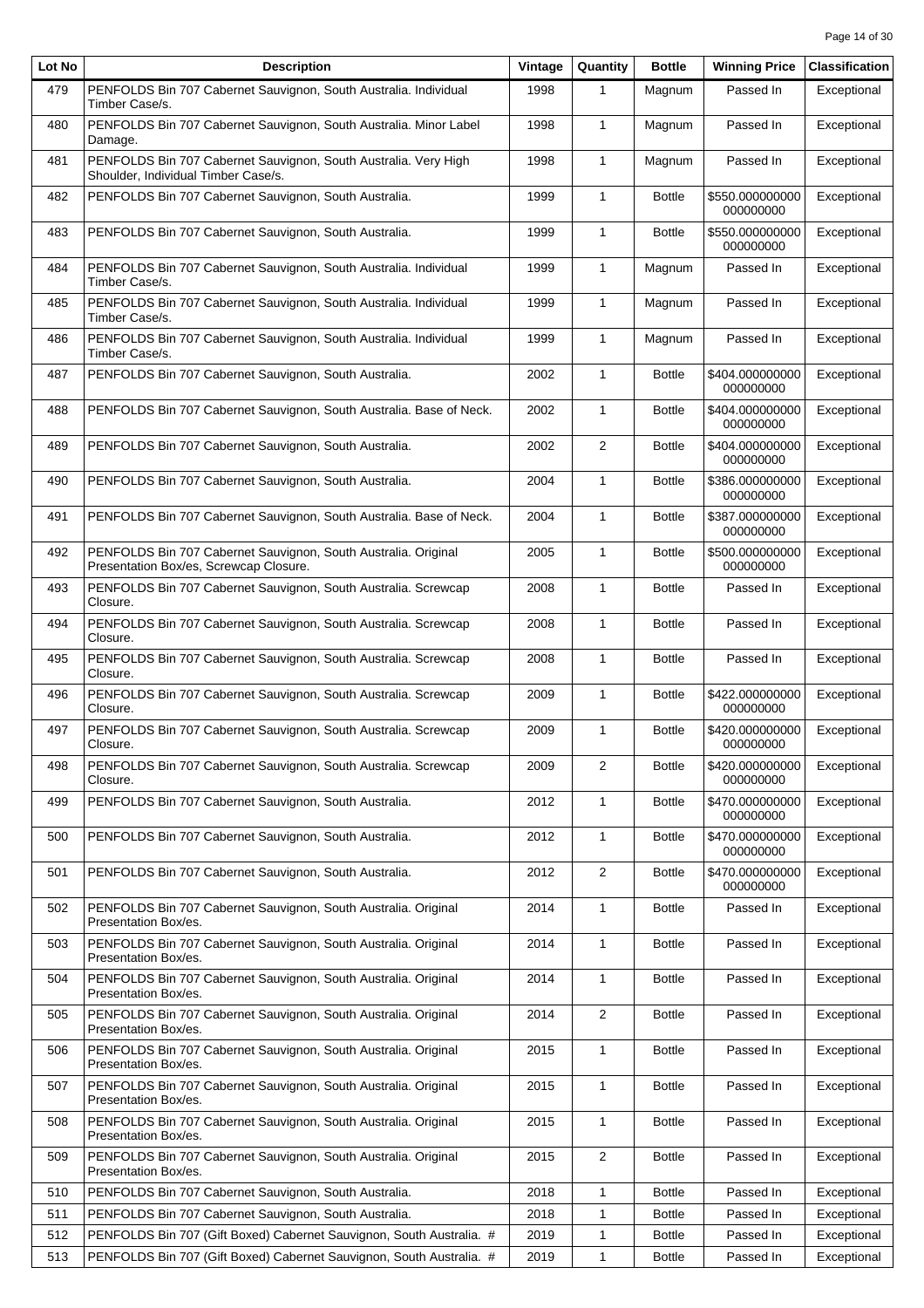| Lot No | <b>Description</b>                                                                                                                                                                 | Vintage | Quantity     | <b>Bottle</b> | <b>Winning Price</b>          | <b>Classification</b> |
|--------|------------------------------------------------------------------------------------------------------------------------------------------------------------------------------------|---------|--------------|---------------|-------------------------------|-----------------------|
| 514    | PENFOLDS Bin 707 (Gift Boxed) Cabernet Sauvignon, South Australia. #                                                                                                               | 2019    | 1            | <b>Bottle</b> | Passed In                     | Exceptional           |
| 515    | PENFOLDS Bin 707 (Gift Boxed) Cabernet Sauvignon, South Australia. #                                                                                                               | 2019    | 3            | <b>Bottle</b> | Passed In                     | Exceptional           |
| 516    | PENFOLDS Bin 95 Grange Shiraz, South Australia. High Shoulder. #                                                                                                                   | 1960    | 1            | <b>Bottle</b> | Passed In                     | Exceptional           |
| 517    | PENFOLDS Bin 95 Grange Shiraz, South Australia. Mid-High Shoulder. #                                                                                                               | 1960    | $\mathbf{1}$ | <b>Bottle</b> | Passed In                     | Exceptional           |
| 518    | PENFOLDS Bin 95 Grange Shiraz, South Australia. Very High Shoulder. #                                                                                                              | 1960    | 1            | <b>Bottle</b> | Passed In                     | Exceptional           |
| 519    | PENFOLDS Bin 95 Grange Shiraz, South Australia. Penfolds Red Wine                                                                                                                  | 1962    | $\mathbf{1}$ | <b>Bottle</b> | Passed In                     | Exceptional           |
|        | Clinic 2000/2001, Base of Neck, Minor Label Damage, Minor Label Stain/s.                                                                                                           |         |              |               |                               |                       |
| 520    | PENFOLDS Bin 95 Grange Shiraz, South Australia. High Shoulder. #                                                                                                                   | 1963    | 1            | <b>Bottle</b> | \$4950.00000000<br>0000000000 | Exceptional           |
| 521    | PENFOLDS Bin 95 Grange Shiraz, South Australia. High Shoulder, Minor<br>Label Damage, Minor Label Stain/s. Signs of precious leak #                                                | 1963    | 1            | <b>Bottle</b> | Passed In                     | Exceptional           |
| 522    | PENFOLDS Bin 95 Grange Shiraz, South Australia. Very High Shoulder,<br>Minor Label Damage, Minor Label Stain/s, Minor Capsule Damage.                                              | 1964    | 1            | <b>Bottle</b> | Passed In                     | Exceptional           |
| 523    | PENFOLDS Bin 95 Grange Shiraz, South Australia. Damaged Label/s,<br>Stained Label/s, Penfolds Red Wine Clinic 2012.                                                                | 1967    | $\mathbf{1}$ | <b>Bottle</b> | Passed In                     | Exceptional           |
| 524    | PENFOLDS Bin 95 Grange Shiraz, South Australia. Minor Label Damage,<br>Minor Label Stain/s, Just Below Base of Neck.                                                               | 1967    | $\mathbf{1}$ | <b>Bottle</b> | Passed In                     | Exceptional           |
| 525    | PENFOLDS Bin 95 Grange Shiraz, South Australia. Penfolds Red Wine<br>Clinic 2003, Minor Label Stain/s, Damaged Label/s.                                                            | 1968    | $\mathbf{1}$ | <b>Bottle</b> | Passed In                     | Exceptional           |
| 526    | PENFOLDS Bin 95 Grange Shiraz, South Australia. Very High Shoulder,<br>Minor Label Damage, Minor Label Stain/s.                                                                    | 1968    | 1            | <b>Bottle</b> | Passed In                     | Exceptional           |
| 527    | PENFOLDS Bin 95 Grange Shiraz, South Australia. Base of Neck, Minor<br>Label Damage, Minor Label Stain/s.                                                                          | 1970    | 1            | <b>Bottle</b> | Passed In                     | Exceptional           |
| 528    | PENFOLDS Bin 95 Grange Shiraz, South Australia. Very High Shoulder,<br>Minor Label Damage, Minor Label Stain/s.                                                                    | 1970    | $\mathbf{1}$ | <b>Bottle</b> | Passed In                     | Exceptional           |
| 529    | PENFOLDS Bin 95 Grange Shiraz, South Australia. Very High Shoulder,<br>Minor Label Damage, Minor Label Stain/s, Minor Capsule Damage.                                              | 1970    | $\mathbf{1}$ | <b>Bottle</b> | Withdrawn                     | Exceptional           |
| 530    | PENFOLDS Bin 95 Grange Shiraz, South Australia. Minor Label Damage,<br>Minor Label Stain/s, Just Below Base of Neck.                                                               | 1971    | $\mathbf{1}$ | <b>Bottle</b> | \$1831.00000000<br>0000000000 | Exceptional           |
| 531    | PENFOLDS Bin 95 Grange Shiraz, South Australia. Minor Label Damage,<br>Minor Label Stain/s, Just Below Base of Neck, Minor Capsule Damage.                                         | 1971    | $\mathbf{1}$ | <b>Bottle</b> | Passed In                     | Exceptional           |
| 532    | PENFOLDS Bin 95 Grange Shiraz, South Australia. Minor Label Stain/s,<br>Just Below Base of Neck.                                                                                   | 1971    | 1            | <b>Bottle</b> | Passed In                     | Exceptional           |
| 533    | PENFOLDS Bin 95 Grange Shiraz, South Australia. Minor Label Stain/s,<br>Just Below Base of Neck.                                                                                   | 1972    | 1            | <b>Bottle</b> | \$1600.00000000<br>0000000000 | Exceptional           |
| 534    | PENFOLDS Bin 95 Grange Shiraz, South Australia. High Shoulder, Minor<br>Label Damage, Minor Capsule Damage. Signs of previous leak                                                 | 1975    | $\mathbf{1}$ | <b>Bottle</b> | Passed In                     | Exceptional           |
| 535    | PENFOLDS Bin 95 Grange Shiraz, South Australia. Minor Label Stain/s,<br>Just Below Base of Neck.                                                                                   | 1975    | $\mathbf{1}$ | <b>Bottle</b> | Passed In                     | Exceptional           |
| 536    | PENFOLDS Bin 95 Grange Shiraz, South Australia. Very High Shoulder,<br>Minor Label Stain/s. Signs of previous leak                                                                 | 1975    | 1            | <b>Bottle</b> | Passed In                     | Exceptional           |
| 537    | PENFOLDS Bin 95 Grange Shiraz, South Australia. Very High Shoulder,<br>Signed by Winemaker, Minor Label Damage, Minor Label Stain/s, Minor<br>Capsule Dama. signs of previous leak | 1976    | 1            | <b>Bottle</b> | Passed In                     | Exceptional           |
| 538    | PENFOLDS Bin 95 Grange Shiraz, South Australia. Minor Label Damage,<br>Minor Label Stain/s, Just Below Base of Neck. Sign of previous leak                                         | 1978    | $\mathbf{1}$ | <b>Bottle</b> | \$693.000000000<br>000000000  | Exceptional           |
| 539    | PENFOLDS Bin 95 Grange Shiraz, South Australia. Base of Neck, Minor<br>Label Stain/s, Some writing on label/s.                                                                     | 1979    | 1            | <b>Bottle</b> | Passed In                     | Exceptional           |
| 540    | PENFOLDS Bin 95 Grange Shiraz, South Australia. High Shoulder.                                                                                                                     | 1979    | 1            | <b>Bottle</b> | Passed In                     | Exceptional           |
| 541    | PENFOLDS Bin 95 Grange Shiraz, South Australia. Very High Shoulder,<br>Penfolds Red Wine Clinic 2003, Minor Label Stain/s.                                                         | 1979    | $\mathbf{1}$ | <b>Bottle</b> | Passed In                     | Exceptional           |
| 542    | PENFOLDS Bin 95 Grange Shiraz, South Australia. Just Below Base of<br>Neck.                                                                                                        | 1979    | 1            | Magnum        | Passed In                     | Exceptional           |
| 543    | PENFOLDS Bin 95 Grange Shiraz, South Australia. Individual Timber<br>Case/s, Minor Label Stain/s, Just Below Base of Neck.                                                         | 1980    | 1            | <b>Bottle</b> | Passed In                     | Exceptional           |
| 544    | PENFOLDS Bin 95 Grange Shiraz, South Australia. Minor Label Damage,<br>Minor Label Stain/s, Just Below Base of Neck.                                                               | 1980    | 1            | <b>Bottle</b> | Passed In                     | Exceptional           |
| 545    | PENFOLDS Bin 95 Grange Shiraz, South Australia. Very High Shoulder.<br>Signs of prior leak                                                                                         | 1980    | $\mathbf{1}$ | <b>Bottle</b> | Passed In                     | Exceptional           |
| 546    | PENFOLDS Bin 95 Grange Shiraz, South Australia. Base of Neck.                                                                                                                      | 1981    | 1            | <b>Bottle</b> | \$900.000000000<br>000000000  | Exceptional           |
| 547    | PENFOLDS Bin 95 Grange Shiraz, South Australia. Just Below Base of<br>Neck.                                                                                                        | 1981    | 1            | <b>Bottle</b> | Passed In                     | Exceptional           |
| 548    | PENFOLDS Bin 95 Grange Shiraz, South Australia. Penfolds Red Wine<br><b>Clinic 2008.</b>                                                                                           | 1981    | 1            | <b>Bottle</b> | \$891.000000000<br>000000000  | Exceptional           |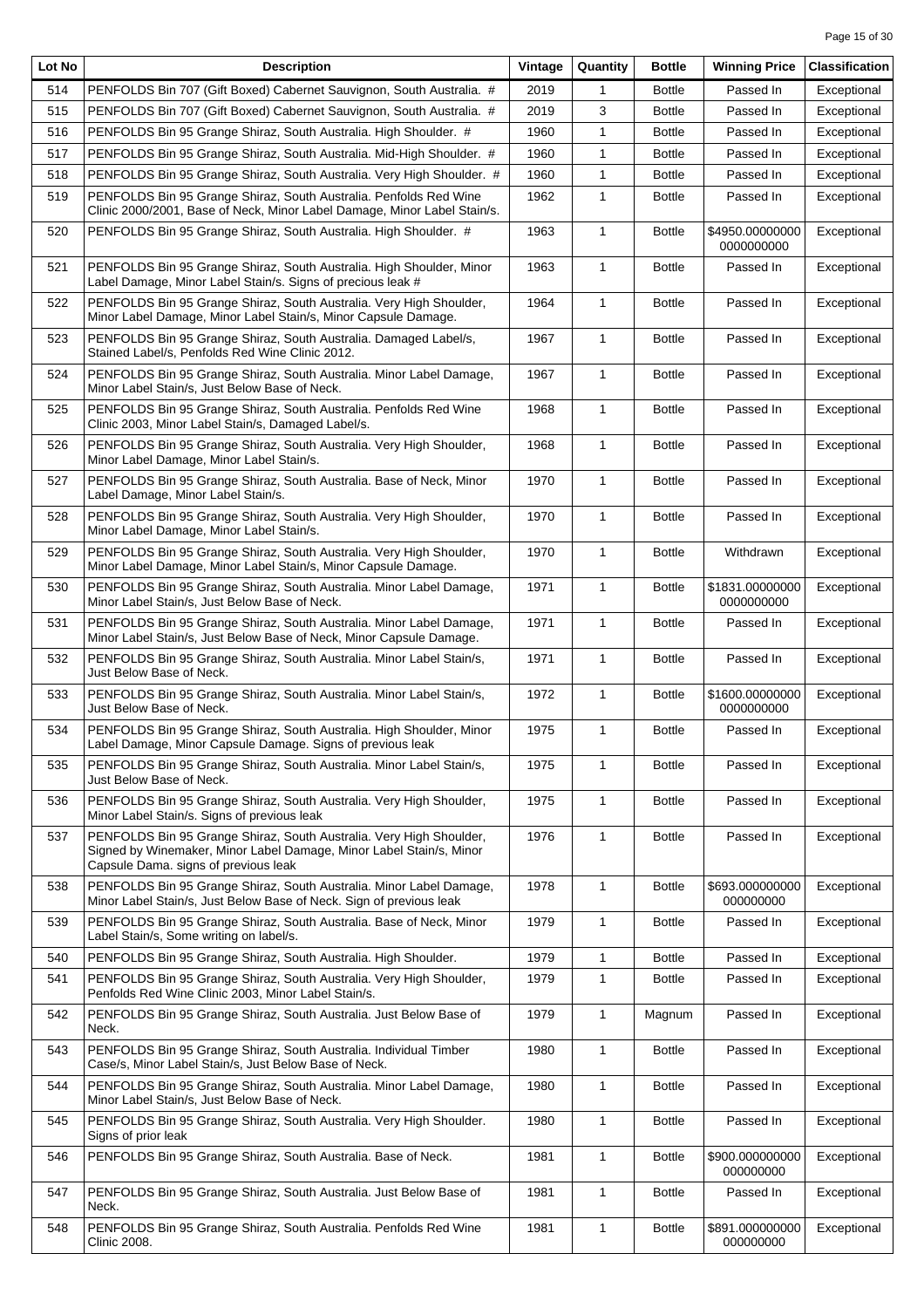| Lot No | <b>Description</b>                                                                                                    | Vintage | Quantity     | <b>Bottle</b> | <b>Winning Price</b>         | <b>Classification</b> |
|--------|-----------------------------------------------------------------------------------------------------------------------|---------|--------------|---------------|------------------------------|-----------------------|
| 549    | PENFOLDS Bin 95 Grange Shiraz, South Australia. Just Below Base of<br>Neck.                                           | 1982    | 1            | <b>Bottle</b> | \$901.000000000<br>000000000 | Exceptional           |
| 550    | PENFOLDS Bin 95 Grange Shiraz, South Australia. Very High Shoulder.                                                   | 1982    | $\mathbf{1}$ | <b>Bottle</b> | \$900.000000000<br>000000000 | Exceptional           |
| 551    | PENFOLDS Bin 95 Grange Shiraz, South Australia. Very High Shoulder.                                                   | 1982    | $\mathbf{1}$ | <b>Bottle</b> | \$900.000000000<br>000000000 | Exceptional           |
| 552    | PENFOLDS Bin 95 Grange Shiraz, South Australia. Mould on Capsule. #                                                   | 1983    | 1            | <b>Bottle</b> | Passed In                    | Exceptional           |
| 553    | PENFOLDS Bin 95 Grange Shiraz, South Australia. Base of Neck.                                                         | 1983    | $\mathbf{1}$ | <b>Bottle</b> | \$552.000000000<br>000000000 | Exceptional           |
| 554    | PENFOLDS Bin 95 Grange Shiraz, South Australia. Very High Shoulder.                                                   | 1983    | $\mathbf{1}$ | <b>Bottle</b> | \$544.000000000<br>000000000 | Exceptional           |
| 555    | PENFOLDS Bin 95 Grange Shiraz, South Australia. Very High Shoulder.                                                   | 1985    | 1            | <b>Bottle</b> | Passed In                    | Exceptional           |
| 556    | PENFOLDS Bin 95 Grange Shiraz, South Australia. Very High Shoulder.                                                   | 1985    | 1            | <b>Bottle</b> | Passed In                    | Exceptional           |
| 557    | PENFOLDS Bin 95 Grange Shiraz, South Australia. Very High Shoulder,<br>Minor Label Stain/s. Previous sign of leakage. | 1985    | $\mathbf{1}$ | <b>Bottle</b> | Passed In                    | Exceptional           |
| 558    | PENFOLDS Bin 95 Grange Shiraz, South Australia.                                                                       | 1987    | $\mathbf{1}$ | <b>Bottle</b> | \$594.000000000<br>000000000 | Exceptional           |
| 559    | PENFOLDS Bin 95 Grange Shiraz, South Australia. Minor Label Stain/s,<br>Just Below Base of Neck.                      | 1987    | $\mathbf{1}$ | <b>Bottle</b> | Passed In                    | Exceptional           |
| 560    | PENFOLDS Bin 95 Grange Shiraz, South Australia. Very High Shoulder.                                                   | 1987    | 1            | <b>Bottle</b> | Passed In                    | Exceptional           |
| 561    | PENFOLDS Bin 95 Grange Shiraz, South Australia. Base of Neck.                                                         | 1988    | $\mathbf{1}$ | <b>Bottle</b> | Passed In                    | Exceptional           |
| 562    | PENFOLDS Bin 95 Grange Shiraz, South Australia. Base of Neck, Minor<br>Label Damage, Minor Label Stain/s.             | 1988    | $\mathbf{1}$ | <b>Bottle</b> | Passed In                    | Exceptional           |
| 563    | PENFOLDS Bin 95 Grange Shiraz, South Australia. Just Below Base of<br>Neck.                                           | 1988    | $\mathbf{1}$ | <b>Bottle</b> | Passed In                    | Exceptional           |
| 564    | PENFOLDS Bin 95 Grange Shiraz, South Australia. Base of Neck, Minor<br>Label Damage.                                  | 1989    | $\mathbf{1}$ | <b>Bottle</b> | \$693.000000000<br>000000000 | Exceptional           |
| 565    | PENFOLDS Bin 95 Grange Shiraz, South Australia. Minor Label Stain/s.                                                  | 1989    | $\mathbf{1}$ | <b>Bottle</b> | \$693.000000000<br>000000000 | Exceptional           |
| 566    | PENFOLDS Bin 95 Grange Shiraz, South Australia. Minor Label Stain/s,<br>Just Below Base of Neck.                      | 1989    | $\mathbf{1}$ | <b>Bottle</b> | Passed In                    | Exceptional           |
| 567    | PENFOLDS Bin 95 Grange Shiraz, South Australia. Base of Neck.                                                         | 1990    | $\mathbf{1}$ | <b>Bottle</b> | \$689.000000000<br>000000000 | Exceptional           |
| 568    | PENFOLDS Bin 95 Grange Shiraz, South Australia. Base of Neck.                                                         | 1990    | $\mathbf{1}$ | <b>Bottle</b> | \$651.000000000<br>000000000 | Exceptional           |
| 569    | PENFOLDS Bin 95 Grange Shiraz, South Australia. Base of Neck.                                                         | 1990    | $\mathbf{1}$ | <b>Bottle</b> | \$643.000000000<br>000000000 | Exceptional           |
| 570    | PENFOLDS Bin 95 Grange Shiraz, South Australia. Base of Neck.                                                         | 1991    | $\mathbf{1}$ | <b>Bottle</b> | \$554.000000000<br>000000000 | Exceptional           |
| 571    | PENFOLDS Bin 95 Grange Shiraz, South Australia. Base of Neck.                                                         | 1991    | 1            | <b>Bottle</b> | \$554.000000000<br>000000000 | Exceptional           |
| 572    | PENFOLDS Bin 95 Grange Shiraz, South Australia. Individual Timber<br>Case/s, Base of Neck.                            | 1991    | $\mathbf{1}$ | <b>Bottle</b> | \$554.000000000<br>000000000 | Exceptional           |
| 573    | PENFOLDS Bin 95 Grange Shiraz, South Australia. Minor Label Stain/s,<br>Just Below Base of Neck.                      | 1992    | $\mathbf{1}$ | <b>Bottle</b> | Passed In                    | Exceptional           |
| 574    | PENFOLDS Bin 95 Grange Shiraz, South Australia. Very High Shoulder,<br>Minor Label Stain/s.                           | 1992    | $\mathbf{1}$ | <b>Bottle</b> | Passed In                    | Exceptional           |
| 575    | PENFOLDS Bin 95 Grange Shiraz, South Australia.                                                                       | 1993    | $\mathbf{1}$ | <b>Bottle</b> | \$574.000000000<br>000000000 | Exceptional           |
| 576    | PENFOLDS Bin 95 Grange Shiraz, South Australia. Base of Neck.                                                         | 1993    | 1            | <b>Bottle</b> | Passed In                    | Exceptional           |
| 577    | PENFOLDS Bin 95 Grange Shiraz, South Australia. Minor Label Stain/s,<br>Just Below Base of Neck.                      | 1993    | $\mathbf{1}$ | <b>Bottle</b> | Passed In                    | Exceptional           |
| 578    | PENFOLDS Bin 95 Grange Shiraz, South Australia. EX- Export labelling                                                  | 1995    | $\mathbf{1}$ | <b>Bottle</b> | \$495.000000000<br>000000000 | Exceptional           |
| 579    | PENFOLDS Bin 95 Grange Shiraz, South Australia.                                                                       | 1995    | 1            | <b>Bottle</b> | Passed In                    | Exceptional           |
| 580    | PENFOLDS Bin 95 Grange Shiraz, South Australia. Minor Label Stain/s.                                                  | 1995    | $\mathbf{1}$ | <b>Bottle</b> | \$500.000000000<br>000000000 | Exceptional           |
| 581    | PENFOLDS Bin 95 Grange Shiraz, South Australia.                                                                       | 1997    | 1            | <b>Bottle</b> | Passed In                    | Exceptional           |
| 582    | PENFOLDS Bin 95 Grange Shiraz, South Australia.                                                                       | 1997    | $\mathbf{1}$ | <b>Bottle</b> | \$478.000000000<br>000000000 | Exceptional           |
| 583    | PENFOLDS Bin 95 Grange Shiraz, South Australia. Individual Timber<br>Case/s.                                          | 1997    | 1            | <b>Bottle</b> | \$545.000000000<br>000000000 | Exceptional           |
| 584    | PENFOLDS Bin 95 Grange Shiraz, South Australia. #                                                                     | 1998    | 1            | <b>Bottle</b> | Passed In                    | Exceptional           |
| 585    | PENFOLDS Bin 95 Grange Shiraz, South Australia. #                                                                     | 1998    | 1            | <b>Bottle</b> | Passed In                    | Exceptional           |
| 586    | PENFOLDS Bin 95 Grange Shiraz, South Australia. #                                                                     | 1998    | $\mathbf{1}$ | <b>Bottle</b> | Passed In                    | Exceptional           |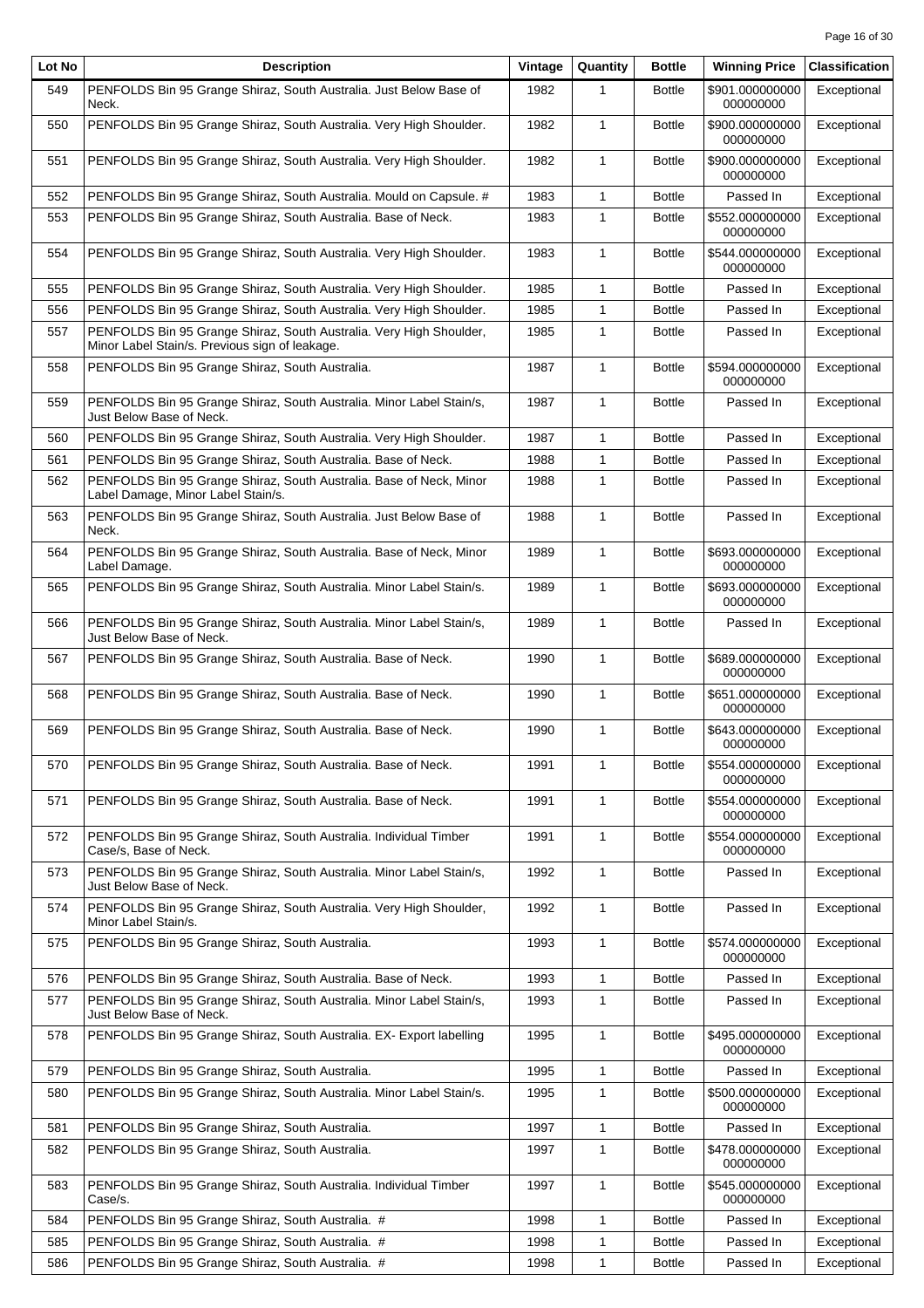| Lot No | <b>Description</b>                                                                                                                                                           | Vintage | Quantity     | <b>Bottle</b> | <b>Winning Price</b>           | <b>Classification</b> |
|--------|------------------------------------------------------------------------------------------------------------------------------------------------------------------------------|---------|--------------|---------------|--------------------------------|-----------------------|
| 587    | PENFOLDS Bin 95 Grange Shiraz, South Australia. Minor Label Stain/s.                                                                                                         | 1999    | 1            | <b>Bottle</b> | \$583.000000000<br>000000000   | Exceptional           |
| 588    | PENFOLDS Bin 95 Grange Shiraz, South Australia. Individual Timber<br>Case/s.                                                                                                 | 2001    | $\mathbf{1}$ | <b>Bottle</b> | \$693.000000000<br>000000000   | Exceptional           |
| 589    | PENFOLDS Bin 95 Grange Shiraz, South Australia. Minor Label Damage.                                                                                                          | 2001    | $\mathbf{1}$ | <b>Bottle</b> | \$693.000000000<br>000000000   | Exceptional           |
| 590    | PENFOLDS Bin 95 Grange Shiraz, South Australia. Minor Label Stain/s.                                                                                                         | 2001    | $\mathbf{1}$ | <b>Bottle</b> | \$693.000000000<br>000000000   | Exceptional           |
| 591    | PENFOLDS Bin 95 Grange Shiraz, South Australia.                                                                                                                              | 2002    | 1            | <b>Bottle</b> | \$552.000000000<br>000000000   | Exceptional           |
| 592    | PENFOLDS Bin 95 Grange Shiraz, South Australia.                                                                                                                              | 2002    | $\mathbf{1}$ | <b>Bottle</b> | \$554.000000000<br>000000000   | Exceptional           |
| 593    | PENFOLDS Bin 95 Grange Shiraz, South Australia. Base of Neck. Cork<br>slightly pushed in                                                                                     | 2002    | $\mathbf{1}$ | <b>Bottle</b> | \$544.000000000<br>000000000   | Exceptional           |
| 594    | PENFOLDS Bin 95 Grange Shiraz, South Australia.                                                                                                                              | 2003    | $\mathbf{1}$ | <b>Bottle</b> | Passed In                      | Exceptional           |
| 595    | PENFOLDS Bin 95 Grange Shiraz, South Australia.                                                                                                                              | 2003    | $\mathbf{1}$ | <b>Bottle</b> | \$625.000000000<br>000000000   | Exceptional           |
| 596    | PENFOLDS Bin 95 Grange Shiraz, South Australia.                                                                                                                              | 2003    | $\mathbf{1}$ | <b>Bottle</b> | \$625.000000000<br>000000000   | Exceptional           |
| 597    | PENFOLDS Bin 95 Grange Shiraz, South Australia.                                                                                                                              | 2007    | $\mathbf{1}$ | <b>Bottle</b> | \$551.000000000<br>000000000   | Exceptional           |
| 598    | PENFOLDS Bin 95 Grange Shiraz, South Australia.                                                                                                                              | 2008    | $\mathbf{1}$ | <b>Bottle</b> | \$668.000000000<br>000000000   | Exceptional           |
| 599    | PENFOLDS Bin 95 Grange Shiraz, South Australia.                                                                                                                              | 2010    | 1            | <b>Bottle</b> | \$712.000000000<br>000000000   | Exceptional           |
| 600    | PENFOLDS Bin 95 Grange Shiraz, South Australia.                                                                                                                              | 2010    | $\mathbf{1}$ | <b>Bottle</b> | \$706.000000000<br>000000000   | Exceptional           |
| 601    | PENFOLDS Bin 95 Grange Shiraz, South Australia.                                                                                                                              | 2010    | $\mathbf{1}$ | <b>Bottle</b> | \$706.000000000<br>000000000   | Exceptional           |
| 602    | PENFOLDS Bin 95 Grange Shiraz, South Australia.                                                                                                                              | 2012    | $\mathbf{1}$ | <b>Bottle</b> | Passed In                      | Exceptional           |
| 603    | PENFOLDS Bin 95 Grange Shiraz, South Australia.                                                                                                                              | 2012    | $\mathbf{1}$ | <b>Bottle</b> | \$650.000000000<br>000000000   | Exceptional           |
| 604    | PENFOLDS Bin 95 Grange Shiraz, South Australia.                                                                                                                              | 2012    | $\mathbf{1}$ | <b>Bottle</b> | Passed In                      | Exceptional           |
| 605    | PENFOLDS Bin 95 Grange Shiraz, South Australia. Original Presentation<br>Box/es.                                                                                             | 2014    | $\mathbf{1}$ | <b>Bottle</b> | \$600.000000000<br>000000000   | Exceptional           |
| 606    | PENFOLDS Bin 95 Grange Shiraz, South Australia. Original Presentation<br>Box/es.                                                                                             | 2014    | $\mathbf{1}$ | <b>Bottle</b> | \$600.000000000<br>000000000   | Exceptional           |
| 607    | PENFOLDS Bin 95 Grange Shiraz, South Australia. Original Presentation<br>Box/es.                                                                                             | 2014    | 1            | <b>Bottle</b> | \$600.000000000  <br>000000000 | Exceptional           |
| 608    | PENFOLDS Bin 95 Grange Shiraz, South Australia. Original Presentation<br>Box/es.                                                                                             | 2015    | $\mathbf{1}$ | <b>Bottle</b> | Passed In                      | Exceptional           |
| 609    | PENFOLDS Bin 95 Grange Shiraz, South Australia. Original Presentation<br>Box/es.                                                                                             | 2015    | 1            | <b>Bottle</b> | Passed In                      | Exceptional           |
| 610    | PENFOLDS Bin 95 Grange Shiraz, South Australia. Original Presentation<br>Box/es.                                                                                             | 2015    | 1            | <b>Bottle</b> | Passed In                      | Exceptional           |
| 611    | PENFOLDS Bin 95 Grange Shiraz, South Australia.                                                                                                                              | 2016    | $\mathbf{1}$ | <b>Bottle</b> | \$650.000000000<br>000000000   | Exceptional           |
| 612    | PENFOLDS Bin 95 Grange Shiraz, South Australia. Base of Neck.                                                                                                                | 2016    | $\mathbf{1}$ | <b>Bottle</b> | Passed In                      | Exceptional           |
| 613    | PENFOLDS Bin 95 Grange Shiraz, South Australia. Base of Neck.                                                                                                                | 2016    | 1            | <b>Bottle</b> | Passed In                      | Exceptional           |
| 614    | PENFOLDS Bin 95--Grange Shiraz, South Australia. Mid-High Shoulder,<br>Minor Label Damage, Minor Label Stain/s, High Risk. Soft cork<br>Signs of previous leak               | 1962    | 1            | <b>Bottle</b> | Passed In                      | Exceptional           |
| 615    | PENFOLDS Bin 95--Grange Shiraz, South Australia. Mid-Shoulder, Minor<br>Label Stain/s, High Risk. Signs of prior leak<br>Stained cork/capsule #                              | 1966    | $\mathbf{1}$ | <b>Bottle</b> | Passed In                      | Exceptional           |
| 616    | PENFOLDS Bin 95--Grange Shiraz, South Australia. Mid-High Shoulder.<br>Sign of previous leak on capsule                                                                      | 1969    | $\mathbf{1}$ | <b>Bottle</b> | \$552.000000000<br>000000000   | Exceptional           |
| 617    | PENFOLDS Bin 95--Grange Shiraz, South Australia. Mid-High Shoulder,<br>Minor Label Damage, Minor Label Stain/s, Minor Capsule Damage, High<br>Risk. Sign of previous leakage | 1969    | $\mathbf{1}$ | <b>Bottle</b> | Passed In                      | Exceptional           |
| 618    | PENFOLDS Bin 95--Grange Shiraz, South Australia. Mid-Shoulder, Minor<br>Label Stain/s, Minor Capsule Damage, Some writing on label/s, High Risk.                             | 1970    | 1            | <b>Bottle</b> | Passed In                      | Exceptional           |
| 619    | PENFOLDS Bin 95--Grange Shiraz, South Australia. High Shoulder, Minor<br>Label Damage, Minor Label Stain/s.                                                                  | 1971    | $\mathbf{1}$ | <b>Bottle</b> | Passed In                      | Exceptional           |
| 620    | PENFOLDS Bin 95--Grange Shiraz, South Australia. Mid-High Shoulder,<br>Signed by Max Schubert. #                                                                             | 1971    | $\mathbf{1}$ | <b>Bottle</b> | Passed In                      | Exceptional           |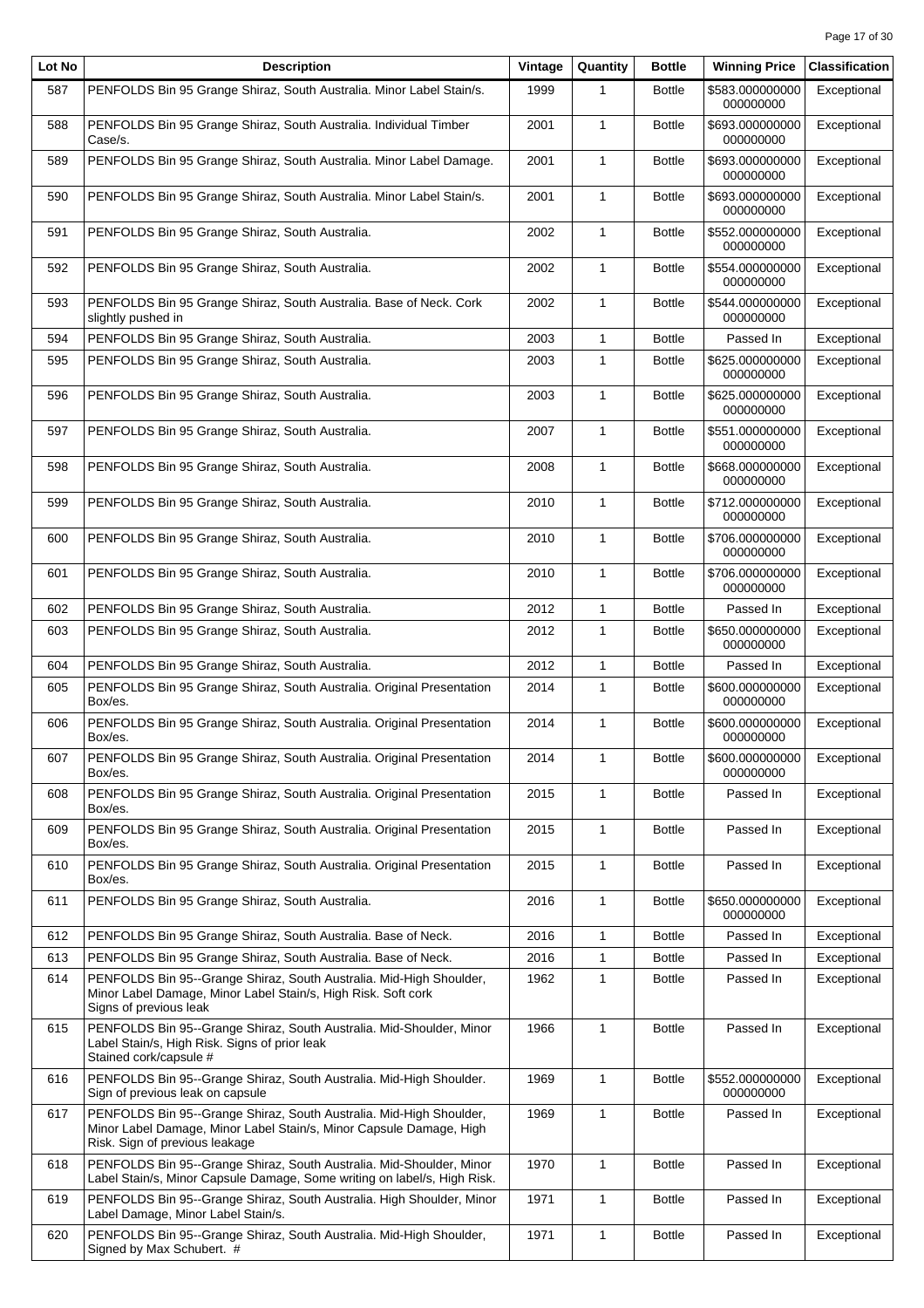| Lot No | <b>Description</b>                                                                                                                                                 | Vintage | Quantity                | <b>Bottle</b> | <b>Winning Price</b>          | <b>Classification</b> |
|--------|--------------------------------------------------------------------------------------------------------------------------------------------------------------------|---------|-------------------------|---------------|-------------------------------|-----------------------|
| 621    | PENFOLDS Bin 95--Grange Shiraz, South Australia. High Shoulder, Minor<br>Label Damage, Minor Label Stain/s.                                                        | 1974    | 1                       | <b>Bottle</b> | \$1701.00000000<br>0000000000 | Exceptional           |
| 622    | PENFOLDS Kalimna Bin 28 Shiraz, South Australia. Mid-High Shoulder,<br>Minor Label Damage, Minor Label Stain/s, Minor Capsule Damage.                              | 1966    | $\mathbf{1}$            | <b>Bottle</b> | Passed In                     | Excellent             |
| 623    | PENFOLDS Kalimna Bin 28 Shiraz, South Australia. Minor Label Damage,<br>Minor Label Stain/s. Mid high shoulder #                                                   | 1966    | $\mathbf{1}$            | <b>Bottle</b> | Passed In                     | Excellent             |
| 624    | PENFOLDS Kalimna Bin 28 Shiraz, South Australia. Minor Label Damage,<br>Minor Label Stain/s. Signs of previous leak<br>Mid high shoulder<br>Minor capsule damage # | 1966    | 2                       | <b>Bottle</b> | Passed In                     | Excellent             |
| 625    | PENFOLDS Kalimna Bin 28 Shiraz, South Australia. Mid-High Shoulder,<br>Minor Label Damage. #                                                                       | 1970    | $\mathbf{1}$            | <b>Bottle</b> | Passed In                     | Excellent             |
| 626    | PENFOLDS Kalimna Bin 28 Shiraz, South Australia. Minor Label Damage,<br>Minor Label Stain/s, Just Below Base of Neck. #                                            | 1970    | $\mathbf{1}$            | <b>Bottle</b> | Passed In                     | Excellent             |
| 627    | PENFOLDS Kalimna Bin 28 Shiraz, South Australia. Very High Shoulder,<br>Minor Label Damage. #                                                                      | 1970    | $\mathbf{1}$            | <b>Bottle</b> | Passed In                     | Excellent             |
| 628    | PENFOLDS Kalimna Bin 28 Shiraz, South Australia. Very High Shoulder,<br>Minor Label Damage. #                                                                      | 1970    | 2                       | <b>Bottle</b> | Passed In                     | Excellent             |
| 629    | PENFOLDS Kalimna Bin 28 Shiraz, South Australia. Penfolds Red Wine<br>Clinic 2004, Base of Neck, Minor Label Damage. #                                             | 1979    | $\mathbf{1}$            | <b>Bottle</b> | Passed In                     | Excellent             |
| 630    | PENFOLDS Kalimna Bin 28 Shiraz, South Australia. High Shoulder, Minor<br>Label Damage.                                                                             | 1981    | $\mathbf{1}$            | <b>Bottle</b> | Passed In                     | Excellent             |
| 631    | PENFOLDS Kalimna Bin 28 Shiraz, South Australia. Just Below Base of<br>Neck.                                                                                       | 1988    | $\mathbf{1}$            | <b>Bottle</b> | Passed In                     | Excellent             |
| 632    | PENFOLDS Kalimna Bin 28 Shiraz, South Australia. Minor Label Stain/s,<br>Just Below Base of Neck.                                                                  | 1988    | $\mathbf{1}$            | <b>Bottle</b> | \$92.0000000000<br>00000000   | Excellent             |
| 633    | PENFOLDS Kalimna Bin 28 Shiraz, South Australia. Very High Shoulder,<br>Minor Label Stain/s.                                                                       | 1988    | $\mathbf{1}$            | <b>Bottle</b> | Passed In                     | Excellent             |
| 634    | PENFOLDS Kalimna Bin 28 Shiraz, South Australia.                                                                                                                   | 1992    | $\mathbf{1}$            | <b>Bottle</b> | Passed In                     | Excellent             |
| 635    | PENFOLDS Kalimna Bin 28 Shiraz, South Australia. Base of Neck, Minor<br>Label Damage.                                                                              | 1992    | $\mathbf{1}$            | <b>Bottle</b> | Passed In                     | Excellent             |
| 636    | PENFOLDS Kalimna Bin 28 Shiraz, South Australia. Minor Label Damage.                                                                                               | 1992    | $\mathbf{1}$            | <b>Bottle</b> | Passed In                     | Excellent             |
| 637    | PENFOLDS Kalimna Bin 28 Shiraz, South Australia.                                                                                                                   | 1992    | 2                       | <b>Bottle</b> | Passed In                     | Excellent             |
| 638    | PENFOLDS Kalimna Bin 28 Shiraz, South Australia. Just Below Base of<br>Neck.                                                                                       | 1992    | $\overline{2}$          | <b>Bottle</b> | Passed In                     | Excellent             |
| 639    | PENFOLDS Kalimna Bin 28 Shiraz, South Australia. Base of Neck.                                                                                                     | 1996    | $\mathbf{1}$            | <b>Bottle</b> | Passed In                     | Excellent             |
| 640    | PENFOLDS Kalimna Bin 28 Shiraz, South Australia. Damaged Label/s,<br>Stained Label/s, Damaged Back Label/s.                                                        | 1996    | $\mathbf{1}$            | <b>Bottle</b> | Passed In                     | Excellent             |
| 641    | PENFOLDS Kalimna Bin 28 Shiraz, South Australia. Base of Neck.                                                                                                     | 1997    | 1                       | <b>Bottle</b> | Passed In                     | Excellent             |
| 642    | PENFOLDS Kalimna Bin 28 Shiraz, South Australia. #                                                                                                                 | 1998    | $\mathbf{1}$            | <b>Bottle</b> | Passed In                     | Excellent             |
| 643    | PENFOLDS Kalimna Bin 28 Shiraz, South Australia. Minor Label Damage,<br>Just Below Base of Neck.                                                                   | 1998    | 1                       | <b>Bottle</b> | \$59.0000000000<br>00000000   | Excellent             |
| 644    | PENFOLDS Kalimna Bin 28 Shiraz, South Australia. Minor Label Damage,<br>Just Below Base of Neck.                                                                   | 1998    | $\mathbf{1}$            | <b>Bottle</b> | Passed In                     | Excellent             |
| 645    | PENFOLDS Kalimna Bin 28 Shiraz, South Australia. Creased Label/s. #                                                                                                | 2003    | 1                       | <b>Bottle</b> | \$38.0000000000<br>00000000   | Excellent             |
| 646    | PENFOLDS Kalimna Bin 28 Shiraz, South Australia. Creased Label/s. #                                                                                                | 2003    | 1                       | <b>Bottle</b> | \$36.0000000000<br>00000000   | Excellent             |
| 647    | PENFOLDS Kalimna Bin 28 Shiraz, South Australia. Screwcap Closure.                                                                                                 | 2008    | $\mathbf{1}$            | <b>Bottle</b> | Passed In                     | Excellent             |
| 648    | PENFOLDS Kalimna Bin 28 Shiraz, South Australia. Screwcap Closure.                                                                                                 | 2008    | 1                       | <b>Bottle</b> | \$45.0000000000<br>00000000   | Excellent             |
| 649    | PENFOLDS Kalimna Bin 28 Shiraz, South Australia. Screwcap Closure.                                                                                                 | 2008    | 1                       | <b>Bottle</b> | \$45.0000000000<br>00000000   | Excellent             |
| 650    | PENFOLDS Kalimna Bin 28 Shiraz, South Australia. Screwcap Closure.                                                                                                 | 2008    | $\overline{2}$          | <b>Bottle</b> | Passed In                     | Excellent             |
| 651    | PENFOLDS Kalimna Bin 28 Shiraz, South Australia. Screwcap Closure.                                                                                                 | 2008    | 2                       | <b>Bottle</b> | Passed In                     | Excellent             |
| 652    | PENFOLDS Kalimna Bin 28 Shiraz, South Australia. Screwcap Closure.                                                                                                 | 2008    | 3                       | <b>Bottle</b> | Passed In                     | Excellent             |
| 653    | PENFOLDS Kalimna Bin 28 Shiraz, South Australia. Screwcap Closure.                                                                                                 | 2008    | 3                       | <b>Bottle</b> | Passed In                     | Excellent             |
| 654    | PENFOLDS Kalimna Bin 28 Shiraz, South Australia. Screwcap Closure.                                                                                                 | 2008    | 6                       | <b>Bottle</b> | Passed In                     | Excellent             |
| 655    | PENFOLDS Kalimna Bin 28 Shiraz, South Australia. Screwcap Closure.                                                                                                 | 2017    | 1                       | <b>Bottle</b> | Passed In                     | Excellent             |
| 656    | PENFOLDS Kalimna Bin 28 Shiraz, South Australia. Screwcap Closure.                                                                                                 | 2017    | 1                       | <b>Bottle</b> | Passed In                     | Excellent             |
| 657    | PENFOLDS Kalimna Bin 28 Shiraz, South Australia. Screwcap Closure.                                                                                                 | 2017    | 1                       | <b>Bottle</b> | Passed In                     | Excellent             |
| 658    | PENFOLDS Kalimna Bin 28 Shiraz, South Australia. Screwcap Closure.                                                                                                 | 2017    | 2                       | <b>Bottle</b> | Passed In                     | Excellent             |
| 659    | PENFOLDS Kalimna Bin 28 Shiraz, South Australia. Screwcap Closure.                                                                                                 | 2017    | $\overline{\mathbf{c}}$ | <b>Bottle</b> | Passed In                     | Excellent             |
| 660    | PENFOLDS Kalimna Bin 28 Shiraz, South Australia. Screwcap Closure.                                                                                                 | 2017    | 3                       | <b>Bottle</b> | Passed In                     | Excellent             |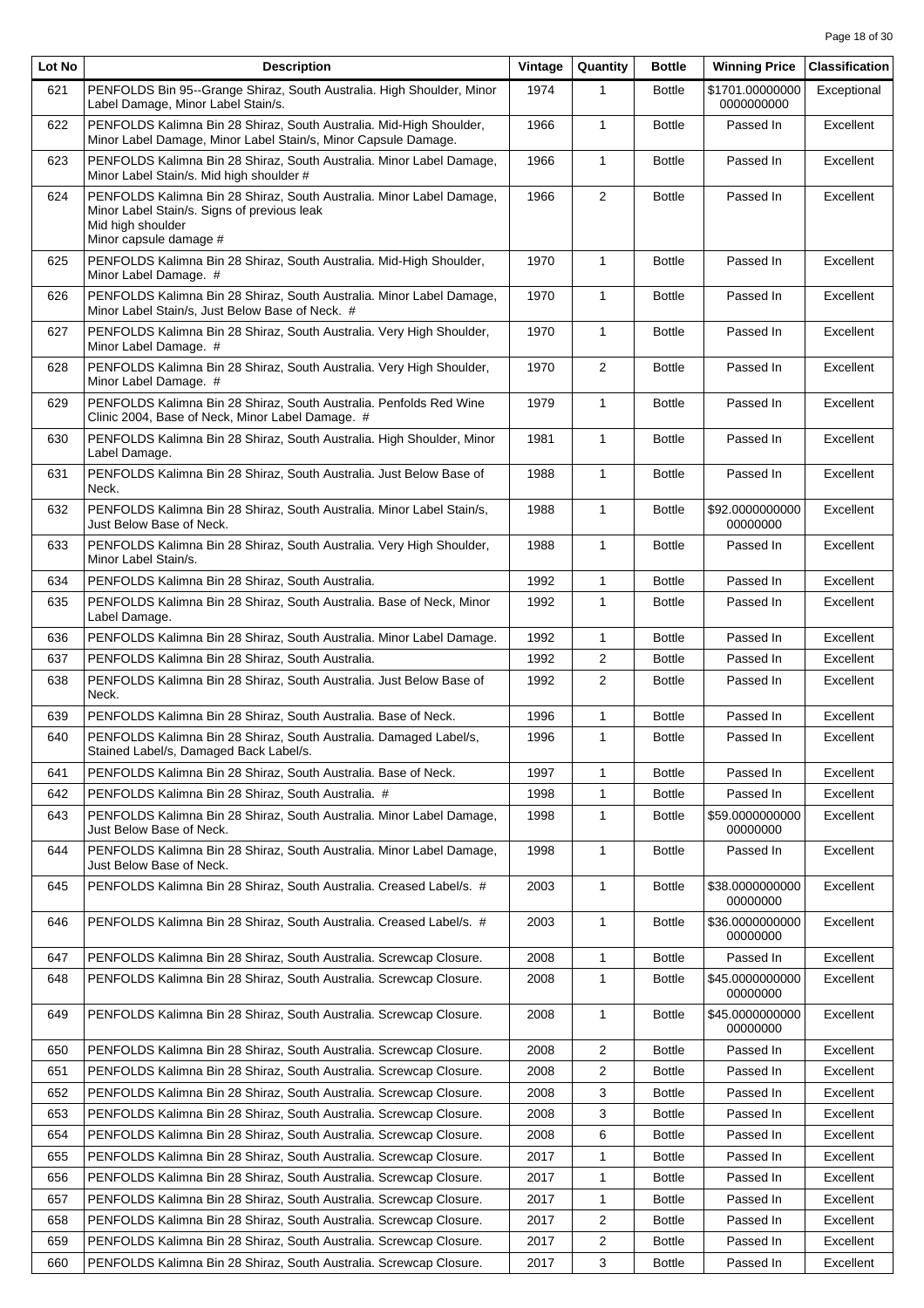| Lot No | <b>Description</b>                                                                                                                    | Vintage | Quantity       | <b>Bottle</b> | <b>Winning Price</b>         | <b>Classification</b> |
|--------|---------------------------------------------------------------------------------------------------------------------------------------|---------|----------------|---------------|------------------------------|-----------------------|
| 661    | PENFOLDS Kalimna Bin 28 Shiraz, South Australia. Screwcap Closure.                                                                    | 2018    | 1              | <b>Bottle</b> | Passed In                    | Excellent             |
| 662    | PENFOLDS Kalimna Bin 28 Shiraz, South Australia. Screwcap Closure.                                                                    | 2018    | 1              | <b>Bottle</b> | Passed In                    | Excellent             |
| 663    | PENFOLDS Kalimna Bin 28 Shiraz, South Australia. Screwcap Closure.                                                                    | 2018    | 1              | <b>Bottle</b> | Passed In                    | Excellent             |
| 664    | PENFOLDS Kalimna Bin 28 Shiraz, South Australia. Screwcap Closure.                                                                    | 2018    | 2              | <b>Bottle</b> | Passed In                    | Excellent             |
| 665    | PENFOLDS Kalimna Bin 28 Shiraz, South Australia. Screwcap Closure.                                                                    | 2018    | 2              | <b>Bottle</b> | Passed In                    | Excellent             |
| 666    | PENFOLDS Magill Estate Shiraz, Adelaide. Very High Shoulder, Minor<br>Label Stain/s.                                                  | 1985    | 1              | <b>Bottle</b> | \$101.000000000<br>000000000 | Excellent             |
| 667    | PENFOLDS Magill Estate Shiraz, Adelaide.                                                                                              | 1997    | 1              | <b>Bottle</b> | Passed In                    | Excellent             |
| 668    | PENFOLDS Magill Estate Shiraz, Adelaide.                                                                                              | 1997    | 1              | <b>Bottle</b> | Passed In                    | Excellent             |
| 669    | PENFOLDS Magill Estate Shiraz, Adelaide.                                                                                              | 1997    | 1              | <b>Bottle</b> | Passed In                    | Excellent             |
| 670    | PENFOLDS Magill Estate Shiraz, Adelaide.                                                                                              | 2011    | 1              | <b>Bottle</b> | Passed In                    | Excellent             |
| 671    | PENFOLDS Magill Estate Shiraz, Adelaide.                                                                                              | 2011    | $\mathbf{1}$   | <b>Bottle</b> | \$107.000000000<br>000000000 | Excellent             |
| 672    | PENFOLDS Magill Estate Shiraz, Adelaide.                                                                                              | 2011    | 1              | <b>Bottle</b> | Passed In                    | Excellent             |
| 673    | PENFOLDS Magill Estate Shiraz, Adelaide.                                                                                              | 2011    | $\overline{2}$ | <b>Bottle</b> | Passed In                    | Excellent             |
| 674    | PENFOLDS Magill Estate Shiraz, Adelaide.                                                                                              | 2011    | 2              | <b>Bottle</b> | Passed In                    | Excellent             |
| 675    | PENFOLDS Magill Estate Shiraz, Adelaide.                                                                                              | 2011    | 3              | <b>Bottle</b> | Passed In                    | Excellent             |
| 676    | PENFOLDS Magill Estate Shiraz, Adelaide.                                                                                              | 2011    | 3              | <b>Bottle</b> | Passed In                    | Excellent             |
| 677    | PENFOLDS RWT Shiraz, Barossa Valley. Base of Neck.                                                                                    | 1997    | $\mathbf{1}$   | <b>Bottle</b> | \$132.000000000<br>000000000 | Outstanding           |
| 678    | PENFOLDS RWT Shiraz, Barossa Valley. Signs of previous leak. #                                                                        | 1998    | 1              | <b>Bottle</b> | Passed In                    | Outstanding           |
| 679    | PENFOLDS RWT Shiraz, Barossa Valley.                                                                                                  | 1999    | $\mathbf{1}$   | <b>Bottle</b> | \$150.000000000<br>000000000 | Outstanding           |
| 680    | PENFOLDS RWT Shiraz, Barossa Valley. Base of Neck, Minor Label<br>Damage.                                                             | 2000    | $\mathbf{1}$   | <b>Bottle</b> | \$124.000000000<br>000000000 | Outstanding           |
| 681    | PENFOLDS RWT Shiraz, Barossa Valley.                                                                                                  | 2001    | 1              | <b>Bottle</b> | Passed In                    | Outstanding           |
| 682    | PENFOLDS RWT Shiraz, Barossa Valley.                                                                                                  | 2002    | 1              | <b>Bottle</b> | Passed In                    | Outstanding           |
| 683    | PENFOLDS RWT Shiraz, Barossa Valley.                                                                                                  | 2002    | 1              | <b>Bottle</b> | Passed In                    | Outstanding           |
| 684    | PENFOLDS RWT Shiraz, Barossa Valley. Minor Label Damage.                                                                              | 2002    | 1              | <b>Bottle</b> | Passed In                    | Outstanding           |
| 685    | PENFOLDS RWT Shiraz, Barossa Valley.                                                                                                  | 2005    | $\mathbf{1}$   | <b>Bottle</b> | \$144.000000000<br>000000000 | Outstanding           |
| 686    | PENFOLDS RWT Shiraz, Barossa Valley. Screwcap Closure.                                                                                | 2018    | 1              | <b>Bottle</b> | Passed In                    | Outstanding           |
| 687    | PENFOLDS RWT Shiraz, Barossa Valley. Screwcap Closure.                                                                                | 2018    | 1              | <b>Bottle</b> | Passed In                    | Outstanding           |
| 688    | PENFOLDS RWT Shiraz, Barossa Valley. Screwcap Closure. #                                                                              | 2018    | 1              | <b>Bottle</b> | \$170.000000000<br>000000000 | Outstanding           |
| 689    | PENFOLDS RWT Shiraz, Barossa Valley. Screwcap Closure. #                                                                              | 2018    | $\overline{2}$ | <b>Bottle</b> | Passed In                    | Outstanding           |
| 690    | PENFOLDS RWT Shiraz, Barossa Valley. Screwcap Closure. #                                                                              | 2018    | $\overline{2}$ | <b>Bottle</b> | Passed In                    | Outstanding           |
| 691    | PENFOLDS RWT Shiraz, Barossa Valley. Screwcap Closure. #                                                                              | 2018    | 3              | <b>Bottle</b> | Passed In                    | Outstanding           |
| 692    | PENFOLDS RWT Shiraz, Barossa Valley. Screwcap Closure. #                                                                              | 2018    | 3              | <b>Bottle</b> | Passed In                    | Outstanding           |
| 693    | PENFOLDS RWT Shiraz, Barossa Valley. Screwcap Closure. #                                                                              | 2018    | 6              | <b>Bottle</b> | Passed In                    | Outstanding           |
| 694    | PENFOLDS RWT Shiraz, Barossa Valley. Screwcap Closure. #                                                                              | 2018    | 6              | <b>Bottle</b> | Passed In                    | Outstanding           |
| 695    | PENFOLDS RWT Shiraz, Barossa Valley. #                                                                                                | 2019    | 1              | <b>Bottle</b> | Passed In                    | Outstanding           |
| 696    | PENFOLDS RWT Shiraz, Barossa Valley. #                                                                                                | 2019    | 1              | <b>Bottle</b> | Passed In                    | Outstanding           |
| 697    | PENFOLDS RWT Shiraz, Barossa Valley. #                                                                                                | 2019    | 1              | <b>Bottle</b> | \$151.000000000<br>000000000 | Outstanding           |
| 698    | PENFOLDS RWT Shiraz, Barossa Valley. #                                                                                                | 2019    | $\overline{2}$ | <b>Bottle</b> | Passed In                    | Outstanding           |
| 699    | PENFOLDS RWT Shiraz, Barossa Valley. #                                                                                                | 2019    | $\overline{2}$ | <b>Bottle</b> | Passed In                    | Outstanding           |
| 700    | PENFOLDS RWT Shiraz, Barossa Valley. #                                                                                                | 2019    | 3              | <b>Bottle</b> | Passed In                    | Outstanding           |
| 701    | PENFOLDS RWT Shiraz, Barossa Valley. #                                                                                                | 2019    | 3              | <b>Bottle</b> | Passed In                    | Outstanding           |
| 702    | PENFOLDS RWT Shiraz, Barossa Valley. #                                                                                                | 2019    | 6              | <b>Bottle</b> | Passed In                    | Outstanding           |
| 703    | PENFOLDS St. Henri Shiraz, South Australia. Penfolds Red Wine Clinic<br>2000/2001, Base of Neck, Minor Label Damage, Stained Label/s. | 1968    | 1              | <b>Bottle</b> | Passed In                    | Outstanding           |
| 704    | PENFOLDS St. Henri Shiraz, South Australia. High Shoulder, Minor Label<br>Damage, Minor Label Stain/s.                                | 1969    | 1              | <b>Bottle</b> | Passed In                    | Outstanding           |
| 705    | PENFOLDS St. Henri Shiraz, South Australia. Very High Shoulder, Minor<br>Label Damage, Minor Label Stain/s. Cork is low               | 1972    | $\mathbf{1}$   | <b>Bottle</b> | \$369.000000000<br>000000000 | Outstanding           |
| 706    | PENFOLDS St. Henri Shiraz, South Australia. Low Shoulder, Minor Capsule<br>Damage. Level is too low.<br>Unsaleable.                   | 1980    | $\mathbf{1}$   | <b>Bottle</b> | Withdrawn                    | Outstanding           |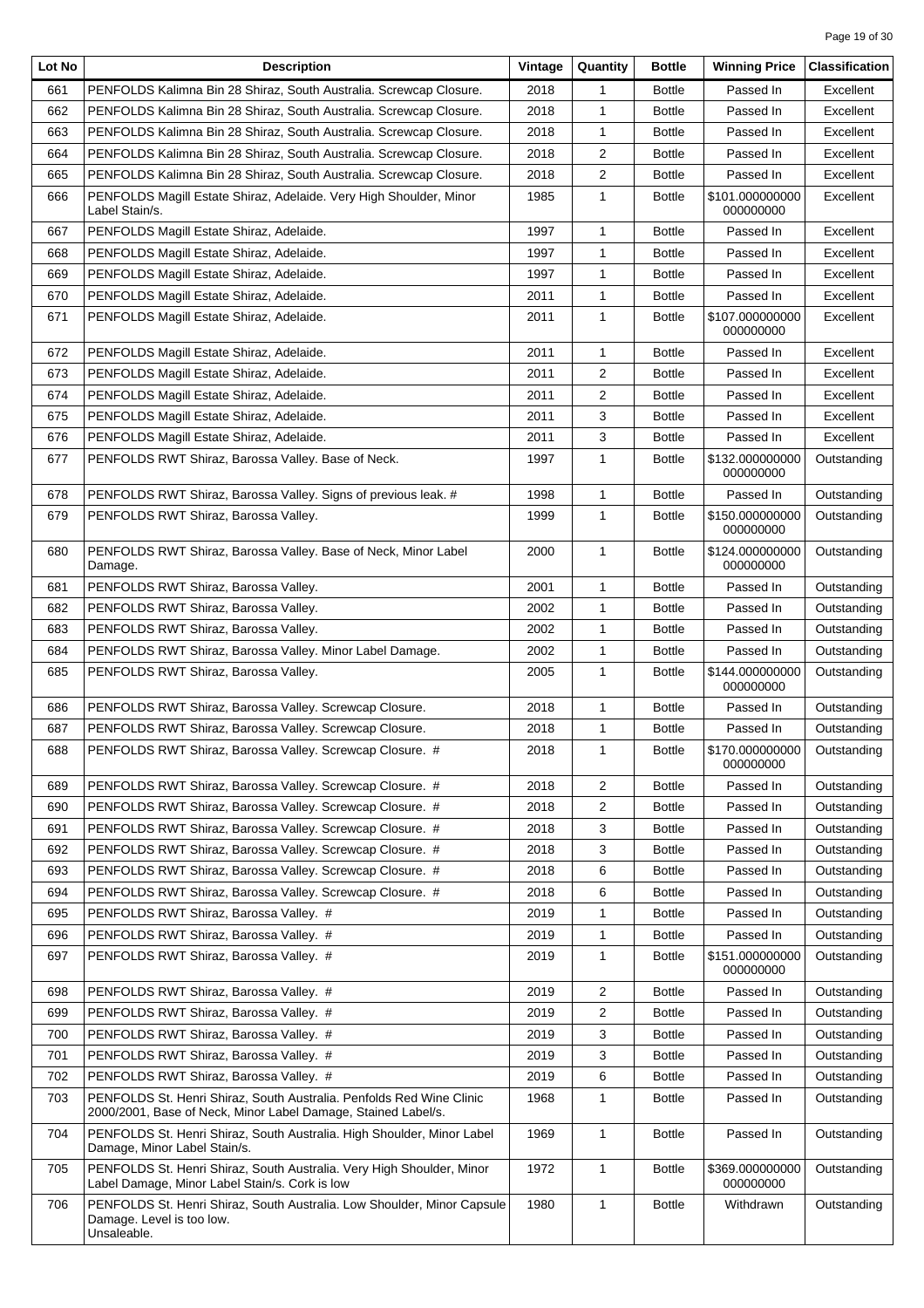| Lot No | <b>Description</b>                                                                                             | Vintage | Quantity       | <b>Bottle</b> | <b>Winning Price</b>         | <b>Classification</b> |
|--------|----------------------------------------------------------------------------------------------------------------|---------|----------------|---------------|------------------------------|-----------------------|
| 707    | PENFOLDS St. Henri Shiraz, South Australia. Very High Shoulder, Minor<br>Label Damage, Minor Label Stain/s.    | 1984    | 1              | <b>Bottle</b> | Passed In                    | Outstanding           |
| 708    | PENFOLDS St. Henri Shiraz, South Australia. Very High Shoulder, Minor<br>Label Damage, Minor Label Stain/s.    | 1984    | $\mathbf{1}$   | <b>Bottle</b> | Passed In                    | Outstanding           |
| 709    | PENFOLDS St. Henri Shiraz, South Australia, Base of Neck.                                                      | 1993    | $\mathbf{1}$   | <b>Bottle</b> | Passed In                    | Outstanding           |
| 710    | PENFOLDS St. Henri Shiraz, South Australia. Very High Shoulder, Minor<br>Label Stain/s. signs of previous leak | 1993    | $\mathbf{1}$   | <b>Bottle</b> | Passed In                    | Outstanding           |
| 711    | PENFOLDS St. Henri Shiraz, South Australia. Base of Neck.                                                      | 1995    | $\mathbf{1}$   | <b>Bottle</b> | Passed In                    | Outstanding           |
| 712    | PENFOLDS St. Henri Shiraz, South Australia. Base of Neck, Minor Label<br>Stain/s.                              | 1995    | 1              | <b>Bottle</b> | Passed In                    | Outstanding           |
| 713    | PENFOLDS St. Henri Shiraz, South Australia.                                                                    | 1996    | $\mathbf{1}$   | <b>Bottle</b> | \$156.000000000<br>000000000 | Outstanding           |
| 714    | PENFOLDS St. Henri Shiraz, South Australia.                                                                    | 1996    | $\mathbf{1}$   | <b>Bottle</b> | \$156.000000000<br>000000000 | Outstanding           |
| 715    | PENFOLDS St. Henri Shiraz, South Australia.                                                                    | 1996    | $\mathbf{1}$   | <b>Bottle</b> | \$156.000000000<br>000000000 | Outstanding           |
| 716    | PENFOLDS St. Henri Shiraz, South Australia.                                                                    | 1996    | $\overline{2}$ | <b>Bottle</b> | \$156.000000000<br>000000000 | Outstanding           |
| 717    | PENFOLDS St. Henri Shiraz, South Australia.                                                                    | 1996    | 2              | <b>Bottle</b> | \$156.000000000<br>000000000 | Outstanding           |
| 718    | PENFOLDS St. Henri Shiraz, South Australia.                                                                    | 1996    | 3              | <b>Bottle</b> | \$156.000000000<br>000000000 | Outstanding           |
| 719    | PENFOLDS St. Henri Shiraz, South Australia.                                                                    | 1996    | 3              | <b>Bottle</b> | \$156.000000000<br>000000000 | Outstanding           |
| 720    | PENFOLDS St. Henri Shiraz, South Australia.                                                                    | 1996    | 6              | <b>Bottle</b> | \$156.000000000<br>000000000 | Outstanding           |
| 721    | PENFOLDS St. Henri Shiraz, South Australia.                                                                    | 1996    | 6              | <b>Bottle</b> | \$156.000000000<br>000000000 | Outstanding           |
| 722    | PENFOLDS St. Henri Shiraz, South Australia. Base of Neck, Minor Label<br>Damage.                               | 1997    | 1              | <b>Bottle</b> | \$74.0000000000<br>00000000  | Outstanding           |
| 723    | PENFOLDS St. Henri Shiraz, South Australia. Base of Neck, Minor Label<br>Damage.                               | 1997    | 1              | <b>Bottle</b> | \$75.0000000000<br>00000000  | Outstanding           |
| 724    | PENFOLDS St. Henri Shiraz, South Australia. Just Below Base of Neck.                                           | 1997    | $\mathbf{1}$   | <b>Bottle</b> | \$73.0000000000<br>00000000  | Outstanding           |
| 725    | PENFOLDS St. Henri Shiraz, South Australia. Base of Neck.                                                      | 1997    | 2              | <b>Bottle</b> | \$73.0000000000<br>00000000  | Outstanding           |
| 726    | PENFOLDS St. Henri Shiraz, South Australia. Base of Neck.                                                      | 1997    | 3              | <b>Bottle</b> | \$73.0000000000<br>00000000  | Outstanding           |
| 727    | PENFOLDS St. Henri Shiraz, South Australia.                                                                    | 1998    | 1              | <b>Bottle</b> | \$147.000000000<br>000000000 | Outstanding           |
| 728    | PENFOLDS St. Henri Shiraz, South Australia.                                                                    | 1998    | 1              | <b>Bottle</b> | \$147.000000000<br>000000000 | Outstanding           |
| 729    | PENFOLDS St. Henri Shiraz, South Australia.                                                                    | 1998    | 1              | <b>Bottle</b> | \$151.000000000<br>000000000 | Outstanding           |
| 730    | PENFOLDS St. Henri Shiraz, South Australia.                                                                    | 1998    | $\overline{2}$ | <b>Bottle</b> | \$147.000000000<br>000000000 | Outstanding           |
| 731    | PENFOLDS St. Henri Shiraz, South Australia.                                                                    | 1998    | $\overline{2}$ | <b>Bottle</b> | \$147.000000000<br>000000000 | Outstanding           |
| 732    | PENFOLDS St. Henri Shiraz, South Australia.                                                                    | 1998    | 3              | <b>Bottle</b> | \$147.000000000<br>000000000 | Outstanding           |
| 733    | PENFOLDS St. Henri Shiraz, South Australia.                                                                    | 1998    | 3              | <b>Bottle</b> | \$147.000000000<br>000000000 | Outstanding           |
| 734    | PENFOLDS St. Henri Shiraz, South Australia.                                                                    | 1998    | 6              | <b>Bottle</b> | \$147.000000000<br>000000000 | Outstanding           |
| 735    | PENFOLDS St. Henri Shiraz, South Australia.                                                                    | 1998    | 6              | <b>Bottle</b> | \$147.000000000<br>000000000 | Outstanding           |
| 736    | PENFOLDS St. Henri Shiraz, South Australia. Original Presentation Box/es,<br>Penfolds Red Wine Clinic 2016.    | 1999    | $\mathbf{1}$   | <b>Bottle</b> | \$168.000000000<br>000000000 | Outstanding           |
| 737    | PENFOLDS St. Henri Shiraz, South Australia. Base of Neck.                                                      | 2001    | 1              | <b>Bottle</b> | \$128.000000000<br>000000000 | Outstanding           |
| 738    | PENFOLDS St. Henri Shiraz, South Australia.                                                                    | 2003    | 1              | <b>Bottle</b> | Passed In                    | Outstanding           |
| 739    | PENFOLDS St. Henri Shiraz, South Australia.                                                                    | 2003    | 1              | <b>Bottle</b> | Passed In                    | Outstanding           |
| 740    | PENFOLDS St. Henri Shiraz, South Australia. Base of Neck. Previous sign<br>of leakage.                         | 2003    | 1              | <b>Bottle</b> | Passed In                    | Outstanding           |
| 741    | PENFOLDS St. Henri Shiraz, South Australia.                                                                    | 2003    | $\overline{c}$ | <b>Bottle</b> | Passed In                    | Outstanding           |
| 742    | PENFOLDS St. Henri Shiraz, South Australia.                                                                    | 2003    | $\overline{2}$ | <b>Bottle</b> | Passed In                    | Outstanding           |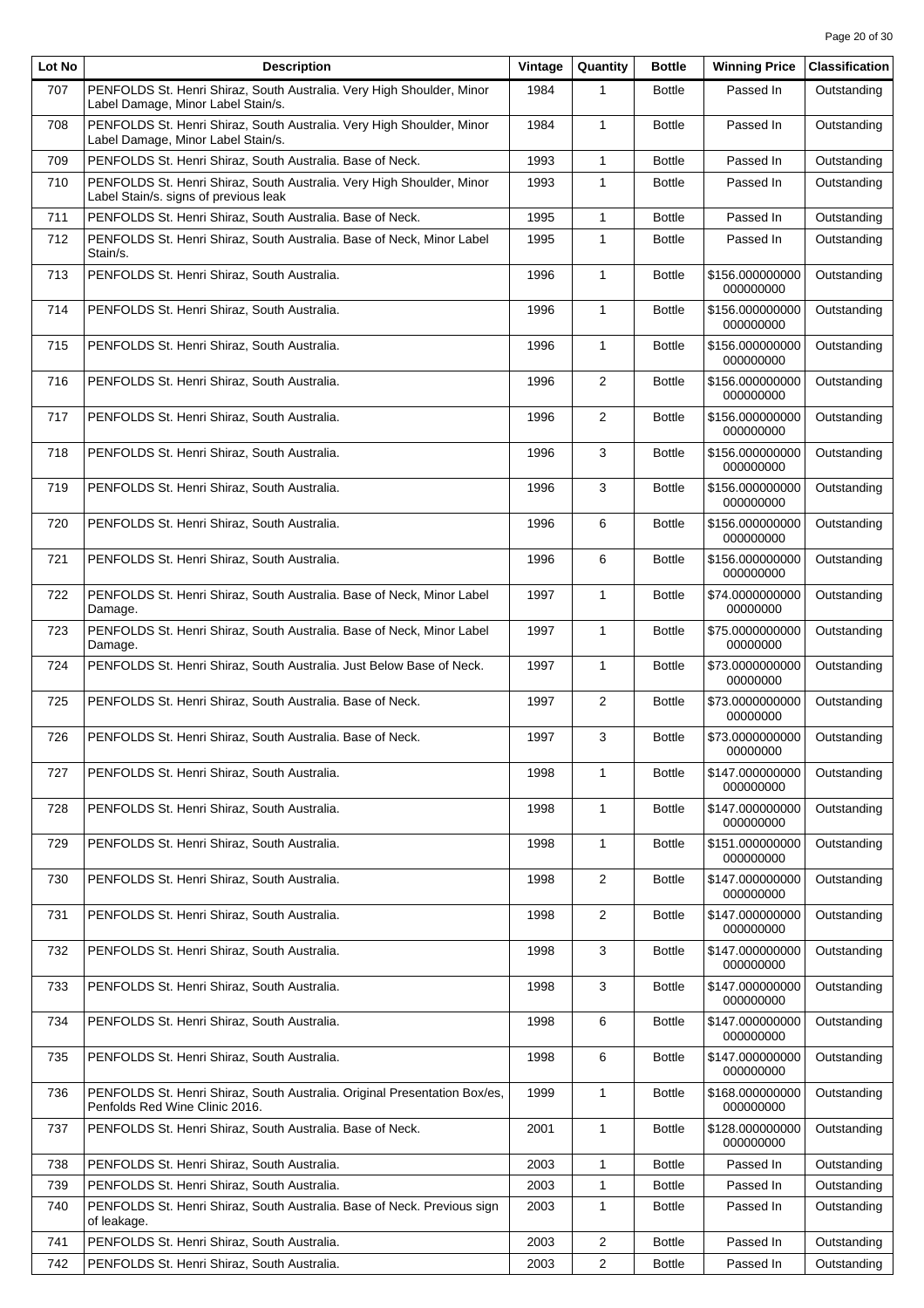| Lot No | <b>Description</b>                                                                     | Vintage | Quantity       | <b>Bottle</b>      | <b>Winning Price</b>        | <b>Classification</b> |
|--------|----------------------------------------------------------------------------------------|---------|----------------|--------------------|-----------------------------|-----------------------|
| 743    | PENFOLDS St. Henri Shiraz, South Australia.                                            | 2003    | 3              | <b>Bottle</b>      | Passed In                   | Outstanding           |
| 744    | PENFOLDS St. Henri Shiraz, South Australia.                                            | 2003    | 3              | <b>Bottle</b>      | Passed In                   | Outstanding           |
| 745    | PENFOLDS St. Henri Shiraz, South Australia.                                            | 2004    | 1              | <b>Bottle</b>      | \$97.0000000000<br>00000000 | Outstanding           |
| 746    | PENFOLDS St. Henri Shiraz, South Australia. Individual Timber Case/s.                  | 2005    | 1              | <b>Bottle</b>      | \$94.0000000000<br>00000000 | Outstanding           |
| 747    | PENFOLDS St. Henri Shiraz, South Australia. Screwcap Closure.                          | 2007    | 1              | <b>Bottle</b>      | Passed In                   | Outstanding           |
| 748    | PENFOLDS St. Henri Shiraz, South Australia. Screwcap Closure.                          | 2007    | 1              | <b>Bottle</b>      | Passed In                   | Outstanding           |
| 749    | PENFOLDS St. Henri Shiraz, South Australia. Screwcap Closure.                          | 2007    | 1              | <b>Bottle</b>      | Passed In                   | Outstanding           |
| 750    | PENFOLDS St. Henri Shiraz, South Australia. Screwcap Closure.                          | 2007    | $\overline{c}$ | <b>Bottle</b>      | Passed In                   | Outstanding           |
| 751    | PENFOLDS St. Henri Shiraz, South Australia. Screwcap Closure.                          | 2007    | 2              | <b>Bottle</b>      | Passed In                   | Outstanding           |
| 752    | PENFOLDS St. Henri Shiraz, South Australia. Screwcap Closure.                          | 2007    | 3              | <b>Bottle</b>      | Passed In                   | Outstanding           |
| 753    | PENFOLDS St. Henri Shiraz, South Australia. Screwcap Closure, Minor<br>Capsule Damage. | 2011    | 1              | <b>Bottle</b>      | \$81.0000000000<br>00000000 | Outstanding           |
| 754    | PENFOLDS St. Henri Shiraz, South Australia. Screwcap Closure.                          | 2013    | $\mathbf{1}$   | <b>Half Bottle</b> | Passed In                   | Outstanding           |
| 755    | PENFOLDS St. Henri Shiraz, South Australia. Screwcap Closure.                          | 2013    | 1              | <b>Half Bottle</b> | Passed In                   | Outstanding           |
| 756    | PENFOLDS St. Henri Shiraz, South Australia. Screwcap Closure.                          | 2013    | 1              | <b>Half Bottle</b> | Passed In                   | Outstanding           |
| 757    | PENFOLDS St. Henri Shiraz, South Australia. Screwcap Closure.                          | 2013    | 2              | <b>Half Bottle</b> | Passed In                   | Outstanding           |
| 758    | PENFOLDS St. Henri Shiraz, South Australia. Screwcap Closure.                          | 2013    | 6              | <b>Half Bottle</b> | Passed In                   | Outstanding           |
| 759    | PENFOLDS St. Henri Shiraz, South Australia. Screwcap Closure.                          | 2015    | 1              | <b>Half Bottle</b> | Passed In                   | Outstanding           |
| 760    | PENFOLDS St. Henri Shiraz. South Australia. Screwcap Closure.                          | 2015    | 1              | <b>Half Bottle</b> | Passed In                   | Outstanding           |
| 761    | PENFOLDS St. Henri Shiraz, South Australia. Screwcap Closure.                          | 2015    | $\mathbf{1}$   | <b>Half Bottle</b> | Passed In                   | Outstanding           |
| 762    | PENFOLDS St. Henri Shiraz, South Australia. Screwcap Closure.                          | 2015    | 2              | <b>Half Bottle</b> | Passed In                   | Outstanding           |
| 763    | PENFOLDS St. Henri Shiraz, South Australia. Screwcap Closure.                          | 2015    | 3              | <b>Half Bottle</b> | Passed In                   | Outstanding           |
| 764    | PENFOLDS St. Henri Shiraz, South Australia. Screwcap Closure.                          | 2015    | 3              | <b>Half Bottle</b> | Passed In                   | Outstanding           |
| 765    | PENFOLDS St. Henri Shiraz, South Australia. Screwcap Closure.                          | 2015    | 6              | <b>Half Bottle</b> | Passed In                   | Outstanding           |
| 766    | PENFOLDS St. Henri Shiraz, South Australia. Screwcap Closure.                          | 2017    | 1              | <b>Bottle</b>      | Passed In                   | Outstanding           |
| 767    | PENFOLDS St. Henri Shiraz, South Australia. Screwcap Closure.                          | 2017    | 1              | <b>Bottle</b>      | Passed In                   | Outstanding           |
| 768    | PENFOLDS St. Henri Shiraz, South Australia. Screwcap Closure, Minor<br>Capsule Damage. | 2017    | $\mathbf{1}$   | <b>Bottle</b>      | Passed In                   | Outstanding           |
| 769    | PENFOLDS St. Henri Shiraz, South Australia. Screwcap Closure. #                        | 2017    | $\overline{2}$ | <b>Bottle</b>      | Passed In                   | Outstanding           |
| 770    | PENFOLDS St. Henri Shiraz, South Australia. Screwcap Closure. #                        | 2017    | $\overline{c}$ | <b>Bottle</b>      | Passed In                   | Outstanding           |
| 771    | PENFOLDS St. Henri Shiraz, South Australia. Screwcap Closure. #                        | 2017    | 3              | <b>Bottle</b>      | Passed In                   | Outstanding           |
| 772    | PENFOLDS St. Henri Shiraz, South Australia. Screwcap Closure. #                        | 2017    | 3              | <b>Bottle</b>      | Passed In                   | Outstanding           |
| 773    | PENFOLDS St. Henri Shiraz, South Australia. Screwcap Closure. #                        | 2017    | 6              | <b>Bottle</b>      | Passed In                   | Outstanding           |
| 774    | PENFOLDS St. Henri Shiraz, South Australia. Screwcap Closure. #                        | 2017    | 6              | <b>Bottle</b>      | Passed In                   | Outstanding           |
| 775    | PETALUMA Coonawarra, Coonawarra. #                                                     | 1985    | 1              | Magnum             | \$75.0000000000<br>00000000 | Excellent             |
| 776    | PETALUMA Coonawarra, Coonawarra. #                                                     | 1985    | 1              | Magnum             | \$75.0000000000<br>00000000 | Excellent             |
| 777    | PETALUMA Coonawarra, Coonawarra. #                                                     | 1985    | $\mathbf{1}$   | Magnum             | \$75.0000000000<br>00000000 | Excellent             |
| 778    | PETALUMA Coonawarra, Coonawarra. #                                                     | 1985    | 2              | Magnum             | \$75.0000000000<br>00000000 | Excellent             |
| 779    | PETALUMA Coonawarra, Coonawarra. #                                                     | 1985    | 2              | Magnum             | \$75.0000000000<br>00000000 | Excellent             |
| 780    | PETALUMA Coonawarra, Coonawarra. #                                                     | 1985    | 3              | Magnum             | Passed In                   | Excellent             |
| 781    | PETALUMA Coonawarra, Coonawarra. #                                                     | 1985    | 3              | Magnum             | Passed In                   | Excellent             |
| 782    | PETALUMA Coonawarra, Coonawarra. #                                                     | 1985    | 6              | Magnum             | Passed In                   | Excellent             |
| 783    | PETALUMA Coonawarra, Coonawarra. #                                                     | 1985    | 6              | Magnum             | Passed In                   | Excellent             |
| 784    | PETALUMA Coonawarra, Coonawarra. Minor Label Stain/s.                                  | 1998    | 1              | <b>Bottle</b>      | \$63.0000000000<br>00000000 | Excellent             |
| 785    | PETALUMA Coonawarra, Coonawarra. #                                                     | 2010    | 1              | <b>Bottle</b>      | \$53.0000000000<br>00000000 | Excellent             |
| 786    | PETALUMA Coonawarra, Coonawarra. #                                                     | 2010    | 1              | <b>Bottle</b>      | Passed In                   | Excellent             |
| 787    | PETALUMA Coonawarra, Coonawarra. #                                                     | 2010    | 1              | <b>Bottle</b>      | \$53.0000000000<br>00000000 | Excellent             |
| 788    | PETALUMA Coonawarra, Coonawarra. #                                                     | 2010    | $\overline{2}$ | <b>Bottle</b>      | \$55.0000000000<br>00000000 | Excellent             |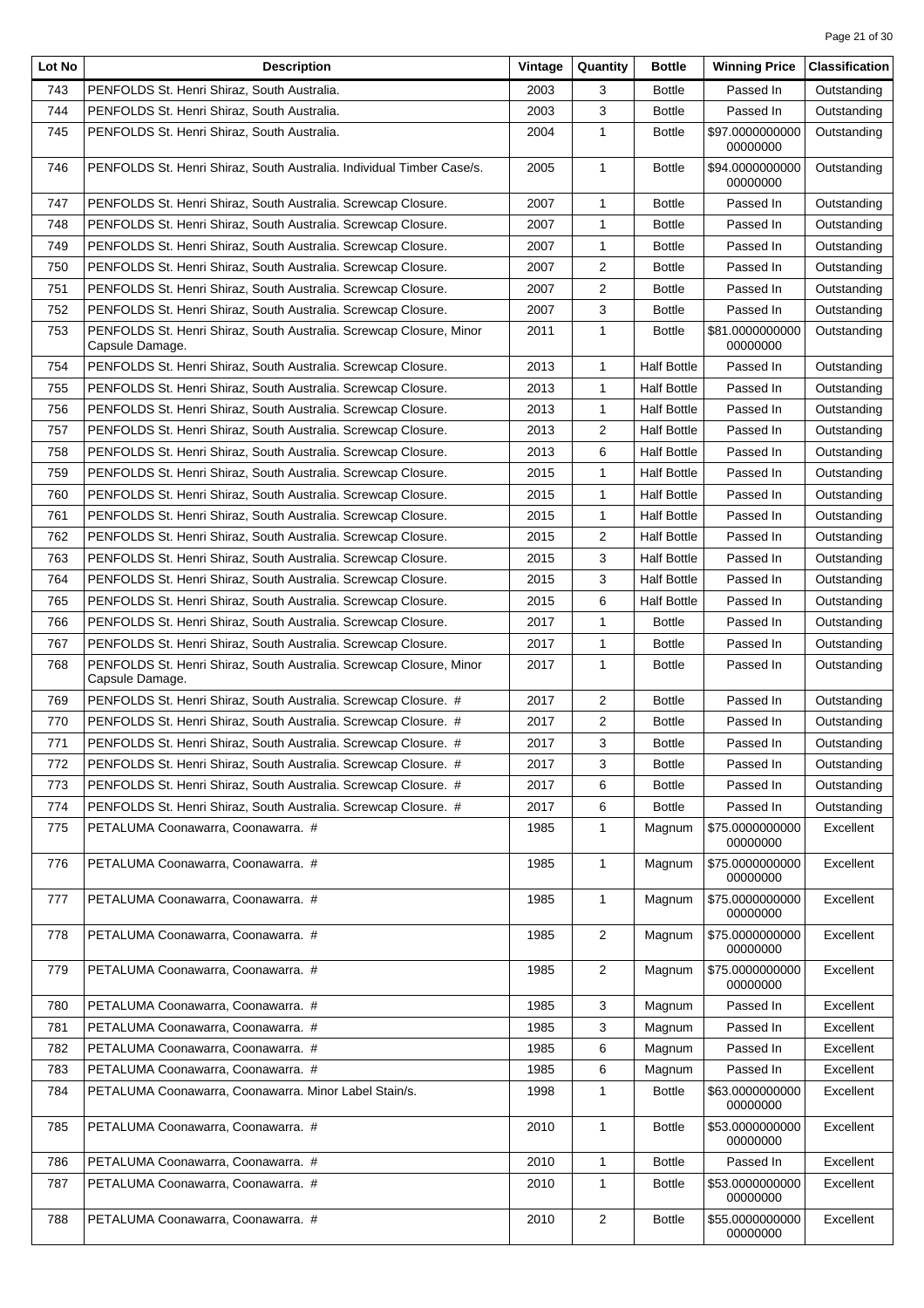| Lot No | <b>Description</b>                                                                                          | Vintage | Quantity                | <b>Bottle</b> | <b>Winning Price</b>         | <b>Classification</b> |
|--------|-------------------------------------------------------------------------------------------------------------|---------|-------------------------|---------------|------------------------------|-----------------------|
| 789    | PETALUMA Coonawarra, Coonawarra. #                                                                          | 2010    | $\overline{2}$          | <b>Bottle</b> | \$53.0000000000<br>00000000  | Excellent             |
| 790    | PETALUMA Coonawarra, Coonawarra. #                                                                          | 2010    | 3                       | <b>Bottle</b> | \$53.0000000000<br>00000000  | Excellent             |
| 791    | PETER LEHMANN Stonewell Shiraz, Barossa. Screwcap Closure.                                                  | 2011    | $\mathbf{1}$            | <b>Bottle</b> | Passed In                    | Outstanding           |
| 792    | PETER LEHMANN Stonewell Shiraz, Barossa. Screwcap Closure.                                                  | 2011    | 1                       | <b>Bottle</b> | \$64.0000000000<br>00000000  | Outstanding           |
| 793    | PETER LEHMANN Stonewell Shiraz, Barossa. Held for Phil Daffey - issues<br>witrh processing order MB 14/04 # | 2016    | $\mathbf{1}$            | <b>Bottle</b> | Passed In                    | Outstanding           |
| 794    | PETER LEHMANN Stonewell Shiraz, Barossa. Held for Phil Daffey - issues<br>witrh processing order MB 14/04 # | 2016    | $\mathbf{1}$            | <b>Bottle</b> | Passed In                    | Outstanding           |
| 795    | PETER LEHMANN Stonewell Shiraz, Barossa. Held for Phil Daffey - issues<br>witrh processing order MB 14/04 # | 2016    | $\mathbf{1}$            | <b>Bottle</b> | Passed In                    | Outstanding           |
| 796    | PETER LEHMANN Stonewell Shiraz, Barossa. Held for Phil Daffey - issues<br>witrh processing order MB 14/04 # | 2016    | $\overline{2}$          | <b>Bottle</b> | Passed In                    | Outstanding           |
| 797    | PETER LEHMANN Stonewell Shiraz, Barossa. Held for Phil Daffey - issues<br>witrh processing order MB 14/04 # | 2016    | $\overline{2}$          | <b>Bottle</b> | Passed In                    | Outstanding           |
| 798    | PETER LEHMANN Stonewell Shiraz, Barossa. Held for Phil Daffey - issues<br>witrh processing order MB 14/04 # | 2016    | 3                       | <b>Bottle</b> | Passed In                    | Outstanding           |
| 799    | PETER LEHMANN Stonewell Shiraz, Barossa. Held for Phil Daffey - issues<br>witrh processing order MB 14/04 # | 2016    | 6                       | <b>Bottle</b> | Passed In                    | Outstanding           |
| 800    | ROCKFORD Basket Press Shiraz, Barossa Valley.                                                               | 1999    | $\mathbf{1}$            | <b>Bottle</b> | \$202.000000000<br>000000000 | Exceptional           |
| 801    | ROCKFORD Basket Press Shiraz, Barossa Valley.                                                               | 1999    | $\mathbf{1}$            | <b>Bottle</b> | Passed In                    | Exceptional           |
| 802    | ROCKFORD Basket Press Shiraz, Barossa Valley.                                                               | 1999    | $\mathbf{1}$            | <b>Bottle</b> | Passed In                    | Exceptional           |
| 803    | ROCKFORD Basket Press Shiraz, Barossa Valley.                                                               | 1999    | 2                       | <b>Bottle</b> | Passed In                    | Exceptional           |
| 804    | ROCKFORD Basket Press Shiraz, Barossa Valley.                                                               | 1999    | 3                       | <b>Bottle</b> | \$202.000000000<br>000000000 | Exceptional           |
| 805    | ROCKFORD Basket Press Shiraz, Barossa Valley.                                                               | 1999    | 6                       | <b>Bottle</b> | Passed In                    | Exceptional           |
| 806    | ROCKFORD Basket Press Shiraz, Barossa Valley.                                                               | 2012    | $\mathbf{1}$            | <b>Bottle</b> | \$176.000000000<br>000000000 | Exceptional           |
| 807    | ROCKFORD Basket Press Shiraz, Barossa Valley.                                                               | 2012    | 1                       | <b>Bottle</b> | \$176.000000000<br>000000000 | Exceptional           |
| 808    | ROCKFORD Basket Press Shiraz, Barossa Valley.                                                               | 2012    | $\mathbf{1}$            | <b>Bottle</b> | \$174.000000000<br>000000000 | Exceptional           |
| 809    | ROCKFORD Basket Press Shiraz, Barossa Valley.                                                               | 2012    | 2                       | <b>Bottle</b> | \$174.000000000<br>000000000 | Exceptional           |
| 810    | ROCKFORD Basket Press Shiraz, Barossa Valley.                                                               | 2012    | $\overline{2}$          | <b>Bottle</b> | \$170.000000000<br>000000000 | Exceptional           |
| 811    | ROCKFORD Basket Press Shiraz, Barossa Valley.                                                               | 2012    | 3                       | <b>Bottle</b> | \$170.000000000<br>000000000 | Exceptional           |
| 812    | ROCKFORD Basket Press Shiraz, Barossa Valley.                                                               | 2013    | 1                       | <b>Bottle</b> | \$171.000000000<br>000000000 | Exceptional           |
| 813    | ROCKFORD Basket Press Shiraz, Barossa Valley.                                                               | 2013    | 1                       | <b>Bottle</b> | Passed In                    | Exceptional           |
| 814    | ROCKFORD Basket Press Shiraz, Barossa Valley.                                                               | 2013    | 1                       | <b>Bottle</b> | Passed In                    | Exceptional           |
| 815    | ROCKFORD Basket Press Shiraz, Barossa Valley.                                                               | 2013    | $\overline{\mathbf{c}}$ | <b>Bottle</b> | Passed In                    | Exceptional           |
| 816    | ROCKFORD Basket Press Shiraz, Barossa Valley.                                                               | 2013    | $\overline{c}$          | <b>Bottle</b> | Passed In                    | Exceptional           |
| 817    | ROCKFORD Basket Press Shiraz, Barossa Valley.                                                               | 2013    | 6                       | <b>Bottle</b> | Passed In                    | Exceptional           |
| 818    | ROCKFORD Basket Press Shiraz, Barossa Valley.                                                               | 2014    | $\mathbf{1}$            | <b>Bottle</b> | \$175.000000000<br>000000000 | Exceptional           |
| 819    | ROCKFORD Basket Press Shiraz, Barossa Valley.                                                               | 2014    | $\mathbf{1}$            | <b>Bottle</b> | \$180.000000000<br>000000000 | Exceptional           |
| 820    | ROCKFORD Basket Press Shiraz, Barossa Valley.                                                               | 2014    | 1                       | <b>Bottle</b> | \$175.000000000<br>000000000 | Exceptional           |
| 821    | ROCKFORD Basket Press Shiraz, Barossa Valley.                                                               | 2014    | $\overline{2}$          | <b>Bottle</b> | Passed In                    | Exceptional           |
| 822    | ROCKFORD Basket Press Shiraz, Barossa Valley.                                                               | 2014    | $\overline{2}$          | <b>Bottle</b> | \$180.000000000<br>000000000 | Exceptional           |
| 823    | ROCKFORD Basket Press Shiraz, Barossa Valley.                                                               | 2014    | 6                       | <b>Bottle</b> | Passed In                    | Exceptional           |
| 824    | ROCKFORD Basket Press Shiraz, Barossa Valley.                                                               | 2015    | 1                       | <b>Bottle</b> | \$174.000000000<br>000000000 | Exceptional           |
| 825    | ROCKFORD Basket Press Shiraz, Barossa Valley.                                                               | 2015    | $\mathbf{1}$            | <b>Bottle</b> | \$160.000000000<br>000000000 | Exceptional           |
| 826    | ROCKFORD Basket Press Shiraz, Barossa Valley.                                                               | 2015    | $\mathbf{1}$            | <b>Bottle</b> | \$170.000000000<br>000000000 | Exceptional           |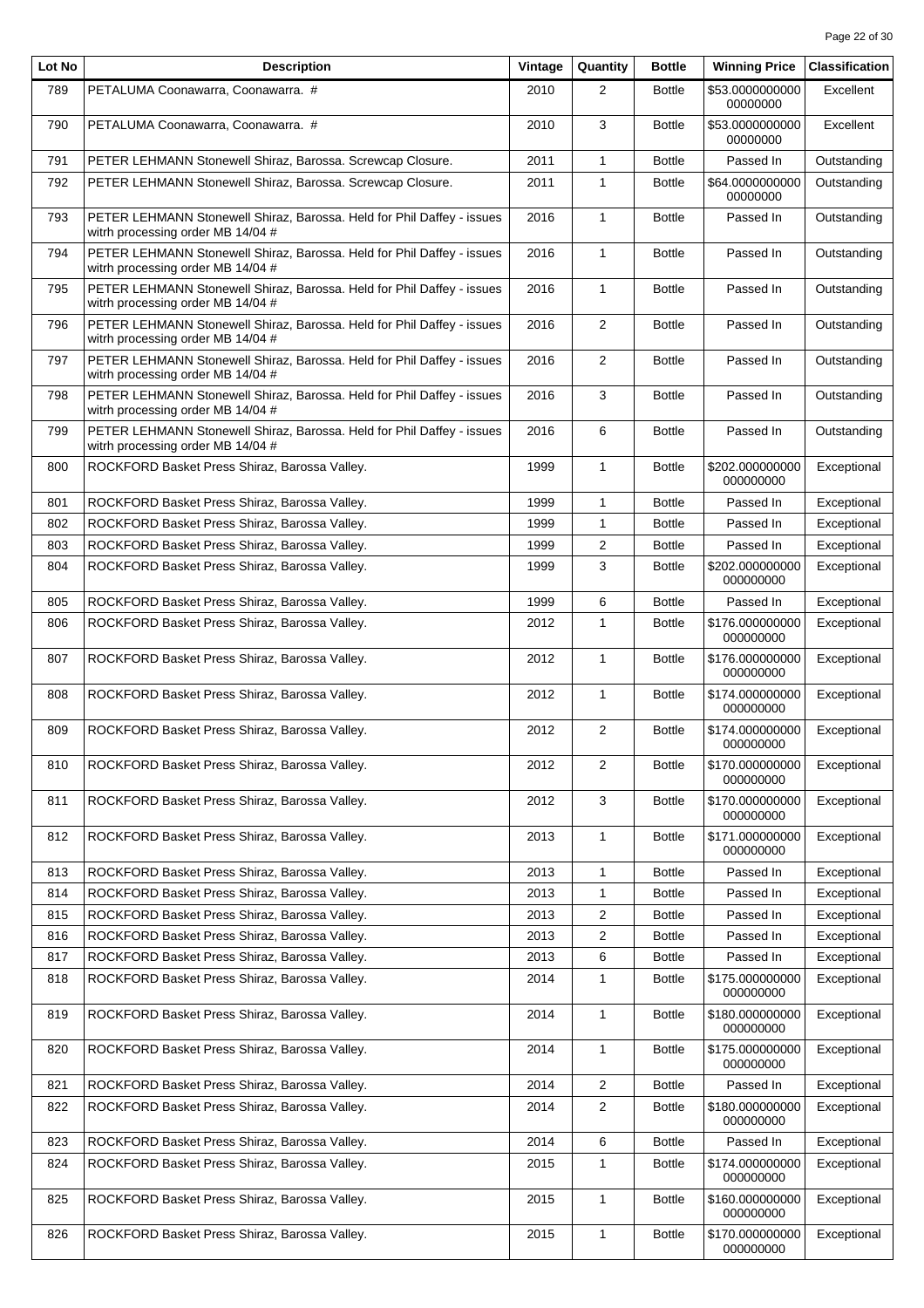| Lot No | <b>Description</b>                            | Vintage | Quantity       | <b>Bottle</b>      | <b>Winning Price</b>         | <b>Classification</b> |
|--------|-----------------------------------------------|---------|----------------|--------------------|------------------------------|-----------------------|
| 827    | ROCKFORD Basket Press Shiraz, Barossa Valley. | 2015    | 2              | <b>Bottle</b>      | \$153.000000000<br>000000000 | Exceptional           |
| 828    | ROCKFORD Basket Press Shiraz, Barossa Valley. | 2015    | $\overline{2}$ | <b>Bottle</b>      | \$211.000000000<br>000000000 | Exceptional           |
| 829    | ROCKFORD Basket Press Shiraz, Barossa Valley. | 2015    | 3              | <b>Bottle</b>      | \$170.000000000<br>000000000 | Exceptional           |
| 830    | ROCKFORD Basket Press Shiraz, Barossa Valley. | 2015    | 3              | <b>Bottle</b>      | \$170.000000000<br>000000000 | Exceptional           |
| 831    | ROCKFORD Basket Press Shiraz, Barossa Valley. | 2015    | 6              | <b>Bottle</b>      | \$170.000000000<br>000000000 | Exceptional           |
| 832    | ROCKFORD Basket Press Shiraz, Barossa Valley. | 2015    | 6              | <b>Bottle</b>      | \$170.000000000<br>000000000 | Exceptional           |
| 833    | ROCKFORD Basket Press Shiraz, Barossa Valley. | 2016    | 1              | <b>Bottle</b>      | \$165.000000000<br>000000000 | Exceptional           |
| 834    | ROCKFORD Basket Press Shiraz, Barossa Valley. | 2016    | $\mathbf{1}$   | <b>Bottle</b>      | \$165.000000000<br>000000000 | Exceptional           |
| 835    | ROCKFORD Basket Press Shiraz, Barossa Valley. | 2016    | 1              | <b>Bottle</b>      | \$165.000000000<br>000000000 | Exceptional           |
| 836    | ROCKFORD Basket Press Shiraz, Barossa Valley. | 2016    | $\overline{2}$ | <b>Bottle</b>      | \$165.000000000<br>000000000 | Exceptional           |
| 837    | ROCKFORD Basket Press Shiraz, Barossa Valley. | 2016    | $\overline{2}$ | <b>Bottle</b>      | \$147.000000000<br>000000000 | Exceptional           |
| 838    | ROCKFORD Basket Press Shiraz, Barossa Valley. | 2016    | 3              | <b>Bottle</b>      | \$165.000000000<br>000000000 | Exceptional           |
| 839    | ROCKFORD Basket Press Shiraz, Barossa Valley. | 2016    | 3              | <b>Bottle</b>      | \$165.000000000<br>000000000 | Exceptional           |
| 840    | ROCKFORD Basket Press Shiraz, Barossa Valley. | 2016    | 6              | <b>Bottle</b>      | \$165.000000000<br>000000000 | Exceptional           |
| 841    | ROCKFORD Basket Press Shiraz, Barossa Valley. | 2016    | 6              | <b>Bottle</b>      | \$165.000000000<br>000000000 | Exceptional           |
| 842    | ROCKFORD Basket Press Shiraz, Barossa Valley. | 2017    | 1              | <b>Bottle</b>      | \$150.000000000<br>000000000 | Exceptional           |
| 843    | ROCKFORD Basket Press Shiraz, Barossa Valley. | 2017    | 1              | <b>Bottle</b>      | Passed In                    | Exceptional           |
| 844    | ROCKFORD Basket Press Shiraz, Barossa Valley. | 2017    | 1              | <b>Bottle</b>      | Passed In                    | Exceptional           |
| 845    | ROCKFORD Basket Press Shiraz, Barossa Valley. | 2017    | 2              | <b>Bottle</b>      | \$150.000000000<br>000000000 | Exceptional           |
| 846    | ROCKFORD Basket Press Shiraz, Barossa Valley. | 2017    | 2              | <b>Bottle</b>      | Passed In                    | Exceptional           |
| 847    | ROCKFORD Basket Press Shiraz, Barossa Valley. | 2017    | 3              | <b>Bottle</b>      | Passed In                    | Exceptional           |
| 848    | ROCKFORD Basket Press Shiraz, Barossa Valley. | 2017    | 3              | <b>Bottle</b>      | \$140.000000000<br>000000000 | Exceptional           |
| 849    | ROCKFORD Basket Press Shiraz, Barossa Valley. | 2018    | $\mathbf{1}$   | <b>Half Bottle</b> | \$77.0000000000<br>00000000  | Exceptional           |
| 850    | ROCKFORD Basket Press Shiraz, Barossa Valley. | 2018    | $\mathbf{1}$   | <b>Half Bottle</b> | \$74.0000000000<br>00000000  | Exceptional           |
| 851    | ROCKFORD Basket Press Shiraz, Barossa Valley. | 2018    | $\overline{2}$ | <b>Half Bottle</b> | \$75.0000000000<br>00000000  | Exceptional           |
| 852    | ROCKFORD Basket Press Shiraz, Barossa Valley. | 2018    | $\overline{2}$ | <b>Half Bottle</b> | \$74.0000000000<br>00000000  | Exceptional           |
| 853    | ROCKFORD Basket Press Shiraz, Barossa Valley. | 2018    | 3              | <b>Half Bottle</b> | \$73.0000000000<br>00000000  | Exceptional           |
| 854    | ROCKFORD Basket Press Shiraz, Barossa Valley. | 2018    | 3              | <b>Half Bottle</b> | \$73.0000000000<br>00000000  | Exceptional           |
| 855    | ROCKFORD Basket Press Shiraz, Barossa Valley. | 2018    | 6              | <b>Half Bottle</b> | \$73.0000000000<br>00000000  | Exceptional           |
| 856    | ROCKFORD Basket Press Shiraz, Barossa Valley. | 2018    | 6              | <b>Half Bottle</b> | \$73.0000000000<br>00000000  | Exceptional           |
| 857    | ROCKFORD Basket Press Shiraz, Barossa Valley. | 2018    | 1              | <b>Bottle</b>      | \$170.000000000<br>000000000 | Exceptional           |
| 858    | ROCKFORD Basket Press Shiraz, Barossa Valley. | 2018    | 1              | <b>Bottle</b>      | \$170.000000000<br>000000000 | Exceptional           |
| 859    | ROCKFORD Basket Press Shiraz, Barossa Valley. | 2018    | 1              | <b>Bottle</b>      | \$169.000000000<br>000000000 | Exceptional           |
| 860    | ROCKFORD Basket Press Shiraz, Barossa Valley. | 2018    | $\overline{c}$ | <b>Bottle</b>      | \$170.000000000<br>000000000 | Exceptional           |
| 861    | ROCKFORD Basket Press Shiraz, Barossa Valley. | 2018    | 2              | <b>Bottle</b>      | \$171.000000000<br>000000000 | Exceptional           |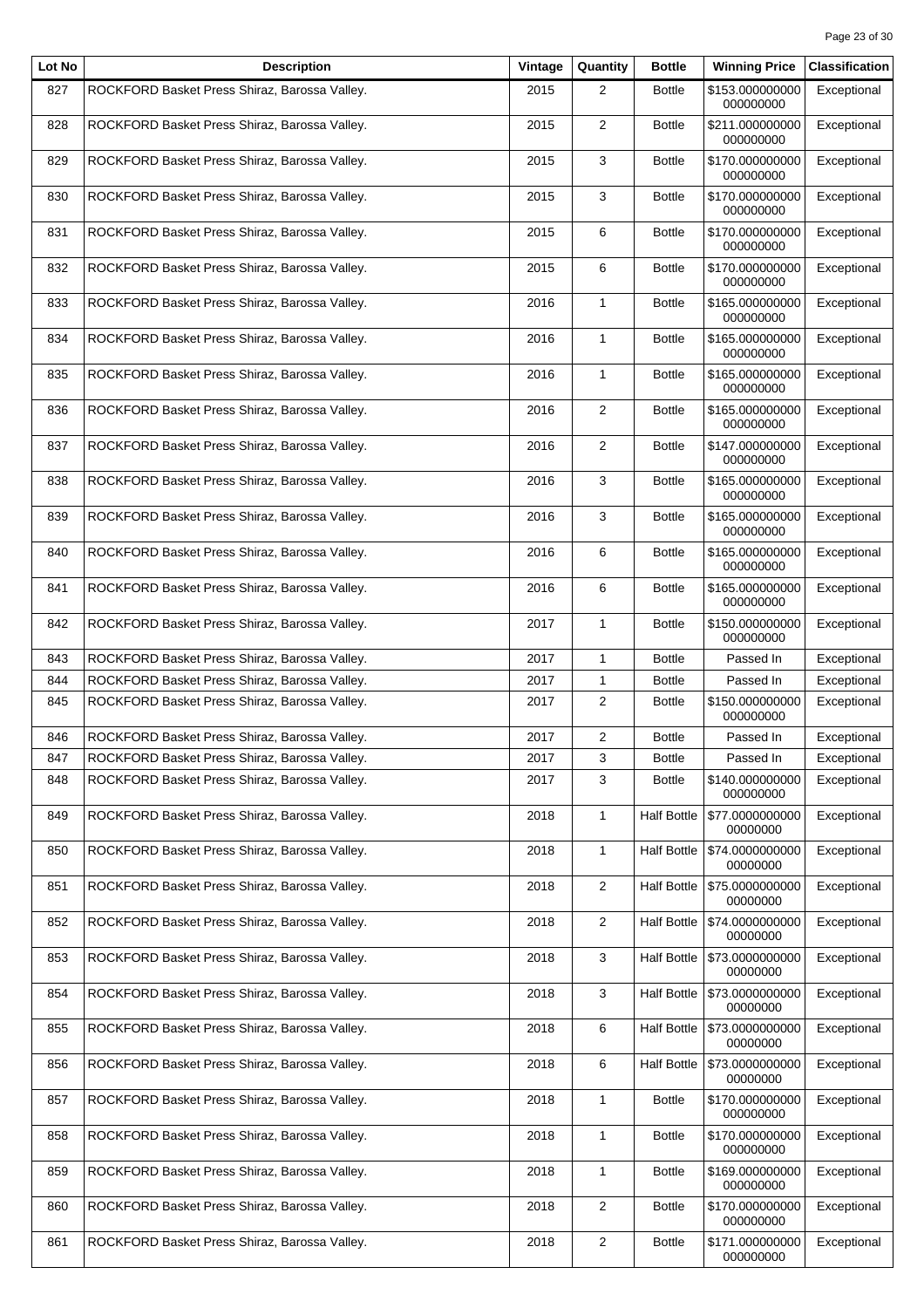| Lot No | <b>Description</b>                                                                                                                        | Vintage | Quantity       | <b>Bottle</b> | <b>Winning Price</b>         | <b>Classification</b> |
|--------|-------------------------------------------------------------------------------------------------------------------------------------------|---------|----------------|---------------|------------------------------|-----------------------|
| 862    | ROCKFORD Basket Press Shiraz, Barossa Valley.                                                                                             | 2018    | 3              | <b>Bottle</b> | \$170.000000000<br>000000000 | Exceptional           |
| 863    | ROCKFORD Basket Press Shiraz, Barossa Valley.                                                                                             | 2018    | 3              | <b>Bottle</b> | \$169.000000000<br>000000000 | Exceptional           |
| 864    | ROCKFORD Basket Press Rare Chance Release Shiraz, Barossa Valley.<br>Minor Label Stain/s.                                                 | 2010    | $\mathbf{1}$   | <b>Bottle</b> | \$196.000000000<br>000000000 | Exceptional           |
| 865    | ROCKFORD Black Sparkling Shiraz, Barossa Valley. Disgorgement From<br>August 2017.                                                        | 2017    | $\mathbf{1}$   | <b>Bottle</b> | Passed In                    | Outstanding           |
| 866    | ROCKFORD Black Sparkling Shiraz, Barossa Valley. Disgorgement From<br>August 2017.                                                        | 2017    | 1              | <b>Bottle</b> | Passed In                    | Outstanding           |
| 867    | ROCKFORD Black Sparkling Shiraz, Barossa Valley. Disgorgement from<br>August 2019.                                                        | NV      | $\mathbf{1}$   | <b>Bottle</b> | \$92.0000000000<br>00000000  | Outstanding           |
| 868    | ROCKFORD Black Sparkling Shiraz, Barossa Valley. Disgorgement from<br>August 2013.                                                        | NV      | $\mathbf{1}$   | <b>Bottle</b> | Passed In                    | Outstanding           |
| 869    | ROCKFORD Black Sparkling Shiraz, Barossa Valley. Minor Label Damage.<br>Disgorgement from September 2014.                                 | NV      | $\mathbf{1}$   | <b>Bottle</b> | Passed In                    | Outstanding           |
| 870    | ROCKFORD Black Sparkling Shiraz, Barossa Valley. Disgorgement from<br>August - 2021                                                       | NV      | 3              | <b>Bottle</b> | \$92.0000000000<br>00000000  | Outstanding           |
| 871    | SEPPELT St Peters Great Western Vineyards Shiraz, Grampians.<br>Screwcap Closure.                                                         | 2008    | $\mathbf{1}$   | <b>Bottle</b> | Passed In                    | Excellent             |
| 872    | SEPPELT St Peters Great Western Vineyards Shiraz, Grampians.<br>Screwcap Closure.                                                         | 2008    | $\mathbf{1}$   | <b>Bottle</b> | Passed In                    | Excellent             |
| 873    | SEPPELT St Peters Great Western Vineyards Shiraz, Grampians.<br>Screwcap Closure.                                                         | 2008    | $\mathbf{1}$   | <b>Bottle</b> | Passed In                    | Excellent             |
| 874    | SEPPELT St Peters Great Western Vineyards Shiraz, Grampians.<br>Screwcap Closure.                                                         | 2008    | 2              | <b>Bottle</b> | Passed In                    | Excellent             |
| 875    | SEPPELT St Peters Great Western Vineyards Shiraz, Grampians.<br>Screwcap Closure, Minor Label Stain/s.                                    | 2013    | $\mathbf{1}$   | <b>Bottle</b> | \$64.0000000000<br>00000000  | Excellent             |
| 876    | SEPPELT St Peters Great Western Vineyards Shiraz, Grampians.<br>Screwcap Closure.                                                         | 2017    | $\mathbf{1}$   | <b>Bottle</b> | Passed In                    | Excellent             |
| 877    | SEPPELT St Peters Great Western Vineyards Shiraz, Grampians.<br>Screwcap Closure.                                                         | 2017    | 1              | <b>Bottle</b> | Passed In                    | Excellent             |
| 878    | SEPPELT St Peters Great Western Vineyards Shiraz, Grampians.<br>Screwcap Closure.                                                         | 2017    | $\mathbf{1}$   | <b>Bottle</b> | Passed In                    | Excellent             |
| 879    | ST HUGO Cabernet Sauvignon, Coonawarra.                                                                                                   | 2012    | $\mathbf{1}$   | Magnum        | \$73.0000000000<br>00000000  | Excellent             |
| 880    | ST HUGO Cabernet Sauvignon, Coonawarra. Screwcap Closure.                                                                                 | 2017    | $\mathbf{1}$   | <b>Bottle</b> | Passed In                    | Excellent             |
| 881    | ST HUGO Cabernet Sauvignon, Coonawarra. Screwcap Closure.                                                                                 | 2018    | $\mathbf{1}$   | <b>Bottle</b> | Passed In                    | Excellent             |
| 882    | ST HUGO Cabernet Sauvignon, Coonawarra. Screwcap Closure.                                                                                 | 2018    | $\mathbf{1}$   | <b>Bottle</b> | Passed In                    | Excellent             |
| 883    | ST HUGO Cabernet Sauvignon, Coonawarra. Screwcap Closure.                                                                                 | 2018    | 1              | <b>Bottle</b> | Passed In                    | Excellent             |
| 884    | ST HUGO Cabernet Sauvignon, Coonawarra. Screwcap Closure.                                                                                 | 2018    | $\overline{2}$ | <b>Bottle</b> | Passed In                    | Excellent             |
| 885    | THE STANDISH WINE COMPANY The Standish Single Vineyard Shiraz,<br>Barossa Valley.                                                         | 2018    | 1              | <b>Bottle</b> | \$187.000000000<br>000000000 | Excellent             |
| 886    | THE STANDISH WINE COMPANY The Standish Single Vineyard Shiraz,<br>Barossa Valley.                                                         | 2018    | $\mathbf{1}$   | <b>Bottle</b> | Passed In                    | Excellent             |
| 887    | THE STANDISH WINE COMPANY The Standish Single Vineyard Shiraz,<br>Barossa Valley.                                                         | 2018    | $\mathbf{1}$   | <b>Bottle</b> | Passed In                    | Excellent             |
| 888    | THE STANDISH WINE COMPANY The Standish Single Vineyard Shiraz,<br>Barossa Valley.                                                         | 2019    | 1              | <b>Bottle</b> | \$150.000000000<br>000000000 | Excellent             |
| 889    | THE STANDISH WINE COMPANY The Standish Single Vineyard Shiraz,<br>Barossa Valley.                                                         | 2019    | 1              | <b>Bottle</b> | Passed In                    | Excellent             |
| 890    | THE STANDISH WINE COMPANY The Standish Single Vineyard Shiraz,<br>Barossa Valley.                                                         | 2019    | 1              | <b>Bottle</b> | Passed In                    | Excellent             |
| 891    | THE STANDISH WINE COMPANY The Standish Single Vineyard Shiraz,<br>Barossa Valley.                                                         | 2019    | 2              | <b>Bottle</b> | Passed In                    | Excellent             |
| 892    | TIM ADAMS The Aberfeldy Shiraz, Clare Valley.                                                                                             | 1999    | $\mathbf{1}$   | <b>Bottle</b> | \$41.0000000000<br>00000000  | Excellent             |
| 893    | TORBRECK Descendant Shiraz Viognier, Barossa Valley. Very High<br>Shoulder, Signed by Winemaker, Wax Capsule/s, Individual Timber Case/s. | 2009    | $\mathbf{1}$   | Imperial      | Passed In                    | Excellent             |
| 894    | TURKEY FLAT Shiraz, Barossa Valley. Wax Capsule/s, Individual Timber<br>Case/s.                                                           | 2018    | $\mathbf{1}$   | Magnum        | Passed In                    | Excellent             |
| 895    | TURKEY FLAT Shiraz, Barossa Valley. Wax Capsule/s, Individual Timber<br>Case/s.                                                           | 2018    | 1              | Magnum        | Passed In                    | Excellent             |
| 896    | TURKEY FLAT Shiraz, Barossa Valley. Wax Capsule/s, Individual Timber<br>Case/s.                                                           | 2018    | $\mathbf{1}$   | Magnum        | Passed In                    | Excellent             |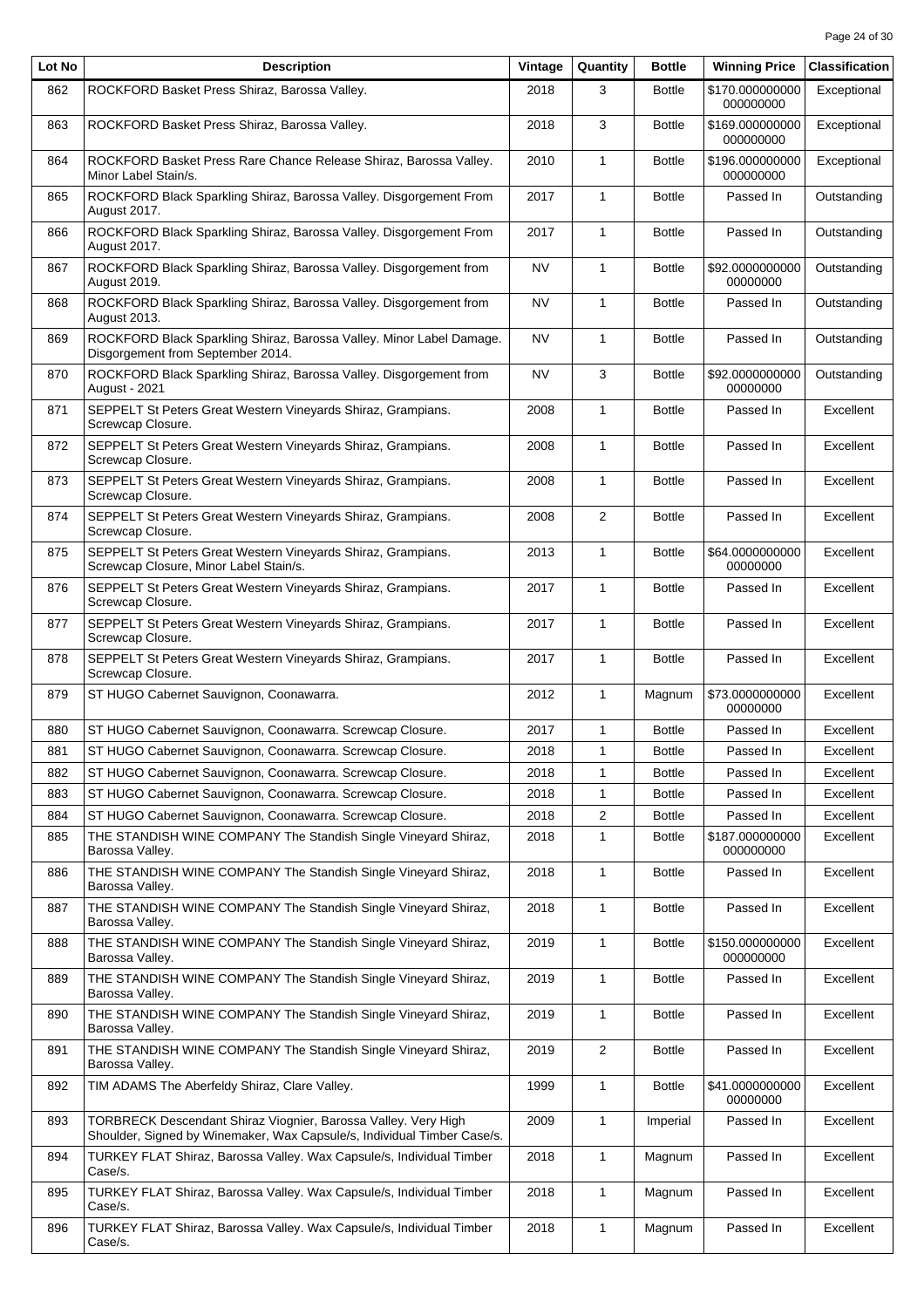| Lot No | <b>Description</b>                                                                                          | Vintage | Quantity                | <b>Bottle</b> | <b>Winning Price</b>         | <b>Classification</b> |
|--------|-------------------------------------------------------------------------------------------------------------|---------|-------------------------|---------------|------------------------------|-----------------------|
| 897    | TYRRELL'S Vat 1 Semillon, Hunter Valley. Minor Label Stain/s, Level<br>2.5cm from cork.                     | 1992    | 1                       | <b>Bottle</b> | \$56.0000000000<br>00000000  | Outstanding           |
| 898    | TYRRELL'S Vat 1 Semillon, Hunter Valley. Minor Label Damage, Minor<br>Label Stain/s, Level 3.5cm from cork. | 1995    | $\mathbf{1}$            | <b>Bottle</b> | \$50.0000000000<br>00000000  | Outstanding           |
| 899    | TYRRELL'S Vat 1 Semillon, Hunter Valley. Level 2.5cm from cork.                                             | 1998    | $\mathbf{1}$            | <b>Bottle</b> | \$121.000000000<br>000000000 | Outstanding           |
| 900    | TYRRELL'S Vat 1 Semillon, Hunter Valley. Screwcap Closure.                                                  | 2011    | $\mathbf{1}$            | <b>Bottle</b> | \$86.0000000000<br>00000000  | Outstanding           |
| 901    | TYRRELL'S Vat 1 Semillon, Hunter Valley. Screwcap Closure.                                                  | 2011    | 1                       | <b>Bottle</b> | \$75.0000000000<br>00000000  | Outstanding           |
| 902    | TYRRELL'S Vat 1 Semillon, Hunter Valley. Screwcap Closure.                                                  | 2017    | 1                       | <b>Bottle</b> | \$50.0000000000<br>00000000  | Outstanding           |
| 903    | TYRRELL'S Vat 1 Semillon, Hunter Valley. Screwcap Closure.                                                  | 2017    | 1                       | <b>Bottle</b> | \$56.0000000000<br>00000000  | Outstanding           |
| 904    | TYRRELL'S Vat 1 Semillon, Hunter Valley. Screwcap Closure.                                                  | 2017    | $\mathbf{1}$            | <b>Bottle</b> | \$54.0000000000<br>00000000  | Outstanding           |
| 905    | VASSE FELIX Cabernet Sauvignon, Margaret River. Minor Label Staining                                        | 1986    | $\mathbf{1}$            | <b>Bottle</b> | \$61.0000000000<br>00000000  | Excellent             |
| 906    | VASSE FELIX Cabernet Sauvignon, Margaret River. Base of Neck, Minor<br>Label Stain/s.                       | 1996    | $\mathbf{1}$            | <b>Bottle</b> | \$46.0000000000<br>00000000  | Excellent             |
| 907    | VASSE FELIX Cabernet Sauvignon, Margaret River. Base of Neck, Minor<br>Label Stain/s.                       | 1996    | $\mathbf{1}$            | <b>Bottle</b> | \$42.0000000000<br>00000000  | Excellent             |
| 908    | VASSE FELIX Cabernet Sauvignon, Margaret River. Base of Neck, Minor<br>Label Stain/s, Minor Capsule Damage. | 1996    | 1                       | <b>Bottle</b> | \$39.0000000000<br>00000000  | Excellent             |
| 909    | VASSE FELIX Heytesbury Cabernet Blend, Margaret River. Screwcap<br>Closure.                                 | 2012    | $\mathbf{1}$            | <b>Bottle</b> | \$85.0000000000<br>00000000  | Outstanding           |
| 910    | VASSE FELIX Heytesbury Cabernet Blend, Margaret River. Screwcap<br>Closure.                                 | 2012    | $\mathbf{1}$            | <b>Bottle</b> | \$83.0000000000<br>00000000  | Outstanding           |
| 911    | VASSE FELIX Heytesbury Cabernet Blend, Margaret River. Screwcap<br>Closure.                                 | 2012    | $\mathbf{1}$            | <b>Bottle</b> | \$82.0000000000<br>00000000  | Outstanding           |
| 912    | VOYAGER ESTATE Cabernet Sauvignon Merlot, Margaret River. Base of<br>Neck, Minor Label Stain/s.             | 1994    | $\mathbf{1}$            | <b>Bottle</b> | \$51.0000000000<br>00000000  | Excellent             |
| 913    | VOYAGER ESTATE Cabernet Sauvignon Merlot, Margaret River. Base of<br>Neck.                                  | 1996    | 1                       | <b>Bottle</b> | \$46.0000000000<br>00000000  | Excellent             |
| 914    | VOYAGER ESTATE Cabernet Sauvignon Merlot, Margaret River. Base of<br>Neck, Minor Label Stain/s.             | 1996    | 1                       | <b>Bottle</b> | \$51.0000000000<br>00000000  | Excellent             |
| 915    | VOYAGER ESTATE Cabernet Sauvignon Merlot, Margaret River. Base of<br>Neck, Minor Label Stain/s.             | 1996    | $\mathbf{1}$            | <b>Bottle</b> | \$51.0000000000<br>00000000  | Excellent             |
| 916    | VOYAGER ESTATE Cabernet Sauvignon Merlot, Margaret River. Screwcap<br>Closure.                              | 2010    | 1                       | <b>Bottle</b> | \$61.0000000000<br>00000000  | Excellent             |
| 917    | VOYAGER ESTATE Cabernet Sauvignon Merlot, Margaret River. Screwcap<br>Closure.                              | 2010    | $\mathbf{1}$            | <b>Bottle</b> | \$61.0000000000<br>00000000  | Excellent             |
| 918    | VOYAGER ESTATE Cabernet Sauvignon Merlot, Margaret River. Screwcap<br>Closure.                              | 2010    | 1                       | <b>Bottle</b> | \$61.0000000000<br>00000000  | Excellent             |
| 919    | VOYAGER ESTATE Cabernet Sauvignon Merlot, Margaret River. Screwcap<br>Closure.                              | 2011    | 1                       | <b>Bottle</b> | \$55.0000000000<br>00000000  | Excellent             |
| 920    | VOYAGER ESTATE Cabernet Sauvignon Merlot, Margaret River. Screwcap<br>Closure.                              | 2011    | 1                       | <b>Bottle</b> | Passed In                    | Excellent             |
| 921    | VOYAGER ESTATE Cabernet Sauvignon Merlot, Margaret River. Screwcap<br>Closure.                              | 2011    | 1                       | <b>Bottle</b> | Passed In                    | Excellent             |
| 922    | VOYAGER ESTATE Cabernet Sauvignon Merlot, Margaret River. Screwcap<br>Closure.                              | 2011    | 2                       | <b>Bottle</b> | Passed In                    | Excellent             |
| 923    | VOYAGER ESTATE Cabernet Sauvignon Merlot, Margaret River. Screwcap<br>Closure.                              | 2011    | 2                       | <b>Bottle</b> | Passed In                    | Excellent             |
| 924    | VOYAGER ESTATE Cabernet Sauvignon Merlot, Margaret River. Screwcap<br>Closure.                              | 2011    | 3                       | <b>Bottle</b> | Passed In                    | Excellent             |
| 925    | VOYAGER ESTATE Cabernet Sauvignon Merlot, Margaret River. Screwcap<br>Closure.                              | 2013    | 1                       | <b>Bottle</b> | \$59.0000000000<br>00000000  | Excellent             |
| 926    | VOYAGER ESTATE Cabernet Sauvignon Merlot, Margaret River. Screwcap<br>Closure.                              | 2013    | $\mathbf{1}$            | <b>Bottle</b> | Passed In                    | Excellent             |
| 927    | VOYAGER ESTATE Cabernet Sauvignon Merlot, Margaret River. Screwcap<br>Closure.                              | 2013    | 1                       | <b>Bottle</b> | Passed In                    | Excellent             |
| 928    | VOYAGER ESTATE Cabernet Sauvignon Merlot, Margaret River. #                                                 | 2015    | 1                       | <b>Bottle</b> | Passed In                    | Excellent             |
| 929    | VOYAGER ESTATE Cabernet Sauvignon Merlot, Margaret River. #                                                 | 2015    | 1                       | <b>Bottle</b> | Passed In                    | Excellent             |
| 930    | VOYAGER ESTATE Cabernet Sauvignon Merlot, Margaret River. #                                                 | 2015    | 1                       | <b>Bottle</b> | Passed In                    | Excellent             |
| 931    | VOYAGER ESTATE Cabernet Sauvignon Merlot, Margaret River. #                                                 | 2015    | $\overline{\mathbf{c}}$ | <b>Bottle</b> | Passed In                    | Excellent             |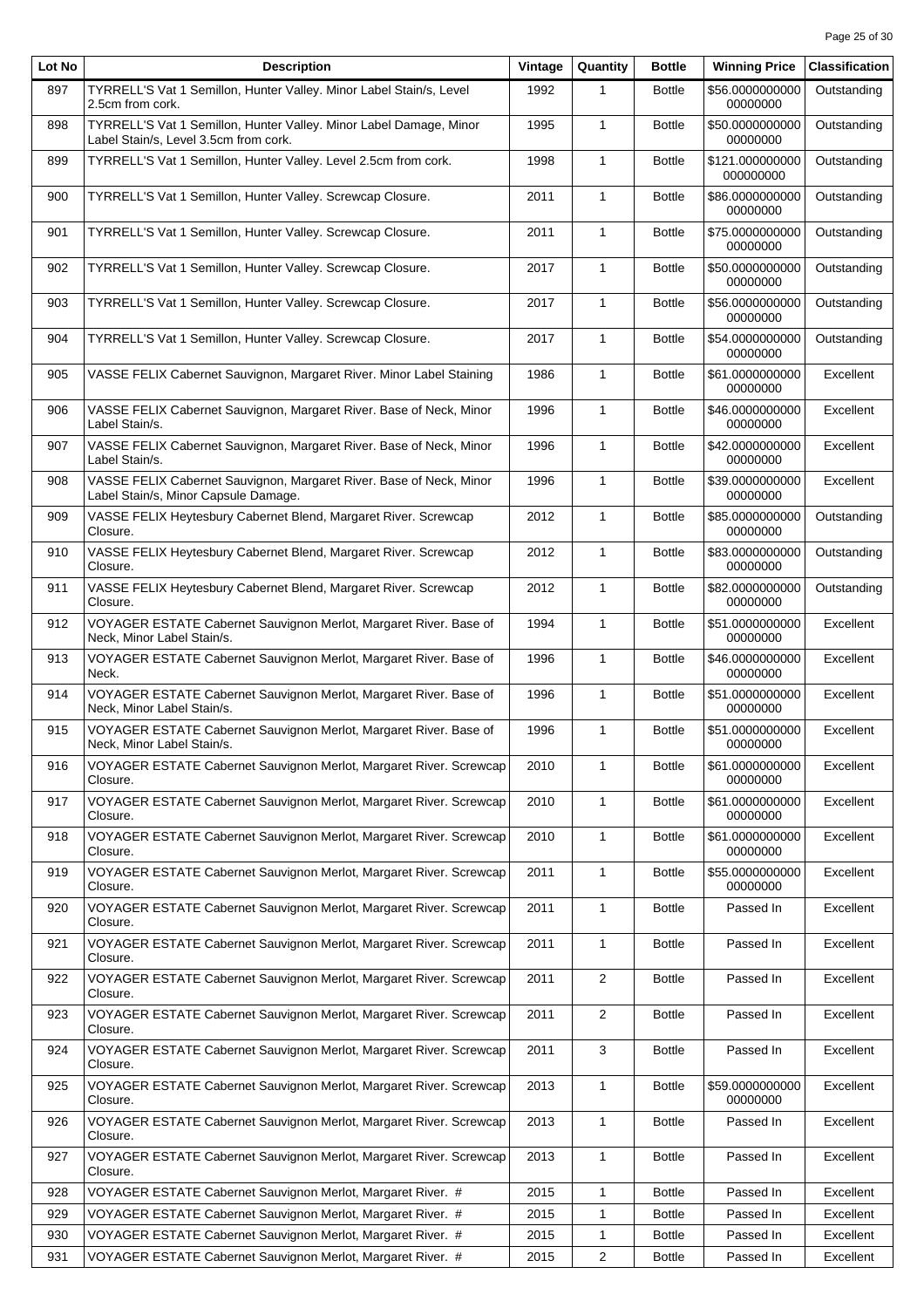| Lot No  | <b>Description</b>                                          | Vintage | Quantity | <b>Bottle</b> | <b>Winning Price</b> | <b>Classification</b> |
|---------|-------------------------------------------------------------|---------|----------|---------------|----------------------|-----------------------|
| 932     | VOYAGER ESTATE Cabernet Sauvignon Merlot, Margaret River. # | 2015    |          | <b>Bottle</b> | Passed In            | Excellent             |
| 933     | VOYAGER ESTATE Cabernet Sauvignon Merlot, Margaret River. # | 2015    |          | <b>Bottle</b> | Passed In            | Excellent             |
| 934     | VOYAGER ESTATE Cabernet Sauvignon Merlot, Margaret River. # | 2015    |          | <b>Bottle</b> | Passed In            | Excellent             |
| 935     | VOYAGER ESTATE Cabernet Sauvignon Merlot, Margaret River. # | 2015    | 6        | <b>Bottle</b> | Passed In            | Excellent             |
| Totals: | 582 Items                                                   |         |          |               |                      |                       |

## **AUSTRALIA > Australia W-Z**

| Lot No | <b>Description</b>                                                            | Vintage | Quantity     | <b>Bottle</b> | <b>Winning Price</b>         | <b>Classification</b> |
|--------|-------------------------------------------------------------------------------|---------|--------------|---------------|------------------------------|-----------------------|
| 936    | WENDOUREE Cabernet Sauvignon, Clare Valley.                                   | 2000    | 1            | <b>Bottle</b> | \$131.000000000<br>000000000 | Outstanding           |
| 937    | WENDOUREE Cabernet Sauvignon, Clare Valley. Screwcap Closure.                 | 2010    | $\mathbf{1}$ | <b>Bottle</b> | \$121.000000000<br>000000000 | Outstanding           |
| 938    | WENDOUREE Cabernet Sauvignon, Clare Valley. Screwcap Closure.                 | 2012    | 1            | <b>Bottle</b> | \$106.000000000<br>000000000 | Outstanding           |
| 939    | WENDOUREE Cabernet Sauvignon, Clare Valley. Screwcap Closure.                 | 2012    | 1            | <b>Bottle</b> | \$104.000000000<br>000000000 | Outstanding           |
| 940    | WENDOUREE Cabernet Sauvignon, Clare Valley. Screwcap Closure.                 | 2012    | $\mathbf{1}$ | <b>Bottle</b> | \$106.000000000<br>000000000 | Outstanding           |
| 941    | WENDOUREE Cabernet Sauvignon, Clare Valley. Screwcap Closure.                 | 2013    | $\mathbf{1}$ | <b>Bottle</b> | \$110.000000000<br>000000000 | Outstanding           |
| 942    | WENDOUREE Cabernet Sauvignon, Clare Valley. Screwcap Closure.                 | 2015    | $\mathbf{1}$ | <b>Bottle</b> | \$110.000000000<br>000000000 | Outstanding           |
| 943    | WENDOUREE Cabernet Malbec, Clare Valley. Minor Label Damage.                  | 1998    | $\mathbf{1}$ | <b>Bottle</b> | \$101.000000000<br>000000000 | Outstanding           |
| 944    | WENDOUREE Cabernet Malbec, Clare Valley. Minor Label Stain/s.                 | 1998    | $\mathbf{1}$ | <b>Bottle</b> | \$101.000000000<br>000000000 | Outstanding           |
| 945    | WENDOUREE Cabernet Malbec, Clare Valley. Minor Label Stain/s. Base of<br>neck | 1998    | $\mathbf{1}$ | <b>Bottle</b> | \$101.000000000<br>000000000 | Outstanding           |
| 946    | WENDOUREE Cabernet Malbec, Clare Valley.                                      | 1998    | 2            | <b>Bottle</b> | \$101.000000000<br>000000000 | Outstanding           |
| 947    | WENDOUREE Cabernet Malbec, Clare Valley.                                      | 1999    | $\mathbf{1}$ | <b>Bottle</b> | \$111.000000000<br>000000000 | Outstanding           |
| 948    | WENDOUREE Cabernet Malbec, Clare Valley.                                      | 1999    | $\mathbf{1}$ | <b>Bottle</b> | \$105.000000000<br>000000000 | Outstanding           |
| 949    | WENDOUREE Cabernet Malbec, Clare Valley.                                      | 1999    | 1            | <b>Bottle</b> | \$105.000000000<br>000000000 | Outstanding           |
| 950    | WENDOUREE Cabernet Malbec, Clare Valley.                                      | 2004    | $\mathbf{1}$ | <b>Bottle</b> | \$96.0000000000<br>00000000  | Outstanding           |
| 951    | WENDOUREE Cabernet Malbec, Clare Valley. Base of neck                         | 2005    | $\mathbf{1}$ | <b>Bottle</b> | \$120.000000000<br>000000000 | Outstanding           |
| 952    | WENDOUREE Cabernet Malbec, Clare Valley.                                      | 2008    | $\mathbf{1}$ | <b>Bottle</b> | \$89.0000000000<br>00000000  | Outstanding           |
| 953    | WENDOUREE Cabernet Malbec, Clare Valley. Screwcap Closure.                    | 2014    | $\mathbf{1}$ | <b>Bottle</b> | \$79.0000000000<br>00000000  | Outstanding           |
| 954    | WENDOUREE Cabernet Malbec, Clare Valley. Screwcap Closure.                    | 2015    | $\mathbf{1}$ | <b>Bottle</b> | \$94.0000000000<br>00000000  | Outstanding           |
| 955    | WENDOUREE Cabernet Malbec, Clare Valley. Screwcap Closure.                    | 2016    | 1            | <b>Bottle</b> | \$110.000000000<br>000000000 | Outstanding           |
| 956    | WENDOUREE Cabernet Malbec, Clare Valley. Screwcap Closure.                    | 2016    | $\mathbf{1}$ | <b>Bottle</b> | \$110.000000000<br>000000000 | Outstanding           |
| 957    | WENDOUREE Shiraz Malbec, Clare Valley.                                        | 2001    | $\mathbf{1}$ | <b>Bottle</b> | \$92.0000000000<br>00000000  | Outstanding           |
| 958    | WENDOUREE Shiraz Malbec, Clare Valley.                                        | 2004    | $\mathbf{1}$ | <b>Bottle</b> | \$90.0000000000<br>00000000  | Outstanding           |
| 959    | WENDOUREE Shiraz Malbec, Clare Valley. #                                      | 2014    | 1            | <b>Bottle</b> | Passed In                    | Outstanding           |
| 960    | WENDOUREE Shiraz Malbec, Clare Valley. #                                      | 2014    | 1            | <b>Bottle</b> | Passed In                    | Outstanding           |
| 961    | WENDOUREE Shiraz Mataro, Clare Valley. Minor Label Stain/s.                   | 2002    | 1            | <b>Bottle</b> | \$112.000000000<br>000000000 | Outstanding           |
| 962    | WENDOUREE Shiraz Mataro, Clare Valley. Screwcap Closure.                      | 2014    | $\mathbf{1}$ | <b>Bottle</b> | \$115.000000000<br>000000000 | Outstanding           |
| 963    | WENDOUREE Shiraz Mataro, Clare Valley. Screwcap Closure.                      | 2016    | $\mathbf{1}$ | <b>Bottle</b> | \$121.000000000<br>000000000 | Outstanding           |
| 964    | WENDOUREE Shiraz Mataro, Clare Valley. Screwcap Closure.                      | 2016    | $\mathbf{1}$ | <b>Bottle</b> | \$107.000000000<br>000000000 | Outstanding           |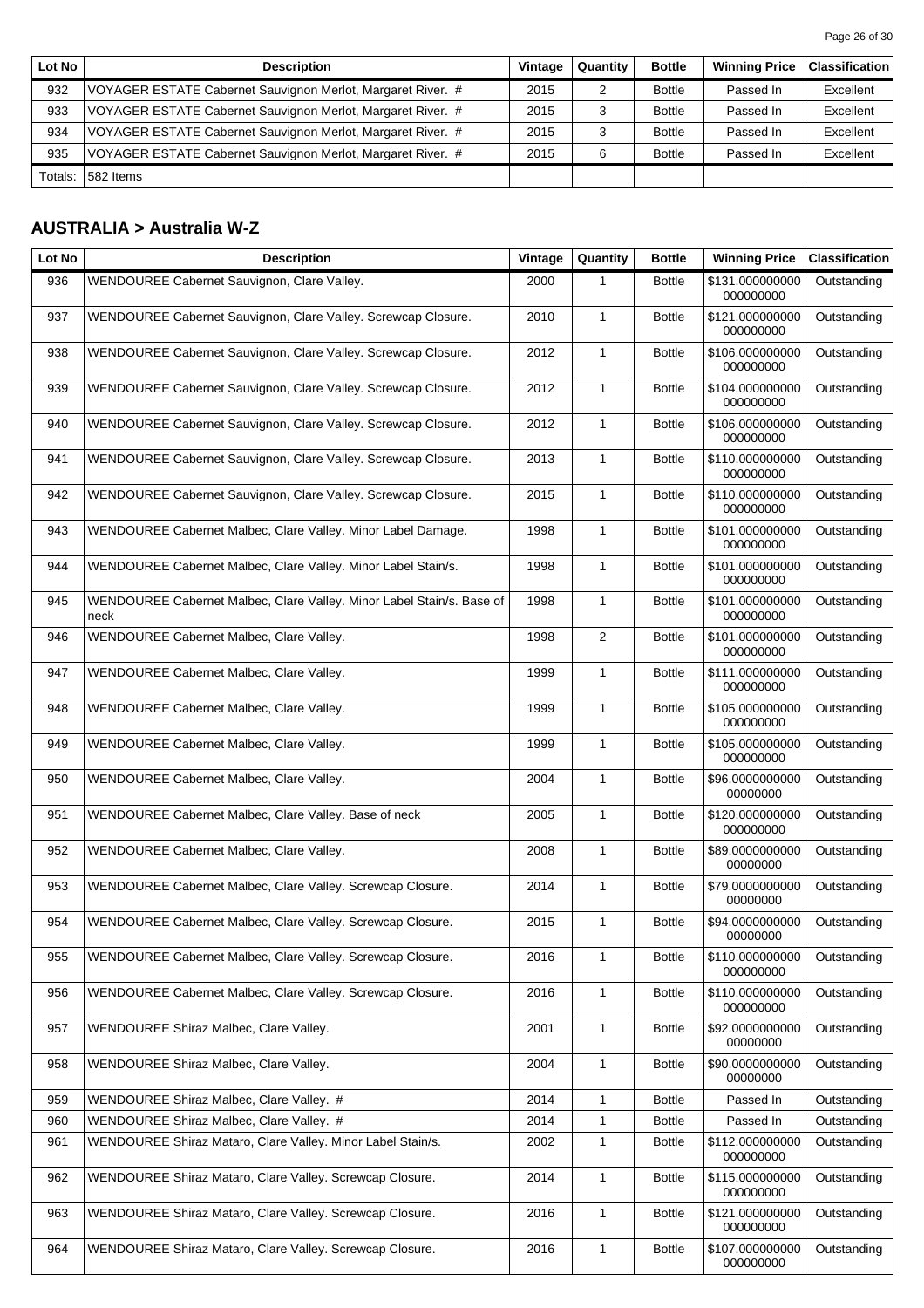| Lot No | <b>Description</b>                                                                                                                                                  | Vintage | Quantity       | <b>Bottle</b> | <b>Winning Price</b>         | <b>Classification</b> |
|--------|---------------------------------------------------------------------------------------------------------------------------------------------------------------------|---------|----------------|---------------|------------------------------|-----------------------|
| 965    | WENDOUREE Shiraz Mataro, Clare Valley. Screwcap Closure.                                                                                                            | 2016    | 1              | <b>Bottle</b> | \$107.000000000<br>000000000 | Outstanding           |
| 966    | WENDOUREE Shiraz, Clare Valley. Screwcap Closure.                                                                                                                   | 2011    | $\mathbf{1}$   | <b>Bottle</b> | \$145.000000000<br>000000000 | Exceptional           |
| 967    | WENDOUREE Shiraz, Clare Valley. Screwcap Closure.                                                                                                                   | 2012    | $\mathbf{1}$   | <b>Bottle</b> | \$167.000000000<br>000000000 | Exceptional           |
| 968    | WENDOUREE Shiraz, Clare Valley. Screwcap Closure.                                                                                                                   | 2013    | $\mathbf{1}$   | <b>Bottle</b> | \$147.000000000<br>000000000 | Exceptional           |
| 969    | WENDOUREE Shiraz, Clare Valley. Screwcap Closure.                                                                                                                   | 2014    | 1              | <b>Bottle</b> | \$156.000000000<br>000000000 | Exceptional           |
| 970    | WENDOUREE Shiraz, Clare Valley. Screwcap Closure.                                                                                                                   | 2014    | 1              | <b>Bottle</b> | Passed In                    | Exceptional           |
| 971    | WOODLANDS Clementine Eloise Cabernet Sauvignon, Margaret River.                                                                                                     | 2016    | 1              | <b>Bottle</b> | Passed In                    | Outstanding           |
| 972    | WOODLANDS Clementine Eloise Cabernet Sauvignon, Margaret River.                                                                                                     | 2016    | 1              | <b>Bottle</b> | Passed In                    | Outstanding           |
| 973    | WOODLANDS Clementine Eloise Cabernet Sauvignon, Margaret River.                                                                                                     | 2016    | 1              | <b>Bottle</b> | Passed In                    | Outstanding           |
| 974    | WOODLANDS Clementine Eloise Cabernet Sauvignon, Margaret River.                                                                                                     | 2016    | 2              | <b>Bottle</b> | Passed In                    | Outstanding           |
| 975    | WOODLANDS Clementine Eloise Cabernet Sauvignon, Margaret River.                                                                                                     | 2016    | 2              | <b>Bottle</b> | Passed In                    | Outstanding           |
| 976    | WOODLANDS Clementine Eloise Cabernet Sauvignon, Margaret River.                                                                                                     | 2016    | 3              | <b>Bottle</b> | Passed In                    | Outstanding           |
| 977    | WOODLANDS Clementine Eloise Cabernet Sauvignon, Margaret River.                                                                                                     | 2016    | 3              | <b>Bottle</b> | Passed In                    | Outstanding           |
| 978    | WOODLANDS Clementine Eloise Cabernet Sauvignon, Margaret River.                                                                                                     | 2016    | 6              | <b>Bottle</b> | Passed In                    | Outstanding           |
| 979    | WOODLANDS Clementine Eloise Cabernet Sauvignon, Margaret River.                                                                                                     | 2016    | 6              | <b>Bottle</b> | Passed In                    | Outstanding           |
| 980    | WOODLANDS Matthew Cabernet Sauvignon, Margaret River. Screwcap<br>Closure.                                                                                          | 2014    | 1              | <b>Bottle</b> | \$89.0000000000<br>00000000  | Outstanding           |
| 981    | WOODLANDS Matthew Cabernet Sauvignon, Margaret River. Screwcap<br>Closure.                                                                                          | 2014    | $\mathbf{1}$   | <b>Bottle</b> | Passed In                    | Outstanding           |
| 982    | WOODLANDS Matthew Cabernet Sauvignon, Margaret River. Screwcap<br>Closure.                                                                                          | 2014    | $\mathbf{1}$   | <b>Bottle</b> | Passed In                    | Outstanding           |
| 983    | WOODLANDS Matthew Cabernet Sauvignon, Margaret River. Screwcap<br>Closure.                                                                                          | 2014    | 2              | <b>Bottle</b> | Passed In                    | Outstanding           |
| 984    | WOODLANDS Matthew Cabernet Sauvignon, Margaret River. Screwcap<br>Closure.                                                                                          | 2014    | $\overline{2}$ | <b>Bottle</b> | \$89.0000000000<br>00000000  | Outstanding           |
| 985    | WOODLANDS Matthew Cabernet Sauvignon, Margaret River. Screwcap<br>Closure.                                                                                          | 2014    | 3              | <b>Bottle</b> | \$89.0000000000<br>00000000  | Outstanding           |
| 986    | WOODLANDS Matthew Cabernet Sauvignon, Margaret River. Screwcap<br>Closure.                                                                                          | 2014    | 3              | <b>Bottle</b> | \$89.0000000000<br>00000000  | Outstanding           |
| 987    | WOODLANDS Matthew Cabernet Sauvignon, Margaret River. Screwcap<br>Closure.                                                                                          | 2014    | 6              | <b>Bottle</b> | \$89.0000000000<br>00000000  | Outstanding           |
| 988    | WOODLANDS Matthew Cabernet Sauvignon, Margaret River. Screwcap<br>Closure.                                                                                          | 2014    | 6              | <b>Bottle</b> | \$89.0000000000<br>00000000  | Outstanding           |
| 989    | WYNNS COONAWARRA ESTATE Cabernet Sauvignon, Coonawarra. High<br>Shoulder, Minor Label Stain/s.                                                                      | 1971    | 1              | <b>Bottle</b> | Passed In                    | Excellent             |
| 990    | WYNNS COONAWARRA ESTATE Cabernet Sauvignon, Coonawarra. Very<br>High Shoulder, Jimmy Watson Trophy, Badly Damaged Label/s, Minor<br>Label Stain/s, Minor Capsule D. | 1976    | 1              | <b>Bottle</b> | Passed In                    | Excellent             |
| 991    | WYNNS COONAWARRA ESTATE Cabernet Sauvignon, Coonawarra.<br>Minor Label Damage.                                                                                      | 1981    | $\mathbf{1}$   | <b>Bottle</b> | \$162.000000000<br>000000000 | Excellent             |
| 992    | WYNNS COONAWARRA ESTATE Cabernet Sauvignon, Coonawarra. Just<br>Below Base of Neck, Damaged Label/s.                                                                | 1990    | 1              | <b>Bottle</b> | \$46.0000000000<br>00000000  | Excellent             |
| 993    | WYNNS COONAWARRA ESTATE Cabernet Sauvignon, Coonawarra.<br>Minor Label Damage, Stained Label/s.                                                                     | 1990    | 1              | <b>Bottle</b> | Passed In                    | Excellent             |
| 994    | WYNNS COONAWARRA ESTATE Cabernet Sauvignon, Coonawarra.<br>Minor Label Damage, Stained Label/s.                                                                     | 1990    | 1              | <b>Bottle</b> | Passed In                    | Excellent             |
| 995    | WYNNS COONAWARRA ESTATE Cabernet Sauvignon, Coonawarra. Just<br>Below Base of Neck.                                                                                 | 1993    | $\mathbf{1}$   | <b>Bottle</b> | Passed In                    | Excellent             |
| 996    | WYNNS COONAWARRA ESTATE Cabernet Sauvignon, Coonawarra.                                                                                                             | 1997    | 1              | <b>Bottle</b> | Passed In                    | Excellent             |
| 997    | WYNNS COONAWARRA ESTATE Cabernet Sauvignon, Coonawarra.                                                                                                             | 1997    | 1              | <b>Bottle</b> | Passed In                    | Excellent             |
| 998    | WYNNS COONAWARRA ESTATE Cabernet Sauvignon, Coonawarra.                                                                                                             | 1997    | 1              | <b>Bottle</b> | \$44.0000000000<br>00000000  | Excellent             |
| 999    | WYNNS COONAWARRA ESTATE Cabernet Sauvignon, Coonawarra.                                                                                                             | 1998    | 1              | <b>Bottle</b> | Passed In                    | Excellent             |
| 1000   | WYNNS COONAWARRA ESTATE Cabernet Sauvignon, Coonawarra.<br>Base of Neck.                                                                                            | 1998    | 1              | <b>Bottle</b> | Passed In                    | Excellent             |
| 1001   | WYNNS COONAWARRA ESTATE Cabernet Sauvignon, Coonawarra.<br>Minor Label Damage.                                                                                      | 1998    | 1              | <b>Bottle</b> | Passed In                    | Excellent             |
| 1002   | WYNNS COONAWARRA ESTATE Cabernet Sauvignon, Coonawarra.                                                                                                             | 1998    | $\overline{2}$ | <b>Bottle</b> | Passed In                    | Excellent             |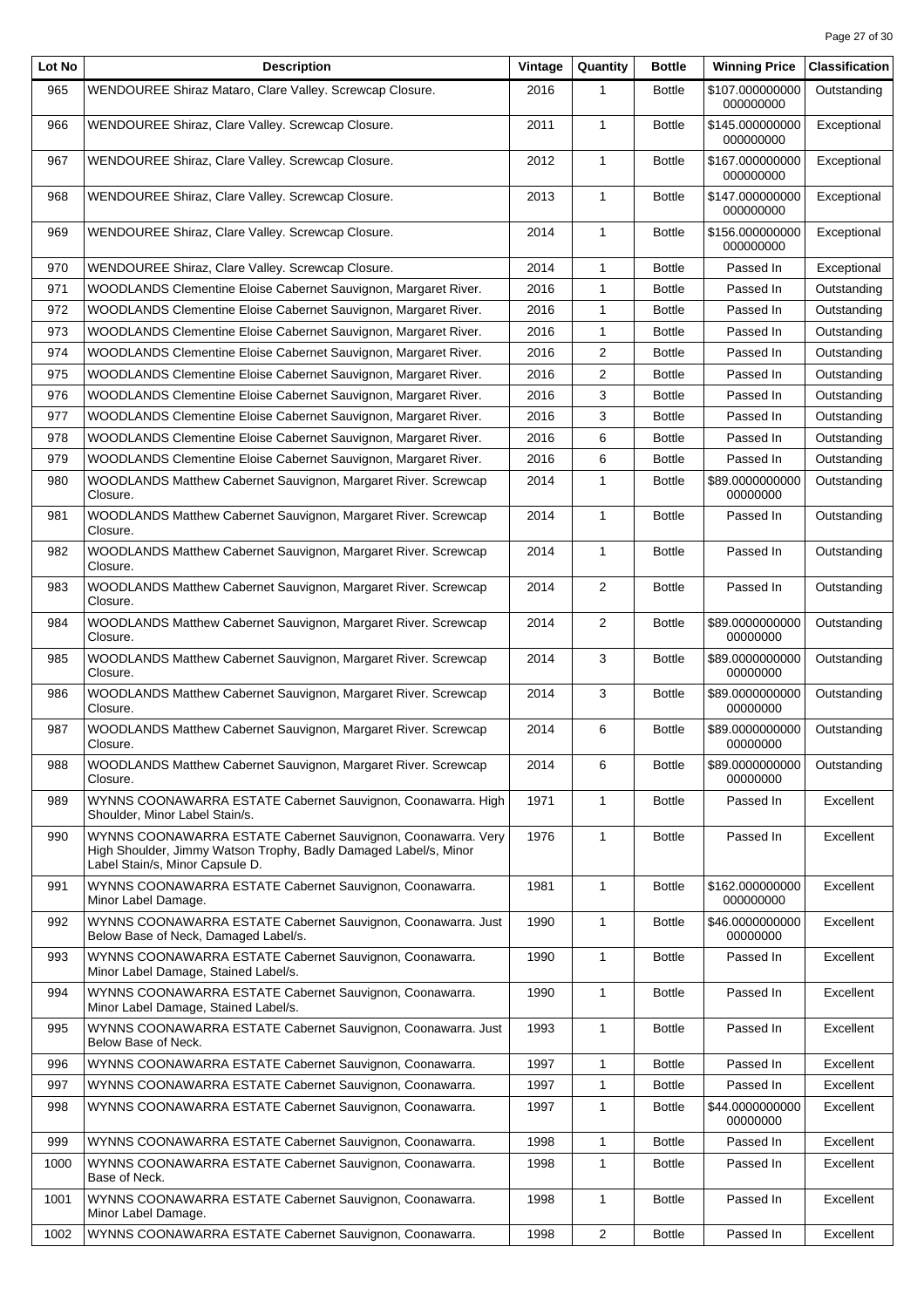| Lot No | <b>Description</b>                                                                                 | Vintage | Quantity       | <b>Bottle</b> | <b>Winning Price</b>         | <b>Classification</b> |
|--------|----------------------------------------------------------------------------------------------------|---------|----------------|---------------|------------------------------|-----------------------|
| 1003   | WYNNS COONAWARRA ESTATE Cabernet Sauvignon, Coonawarra.                                            | 2004    | 1              | <b>Bottle</b> | \$39.0000000000<br>00000000  | Excellent             |
| 1004   | WYNNS COONAWARRA ESTATE Cabernet Sauvignon, Coonawarra.                                            | 2004    | $\mathbf{1}$   | <b>Bottle</b> | \$38.0000000000<br>00000000  | Excellent             |
| 1005   | WYNNS COONAWARRA ESTATE Cabernet Sauvignon, Coonawarra.<br>Minor Label Damage.                     | 2004    | $\mathbf{1}$   | <b>Bottle</b> | \$39.0000000000<br>00000000  | Excellent             |
| 1006   | WYNNS COONAWARRA ESTATE Cabernet Sauvignon, Coonawarra.<br>Screwcap Closure.                       | 2010    | $\mathbf{1}$   | <b>Bottle</b> | \$55.0000000000<br>00000000  | Excellent             |
| 1007   | WYNNS COONAWARRA ESTATE Cabernet Sauvignon, Coonawarra.<br>Screwcap Closure.                       | 2010    | $\mathbf{1}$   | <b>Bottle</b> | \$55.0000000000<br>00000000  | Excellent             |
| 1008   | WYNNS COONAWARRA ESTATE Cabernet Sauvignon, Coonawarra.<br>Screwcap Closure.                       | 2010    | 2              | <b>Bottle</b> | \$59.0000000000<br>00000000  | Excellent             |
| 1009   | WYNNS COONAWARRA ESTATE Cabernet Sauvignon, Coonawarra.<br>Screwcap Closure.                       | 2013    | $\mathbf{1}$   | <b>Bottle</b> | Passed In                    | Excellent             |
| 1010   | WYNNS COONAWARRA ESTATE Cabernet Sauvignon, Coonawarra.<br>Screwcap Closure.                       | 2013    | $\mathbf{1}$   | <b>Bottle</b> | Passed In                    | Excellent             |
| 1011   | WYNNS COONAWARRA ESTATE Cabernet Sauvignon, Coonawarra.<br>Screwcap Closure, Minor Capsule Damage. | 2013    | $\mathbf{1}$   | <b>Bottle</b> | Passed In                    | Excellent             |
| 1012   | WYNNS COONAWARRA ESTATE Cabernet Sauvignon, Coonawarra.<br>Screwcap Closure.                       | 2013    | 2              | <b>Bottle</b> | Passed In                    | Excellent             |
| 1013   | WYNNS COONAWARRA ESTATE Cabernet Sauvignon, Coonawarra.<br>Screwcap Closure.                       | 2013    | 2              | <b>Bottle</b> | Passed In                    | Excellent             |
| 1014   | WYNNS COONAWARRA ESTATE Cabernet Sauvignon, Coonawarra.<br>Screwcap Closure.                       | 2013    | 3              | <b>Bottle</b> | Passed In                    | Excellent             |
| 1015   | WYNNS COONAWARRA ESTATE Cabernet Sauvignon, Coonawarra.<br>Screwcap Closure.                       | 2013    | 6              | <b>Bottle</b> | Passed In                    | Excellent             |
| 1016   | WYNNS COONAWARRA ESTATE Cabernet Sauvignon, Coonawarra.<br>Screwcap Closure, Minor Capsule Damage. | 2015    | $\mathbf{1}$   | <b>Bottle</b> | \$28.0000000000<br>00000000  | Excellent             |
| 1017   | WYNNS COONAWARRA ESTATE Cabernet Sauvignon, Coonawarra.<br>Screwcap Closure.                       | 2019    | $\mathbf{1}$   | <b>Bottle</b> | Passed In                    | Excellent             |
| 1018   | WYNNS COONAWARRA ESTATE Cabernet Sauvignon, Coonawarra.<br>Screwcap Closure.                       | 2019    | $\mathbf{1}$   | <b>Bottle</b> | Passed In                    | Excellent             |
| 1019   | WYNNS COONAWARRA ESTATE Cabernet Sauvignon, Coonawarra.<br>Screwcap Closure.                       | 2019    | $\mathbf{1}$   | <b>Bottle</b> | Passed In                    | Excellent             |
| 1020   | WYNNS COONAWARRA ESTATE Cabernet Sauvignon, Coonawarra.<br>Screwcap Closure.                       | 2019    | 2              | <b>Bottle</b> | Passed In                    | Excellent             |
| 1021   | WYNNS COONAWARRA ESTATE Cabernet Sauvignon, Coonawarra.<br>Screwcap Closure.                       | 2019    | 3              | <b>Bottle</b> | Passed In                    | Excellent             |
| 1022   | WYNNS COONAWARRA ESTATE Cabernet Sauvignon, Coonawarra.<br>Screwcap Closure.                       | 2019    | 3              | <b>Bottle</b> | Passed In                    | Excellent             |
| 1023   | WYNNS COONAWARRA ESTATE John Riddoch Cabernet Sauvignon,<br>Coonawarra.                            | 1992    | 1              | <b>Bottle</b> | Passed In                    | Exceptional           |
| 1024   | WYNNS COONAWARRA ESTATE John Riddoch Cabernet Sauvignon,<br>Coonawarra.                            | 1992    | 1              | <b>Bottle</b> | Passed In                    | Exceptional           |
| 1025   | WYNNS COONAWARRA ESTATE John Riddoch Cabernet Sauvignon,<br>Coonawarra. Very High Shoulder.        | 1992    | 1              | <b>Bottle</b> | Passed In                    | Exceptional           |
| 1026   | WYNNS COONAWARRA ESTATE John Riddoch Cabernet Sauvignon,<br>Coonawarra. Base of Neck.              | 1992    | 2              | <b>Bottle</b> | Passed In                    | Exceptional           |
| 1027   | WYNNS COONAWARRA ESTATE John Riddoch Cabernet Sauvignon,<br>Coonawarra.                            | 1992    | 3              | <b>Bottle</b> | \$120.000000000<br>000000000 | Exceptional           |
| 1028   | WYNNS COONAWARRA ESTATE John Riddoch Cabernet Sauvignon,<br>Coonawarra.                            | 1993    | $\mathbf{1}$   | <b>Bottle</b> | Passed In                    | Exceptional           |
| 1029   | WYNNS COONAWARRA ESTATE John Riddoch Cabernet Sauvignon,<br>Coonawarra.                            | 1993    | 1              | <b>Bottle</b> | Passed In                    | Exceptional           |
| 1030   | WYNNS COONAWARRA ESTATE John Riddoch Cabernet Sauvignon,<br>Coonawarra. Base of Neck.              | 1993    | 1              | <b>Bottle</b> | Passed In                    | Exceptional           |
| 1031   | WYNNS COONAWARRA ESTATE John Riddoch Cabernet Sauvignon,<br>Coonawarra.                            | 1993    | 2              | <b>Bottle</b> | Passed In                    | Exceptional           |
| 1032   | WYNNS COONAWARRA ESTATE John Riddoch Cabernet Sauvignon,<br>Coonawarra. Minor Label Damage.        | 1993    | $\overline{2}$ | <b>Bottle</b> | Passed In                    | Exceptional           |
| 1033   | WYNNS COONAWARRA ESTATE John Riddoch Cabernet Sauvignon,<br>Coonawarra.                            | 1993    | 3              | <b>Bottle</b> | Passed In                    | Exceptional           |
| 1034   | WYNNS COONAWARRA ESTATE John Riddoch Cabernet Sauvignon,<br>Coonawarra.                            | 1993    | 3              | <b>Bottle</b> | Passed In                    | Exceptional           |
| 1035   | WYNNS COONAWARRA ESTATE John Riddoch Cabernet Sauvignon,<br>Coonawarra.                            | 1993    | 6              | <b>Bottle</b> | Passed In                    | Exceptional           |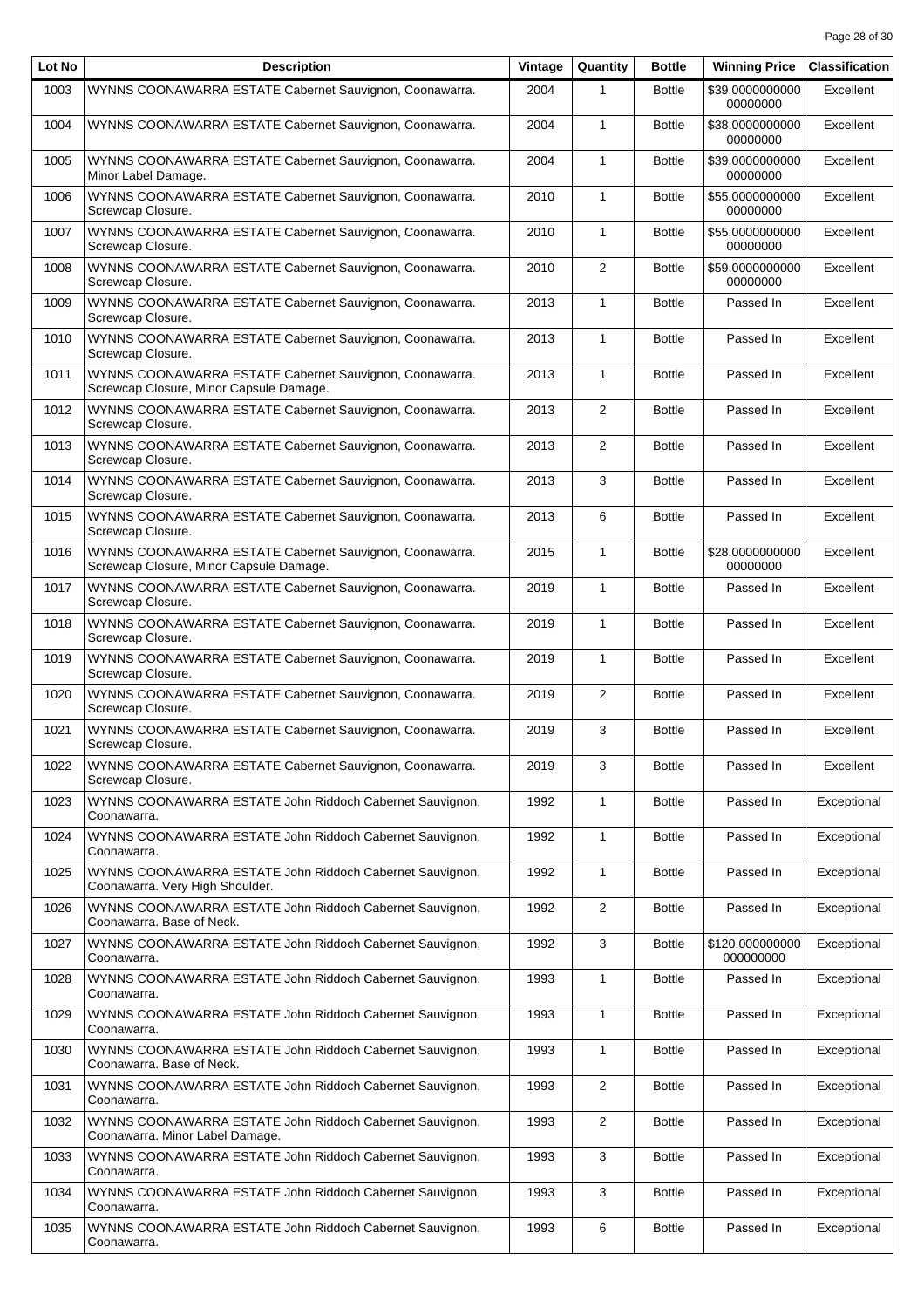| Lot No | <b>Description</b>                                                                               | Vintage | Quantity       | Bottle        | <b>Winning Price</b>         | <b>Classification</b> |
|--------|--------------------------------------------------------------------------------------------------|---------|----------------|---------------|------------------------------|-----------------------|
| 1036   | WYNNS COONAWARRA ESTATE John Riddoch Cabernet Sauvignon,<br>Coonawarra.                          | 1997    | 1              | <b>Bottle</b> | Passed In                    | Exceptional           |
| 1037   | WYNNS COONAWARRA ESTATE John Riddoch Cabernet Sauvignon,<br>Coonawarra.                          | 1997    | $\mathbf{1}$   | <b>Bottle</b> | Passed In                    | Exceptional           |
| 1038   | WYNNS COONAWARRA ESTATE John Riddoch Cabernet Sauvignon,<br>Coonawarra.                          | 1997    | $\mathbf{1}$   | <b>Bottle</b> | Passed In                    | Exceptional           |
| 1039   | WYNNS COONAWARRA ESTATE John Riddoch Cabernet Sauvignon,<br>Coonawarra.                          | 1997    | 2              | <b>Bottle</b> | Passed In                    | Exceptional           |
| 1040   | WYNNS COONAWARRA ESTATE John Riddoch Cabernet Sauvignon,<br>Coonawarra.                          | 1997    | 2              | <b>Bottle</b> | Passed In                    | Exceptional           |
| 1041   | WYNNS COONAWARRA ESTATE John Riddoch Cabernet Sauvignon.<br>Coonawarra.                          | 1998    | $\mathbf{1}$   | <b>Bottle</b> | \$175.000000000<br>000000000 | Exceptional           |
| 1042   | WYNNS COONAWARRA ESTATE John Riddoch Cabernet Sauvignon,<br>Coonawarra.                          | 1999    | $\mathbf{1}$   | <b>Bottle</b> | \$117.000000000<br>000000000 | Exceptional           |
| 1043   | WYNNS COONAWARRA ESTATE John Riddoch Cabernet Sauvignon,<br>Coonawarra. Base of Neck.            | 1999    | $\mathbf{1}$   | <b>Bottle</b> | \$110.000000000<br>000000000 | Exceptional           |
| 1044   | WYNNS COONAWARRA ESTATE John Riddoch Cabernet Sauvignon,<br>Coonawarra. Just Below Base of Neck. | 1999    | $\mathbf{1}$   | <b>Bottle</b> | Passed In                    | Exceptional           |
| 1045   | WYNNS COONAWARRA ESTATE Michael Shiraz, Coonawarra.                                              | 1993    | 1              | <b>Bottle</b> | Passed In                    | Excellent             |
| 1046   | WYNNS COONAWARRA ESTATE Michael Shiraz, Coonawarra. Minor<br>Label Damage.                       | 1993    | $\mathbf{1}$   | <b>Bottle</b> | Passed In                    | Excellent             |
| 1047   | WYNNS COONAWARRA ESTATE Michael Shiraz, Coonawarra. Minor<br>Label Damage.                       | 1993    | $\mathbf{1}$   | <b>Bottle</b> | Passed In                    | Excellent             |
| 1048   | WYNNS COONAWARRA ESTATE Michael Shiraz, Coonawarra. Base of<br>Neck.                             | 1994    | $\mathbf{1}$   | <b>Bottle</b> | \$100.000000000<br>000000000 | Excellent             |
| 1049   | WYNNS COONAWARRA ESTATE Michael Shiraz, Coonawarra. Minor<br>Label Damage.                       | 1994    | $\mathbf{1}$   | <b>Bottle</b> | \$100.000000000<br>000000000 | Excellent             |
| 1050   | WYNNS COONAWARRA ESTATE Michael Shiraz, Coonawarra. Minor<br>Label Stain/s.                      | 1994    | $\mathbf{1}$   | <b>Bottle</b> | Passed In                    | Excellent             |
| 1051   | WYNNS COONAWARRA ESTATE Michael Shiraz, Coonawarra. Base of<br>Neck.                             | 1994    | 2              | <b>Bottle</b> | \$92.0000000000<br>00000000  | Excellent             |
| 1052   | WYNNS COONAWARRA ESTATE Michael Shiraz, Coonawarra. Base of<br>Neck.                             | 1997    | $\mathbf{1}$   | <b>Bottle</b> | \$73.0000000000<br>00000000  | Excellent             |
| 1053   | WYNNS COONAWARRA ESTATE Michael Shiraz, Coonawarra. Minor<br>Label Damage, Minor Label Stain/s.  | 1997    | $\mathbf{1}$   | <b>Bottle</b> | Passed In                    | Excellent             |
| 1054   | WYNNS COONAWARRA ESTATE Michael Shiraz, Coonawarra. Minor<br>Label Stain/s.                      | 1997    | $\mathbf{1}$   | <b>Bottle</b> | \$80.0000000000<br>00000000  | Excellent             |
| 1055   | WYNNS COONAWARRA ESTATE Michael Shiraz, Coonawarra.                                              | 1997    | $\overline{2}$ | <b>Bottle</b> | \$80.0000000000<br>00000000  | Excellent             |
| 1056   | WYNNS COONAWARRA ESTATE Michael Shiraz, Coonawarra. Minor<br>Label Damage, Minor Label Stain/s.  | 1997    | 2              | <b>Bottle</b> | \$80.0000000000<br>00000000  | Excellent             |
| 1057   | WYNNS COONAWARRA ESTATE Michael Shiraz, Coonawarra.                                              | 1998    | $\mathbf{1}$   | <b>Bottle</b> | \$134.000000000<br>000000000 | Excellent             |
| 1058   | WYNNS COONAWARRA ESTATE Michael Shiraz, Coonawarra. Screwcap<br>Closure.                         | 2012    | $\mathbf{1}$   | <b>Bottle</b> | \$118.000000000<br>000000000 | Excellent             |
| 1059   | WYNNS COONAWARRA ESTATE Michael Shiraz, Coonawarra. Screwcap<br>Closure.                         | 2013    | $\mathbf{1}$   | <b>Bottle</b> | \$69.0000000000<br>00000000  | Excellent             |
| 1060   | WYNNS COONAWARRA ESTATE Michael Shiraz, Coonawarra. Screwcap<br>Closure.                         | 2014    | $\mathbf{1}$   | <b>Bottle</b> | Passed In                    | Excellent             |
| 1061   | WYNNS COONAWARRA ESTATE Michael Shiraz, Coonawarra. Screwcap<br>Closure. #                       | 2015    | $\mathbf{1}$   | <b>Bottle</b> | Passed In                    | Excellent             |
| 1062   | WYNNS COONAWARRA ESTATE Michael Shiraz, Coonawarra. Screwcap<br>Closure. #                       | 2015    | $\mathbf{1}$   | <b>Bottle</b> | Passed In                    | Excellent             |
| 1063   | WYNNS COONAWARRA ESTATE Michael Shiraz, Coonawarra. Screwcap<br>Closure. #                       | 2015    | $\mathbf{1}$   | <b>Bottle</b> | Passed In                    | Excellent             |
| 1064   | WYNNS COONAWARRA ESTATE Michael Shiraz, Coonawarra. Screwcap<br>Closure. #                       | 2015    | 2              | <b>Bottle</b> | Passed In                    | Excellent             |
| 1065   | WYNNS COONAWARRA ESTATE Michael Shiraz, Coonawarra. Screwcap<br>Closure. #                       | 2015    | $\overline{2}$ | <b>Bottle</b> | Passed In                    | Excellent             |
| 1066   | WYNNS COONAWARRA ESTATE Michael Shiraz, Coonawarra. Screwcap<br>Closure. #                       | 2015    | 3              | <b>Bottle</b> | Passed In                    | Excellent             |
| 1067   | WYNNS COONAWARRA ESTATE Michael Shiraz, Coonawarra. Screwcap<br>Closure. #                       | 2015    | 3              | <b>Bottle</b> | Passed In                    | Excellent             |
| 1068   | WYNNS COONAWARRA ESTATE Michael Shiraz, Coonawarra. Screwcap<br>Closure. #                       | 2015    | 6              | <b>Bottle</b> | Passed In                    | Excellent             |
| 1069   | YALUMBA Signature Reserve Cabernet Shiraz, Barossa Valley. Base of<br>Neck.                      | 1988    | $\mathbf{1}$   | <b>Bottle</b> | \$60.0000000000<br>00000000  | Outstanding           |